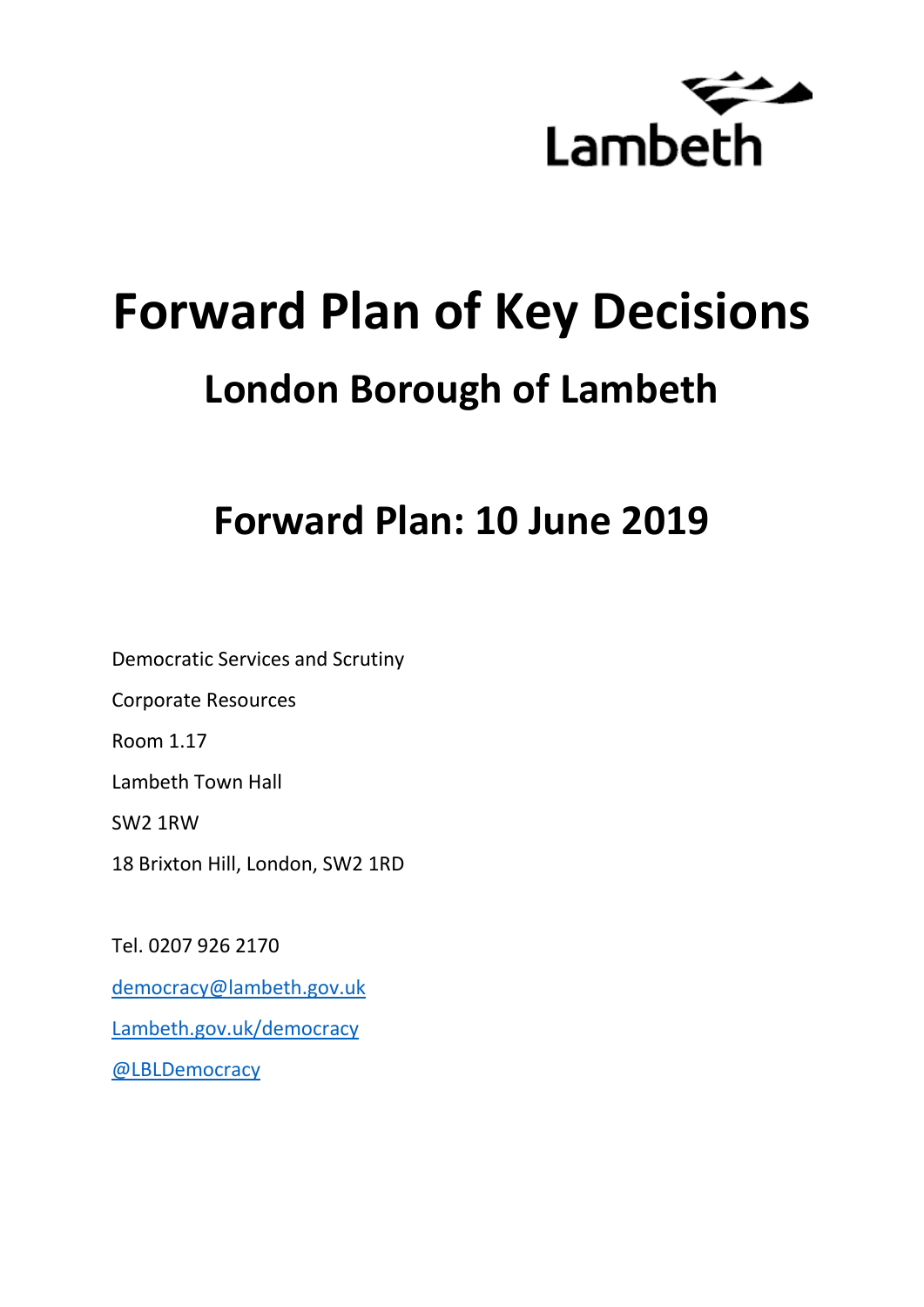# **Notice of forthcoming Key Decisions**

Local authorities are required by law to give 28 days' notice of any key decisions to be made. The Forward Plan sets out information about the key decisions that Cabinet, individual Cabinet Members, Health and Wellbeing Board and the Better Places Joint Committee intend to make in forthcoming months. It ensures public notice of all key decisions is provided at least 28 days' in advance of the decision date.

The Forward Plan contains information about each forthcoming key decision and is published to the Council website every week, usually on a Friday.

#### **What is a Key Decision?**

The Lambeth Council Constitution defines a key decision as an executive decision that:

- 1) Requires an amendment to the Community Plan Outcomes Framework or requires a recommendation to Full Council to amend the Budget and Policy Framework.
- 2) Results in the local authority incurring expenditure, raising income or the making of savings in excess of £500,000.
- 3) Has a significant impact on:
	- a) communities living or working in an area comprising two or more wards in Lambeth;
	- b) the wellbeing of the community or the quality of service provided to a significant number of people living or working in an area; or,
	- c) Communities of interest.

The majority of key decisions are taken by the Cabinet or individual Cabinet Members (the Executive). Each Key Decision will be communicated via a comprehensive report which must be published at least five clear days before the decision is taken. Published reports can be accessed through [Decisions Online.](http://moderngov.lambeth.gov.uk/mgDelegatedDecisions.aspx?bcr=1&DM=0&DS=2&K=0&DR=&V=0) Cabinet reports will also be available in [Cabinet agenda](https://moderngov.lambeth.gov.uk/ieListMeetings.aspx?CommitteeId=225)  [packs,](https://moderngov.lambeth.gov.uk/ieListMeetings.aspx?CommitteeId=225) which are published five clear days before the meeting.

The Executive cannot consider key decisions that have not been included on the Forward Plan. However, the Council Constitution sets out procedures that can be used if a decision that has not been advertised on the Forward Plan must be taken immediately. Urgency procedures can only be used in exceptional circumstances. For further information on Access to Information procedure rules please see Part 3, Section 2 of the [Council](http://moderngov.lambeth.gov.uk/ieListMeetings.aspx?CId=738&info=1&MD=Constitution)  [Constitution](http://moderngov.lambeth.gov.uk/ieListMeetings.aspx?CId=738&info=1&MD=Constitution) or contact Democratic Services.

# **What information is included on the Forward Plan?**

The Forward Plan gives information about:

- key decisions that are likely to be considered in forthcoming months
- the earliest date a key decision can be taken
- who will make a decision
- what consultation will be undertaken
- whether the forthcoming report is likely to include exempt or confidential information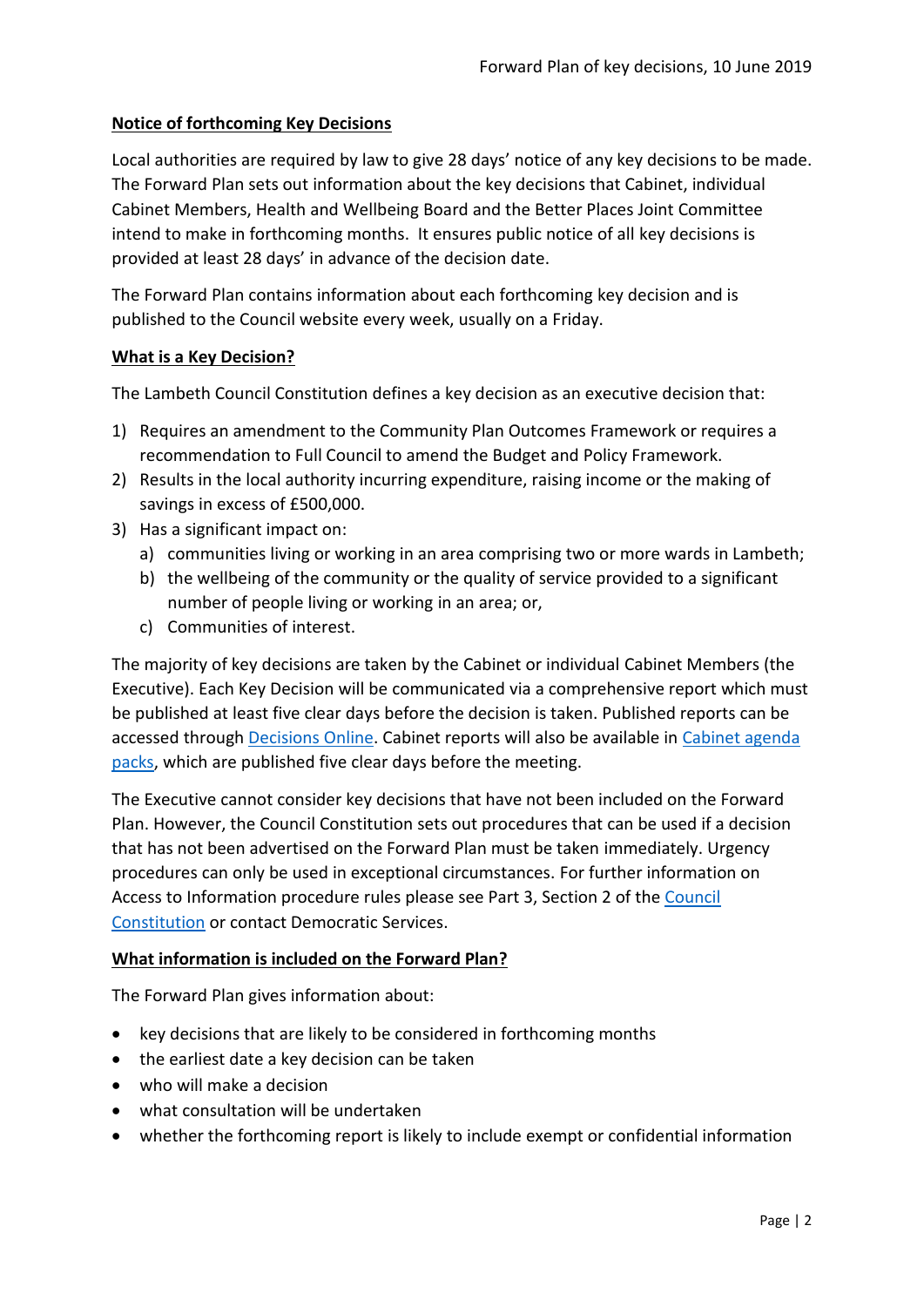- A list of background documents to be submitted to the decision maker for consideration in relation to the forthcoming decision
- who you can contact for further information

# **Public representations and further information**

Each Forward Plan entry gives the name of the relevant officer to contact about that particular decision. Where possible, a contact name, e-mail address and telephone number are provided.

Members of the public can make representations about forthcoming decisions by:

- Contacting the Lead Officer responsible for the report
- Contacting the decision maker or relevant Cabinet Member (details can be found on the [council website\)](http://moderngov.lambeth.gov.uk/mgMemberIndex.aspx?bcr=1)
- Contacting Democratic Services

Any document listed in the Forward Plan can be requested via the Lead Officer or by contacting Democratic Services. The reader is encouraged to access any such documents electronically, however copies or extracts may be made available at the following address on request: Olive Morris House, 18 Brixton Hill, SW2 1RD.

When making representations, members of the public may submit to the decision maker any further documents relevant to the decision.

All decision dates given in the Forward Plan are subject to change. Therefore please ensure that you *always consult the latest version of the Forward Plan* for the most up to date information. Any further queries can be directed to Democratic Services.

#### **Notice of decisions likely to contain confidential or exempt information**

Local authorities are required to specify 28 days in advance of a Cabinet meeting all the reports that are likely to contain confidential or exempt information. Should this be the case, a private 'Part 2' report will be produced to accompany the main report, but will not be published. The public and press may also be asked to leave the Cabinet meeting for part of the proceedings. Any person is able to make representations if he or she believes the decision should instead be made in the open part of the meeting.

If you wish to make any such representation please contact Democratic Services. All representations will be documented in the relevant agenda a minimum of five clear days before the Cabinet meeting takes place. This will also include any response to the representations and a statement of the reasons why the meeting is be held in private.

For further information about exempt or confidential information please see the Access to Information Procedure Notes in Part 3, Section 2 of the [Council Constitution](http://www.lambeth.gov.uk/sites/default/files/ec-Council-Constitution-2014-15-approved-with-changes-November-2014.pdf) or contact Democratic Services.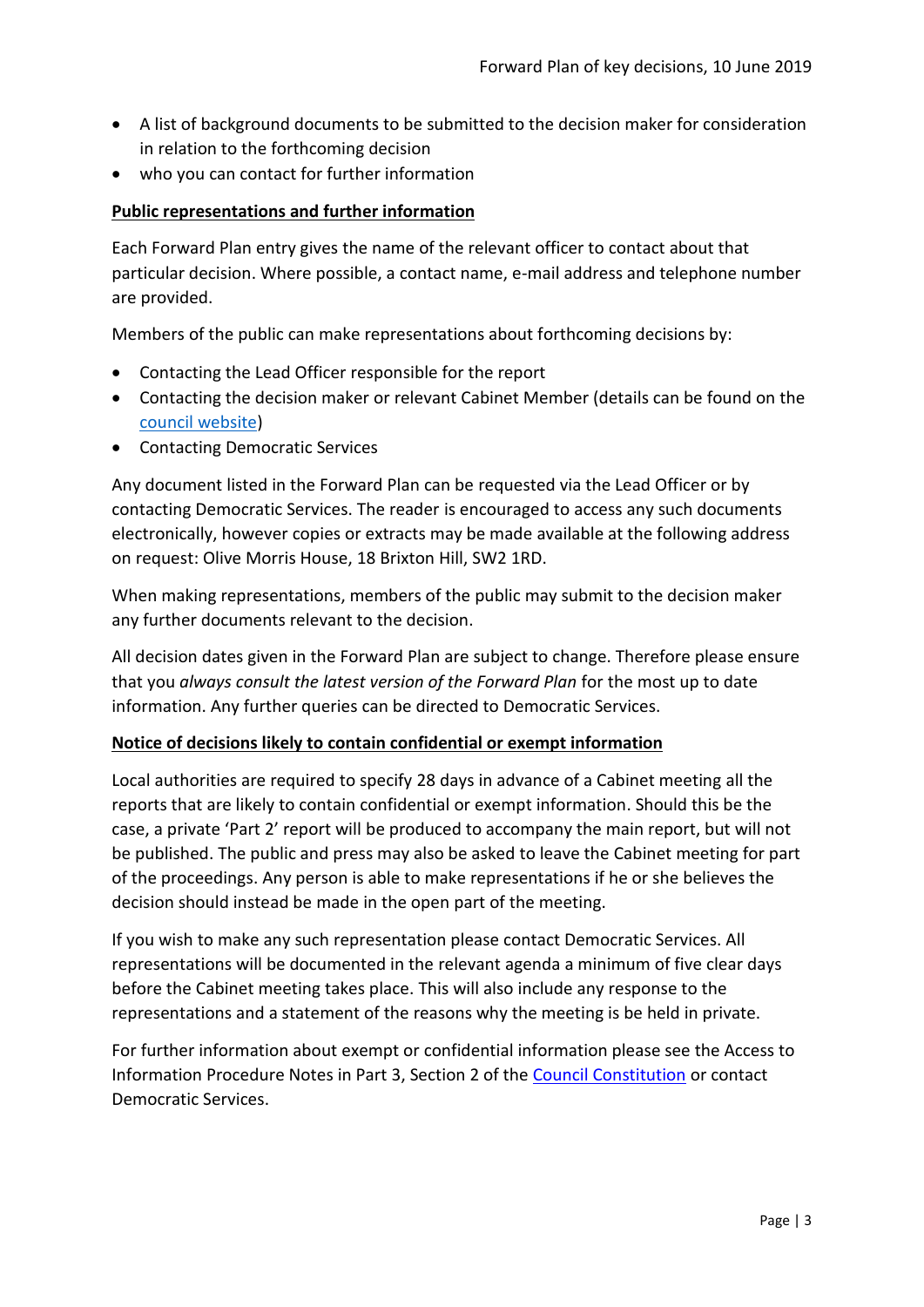| <b>Contents</b>                                                                                     |    |
|-----------------------------------------------------------------------------------------------------|----|
| Abortion Clinic Public Space Protection Order                                                       | 8  |
| Draft Affordable Workspace Supplementary Planning Document (SPD)                                    | 9  |
| Draft Basements Supplementary Planning Document (SPD)                                               | 10 |
| Draft Building Alterations and Extensions Supplementary Planning Document (SPD)                     | 11 |
| Lambeth Local Plan Review                                                                           | 12 |
| Draft Local Views Supplementary Planning Document (SPD)                                             | 13 |
| Draft Urban Design Code Supplementary Planning Document (SPD)                                       | 14 |
| Agreement of new draft Gambling Policy 2019-2022 for public consultation                            | 15 |
| Lambeth's Borough Plan                                                                              | 16 |
| July Finance Planning and Medium Term Strategy Report 2019 to 2024                                  | 17 |
| November Finance Planning and Medium Term Strategy Report 2019 to 2024                              | 18 |
| December Finance Planning and Medium Term Strategy Report 2019 to 2024                              | 19 |
| Revenue and Capital Budget 2020-21                                                                  | 20 |
| Capital Maintenance - Cuttle Construction Ltd Contract variation and extension                      | 21 |
| S106 and DIF funding for Wyvil Primary School Expansion                                             | 22 |
| Award of Contract for the Construction of Sudbourne Primary School 1.5 Form Entry<br>(FE) Extension | 23 |
| Children's Independent Fostering Agency (IFA) Framework Contract Extension<br>2019/20               | 24 |
| Short Breaks for Disabled Children and Young People in Lambeth                                      | 25 |
| <b>School Improvement Advisors</b>                                                                  | 26 |
| New contract and commissioning arrangements for Youth Services                                      | 27 |
| Increase in Fixed Penalty Notice Prices                                                             | 28 |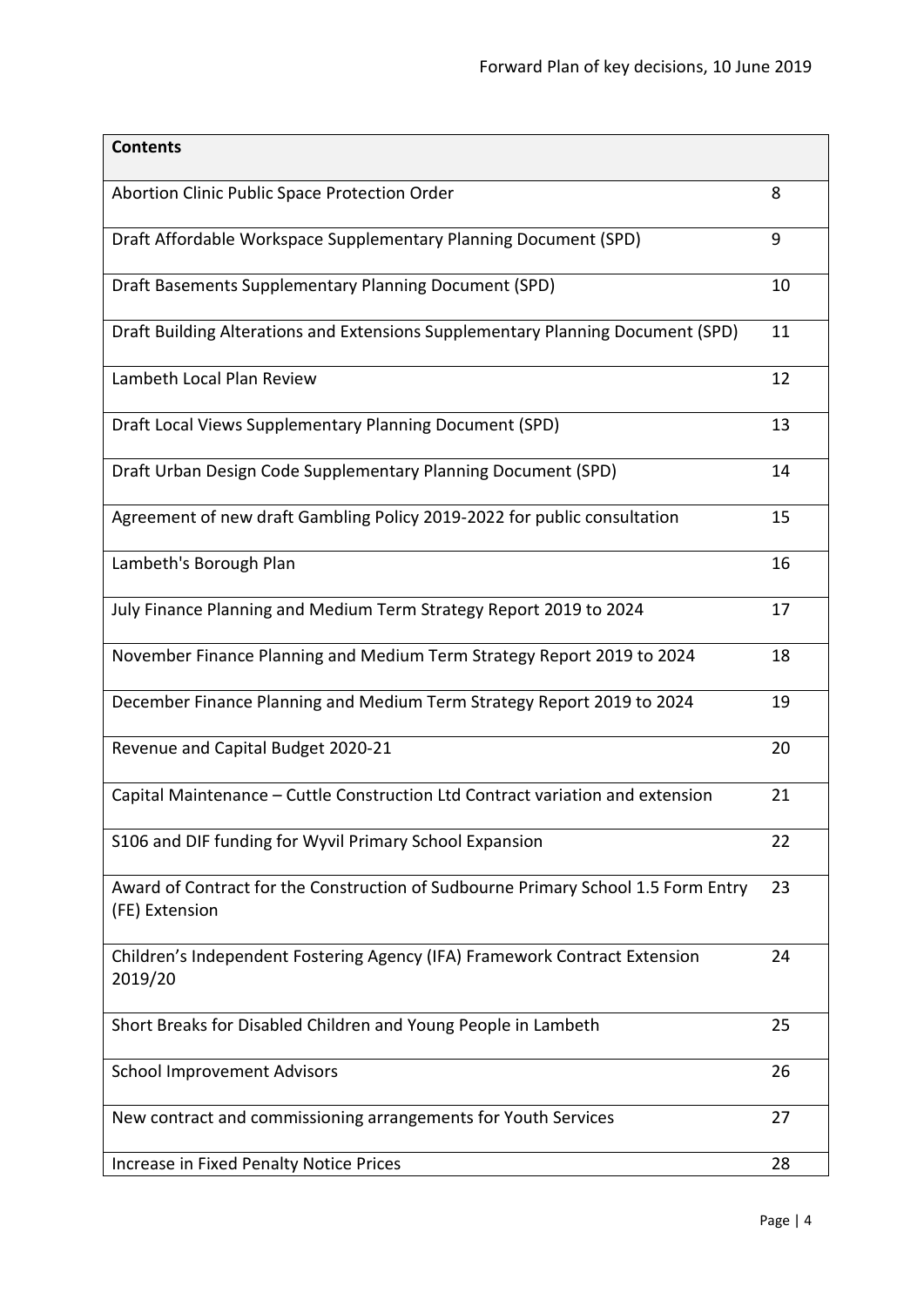| Controlled Parking Zone Expansion Investment Programme 2018-2022                                                                                                                                                        | 29 |
|-------------------------------------------------------------------------------------------------------------------------------------------------------------------------------------------------------------------------|----|
| Scheme Approval for delivery of the Electric Vehicle Charging Strategy                                                                                                                                                  | 30 |
| Electric Vehicle Charging Points - Rapid Charging                                                                                                                                                                       | 31 |
| Lambeth Transport Strategy                                                                                                                                                                                              | 32 |
| Highways Improvement Programme 2019-22                                                                                                                                                                                  | 33 |
| RE:FIT Energy Efficiency Programme for Schools                                                                                                                                                                          | 34 |
| One Oracle Contract Extension                                                                                                                                                                                           | 35 |
| <b>Upper Norwood Joint Library</b>                                                                                                                                                                                      | 36 |
| Server, Storage and Associated Services Contract                                                                                                                                                                        | 37 |
| Temporary Accommodation - Modular Construction on Council Owned Hostel Sites                                                                                                                                            | 38 |
| Implementation of enforcement in respect of 'Letting Agents & Property<br>Management Businesses - Duty of Letting Agents to Publicise Fees' and associated<br>fines regime                                              | 39 |
| Implementation of enforcement in respect of 'The Redress Schemes for Lettings<br>Agency Work and Property Management Work (Requirement to Belong to a Scheme<br>etc.) (England) Order 2014' and associated fines regime | 40 |
| Additional penalty schemes administered and enforced by Public Protection and<br>Regulatory Services: 2018-19 and subsequent years                                                                                      | 41 |
| Land Acquisition in the Camberwell Area                                                                                                                                                                                 | 42 |
| Proposed long term letting of Phoenix House to a commercial entity                                                                                                                                                      | 43 |
| London Counter Fraud Hub                                                                                                                                                                                                | 44 |
| Year 2 of ICT Services five-year infrastructure investment strategy                                                                                                                                                     | 45 |
| Subject Access Requests End to End Service                                                                                                                                                                              | 46 |
| The Nine Elms Vauxhall Development Business Case                                                                                                                                                                        | 47 |
| <b>Gateway Mental Health Support Service</b>                                                                                                                                                                            | 48 |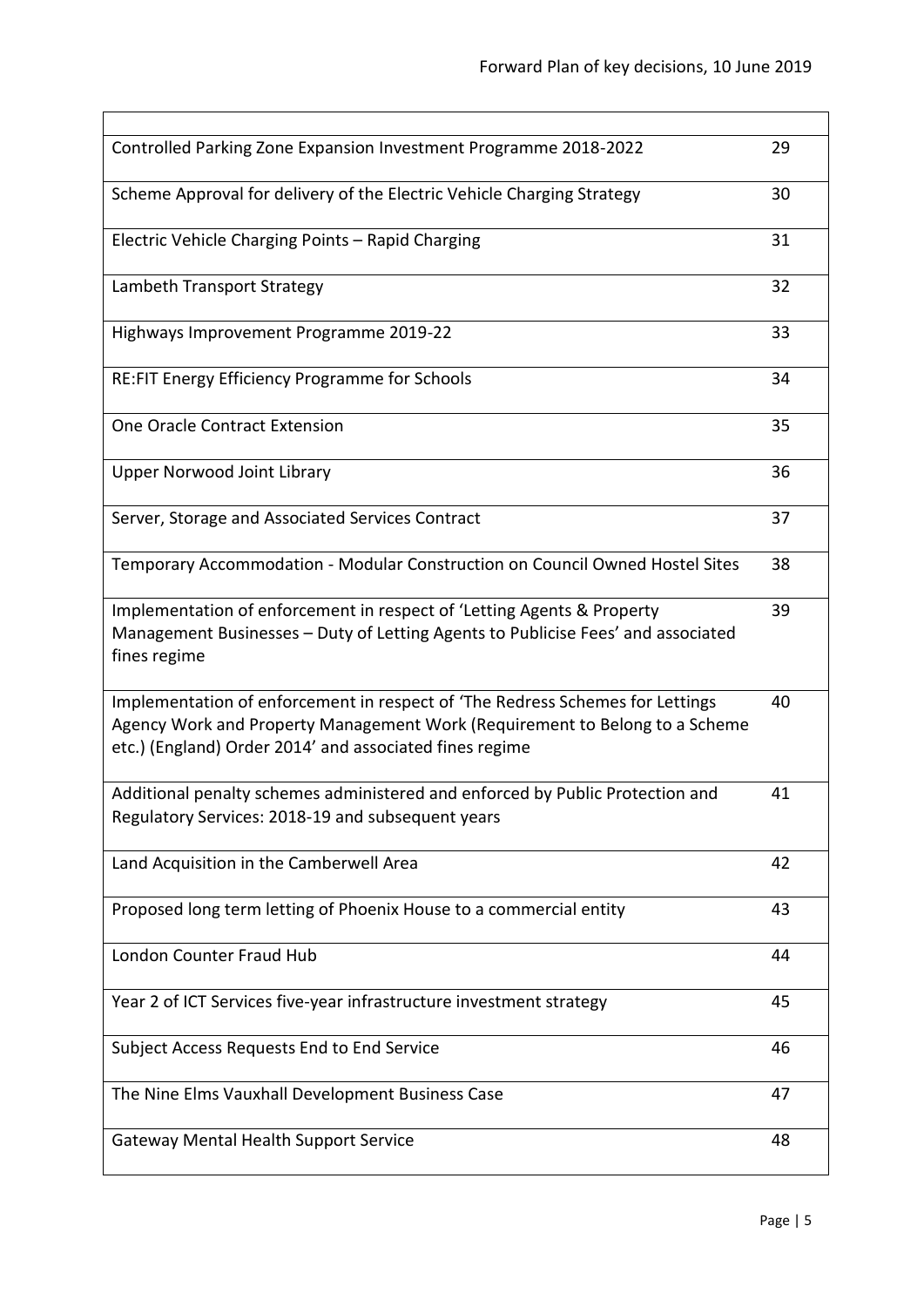| Latch House offender service                                                                                  | 49 |
|---------------------------------------------------------------------------------------------------------------|----|
| s75 partnership agreement with NHS Lambeth Clinical Commissioning Group                                       | 50 |
| Careline24 Procurement of a new call handling, Supply, Installation and<br>Maintenance service.               | 51 |
| Condom distribution service                                                                                   | 52 |
| Direct award of care, support and housing management alliance contract for Coburg<br>Crescent resource centre | 53 |
| Variation to framework contract for London-wide sexual health testing e-service                               | 54 |
| Adult Social Care fees and charges                                                                            | 55 |
| Redevelopment of 114 - 118 Lower Marsh                                                                        | 56 |
| Conversion of Brixton Recreation Centre storage space to work space                                           | 57 |
| Oval and Prince's Co-operative Local Investment Plan                                                          | 58 |
| Carmelita Centre and Orsett Street Lead Consultant Architect                                                  | 59 |
| West Norwood land acquisition                                                                                 | 60 |
| 114-118 Lower Marsh: Development Funding                                                                      | 61 |
| Land acquisition in Waterloo area                                                                             | 62 |
| South Bank and Waterloo Neighbours Draft Neighbourhood Development Plan                                       | 63 |
| S106 Monitoring and CIL Administration Costs 2018/19                                                          | 64 |
| Knights Walk - Phase 1, Appropriation for Planning Purposes                                                   | 65 |
| South Lambeth estate - Phase 1, Appropriation for Planning Purposes                                           | 66 |
| GLA Good Growth Fund Stage 2 Application: Regenerating Brixton's Rec Quarter                                  | 67 |
| Report to Authorise the Second Round Public Consultation on a Draft CIL Charging<br>Schedule                  | 68 |
| Somerleyton Road, Phase 1 - Blocks A&B                                                                        | 69 |
| Estate Regeneration - Early Buy Backs - Funding Request                                                       | 70 |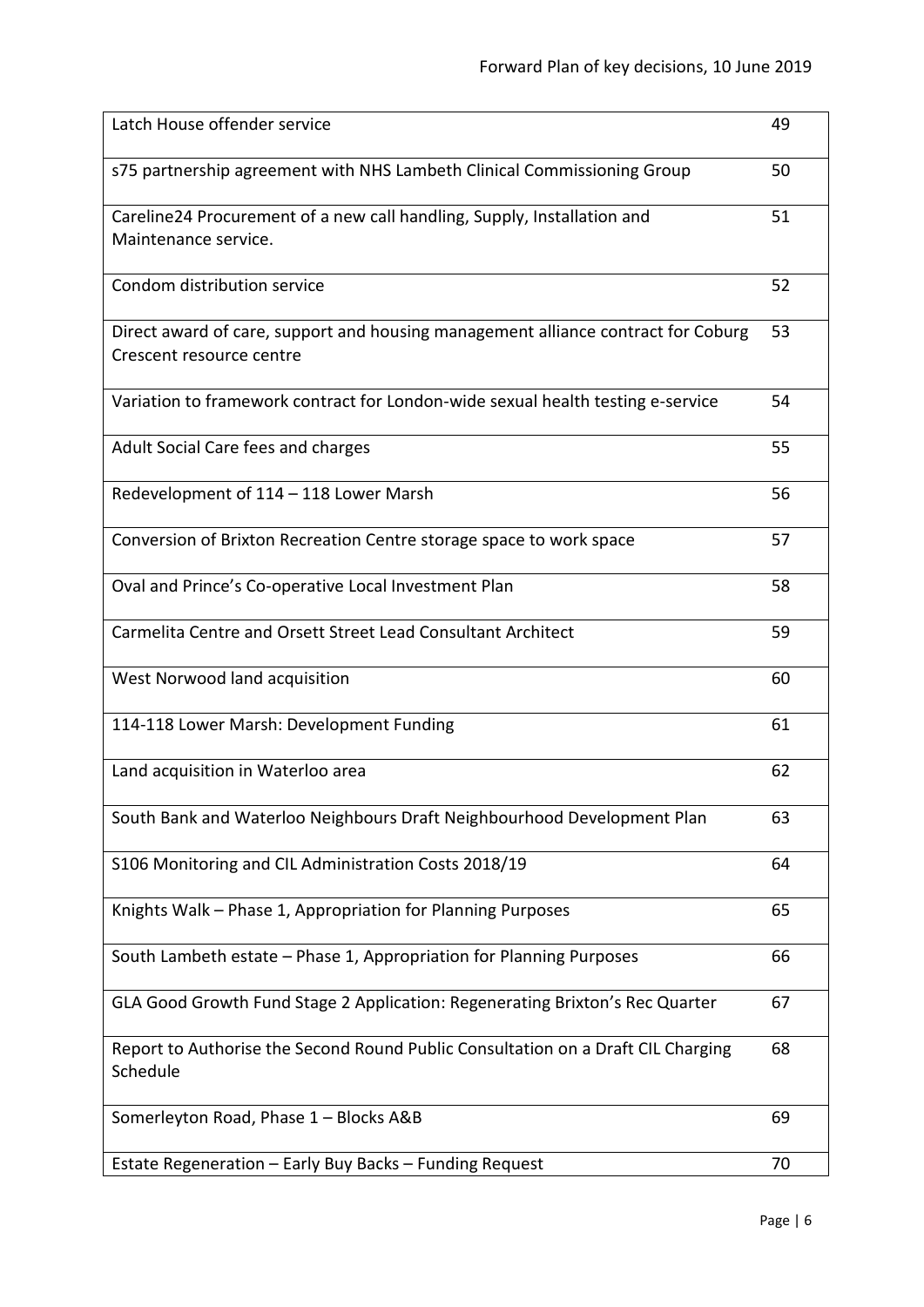| Housing Regeneration: Procurement of contractor for the provisions of new flooring,<br>supply & fitting service for decanting residents | 71 |
|-----------------------------------------------------------------------------------------------------------------------------------------|----|
| <b>Brixton Creative Enterprise Zone</b>                                                                                                 | 72 |
| South London Innovation Corridor - Partner Borough Grant Agreements                                                                     | 73 |
| GLA Procured Adult Education Budget: In-Work Training 2019-23                                                                           | 74 |
| Proposal regarding the site at the former Clapham Old Library                                                                           | 75 |
| Transfer of the Greek Enclosure from the Greek Cathedral trust of St Stephen's<br>Chapel to the Council                                 | 76 |
| West Norwood Cemetery Management Arrangements                                                                                           | 77 |
| Appointment of a construction company to deliver investment priorities into<br><b>Vauxhall Park</b>                                     | 78 |
| <b>Events Strategy Review</b>                                                                                                           | 79 |
| Lambeth Country Show 2019 - Security & Crowd Management                                                                                 | 80 |
| Establishing an integrated gateway for homeless 16-21 year-olds                                                                         | 81 |
| Consultancy Services for Lambeth Housing Standard                                                                                       | 82 |
| Tenancy Support Service - Single Homeless Project                                                                                       | 83 |
| <b>Tenancy Support Service</b>                                                                                                          | 84 |
| Vulnerable Adults' Pathway                                                                                                              | 85 |
| Rough Sleeping Outreach Team                                                                                                            | 86 |
| Latch House Offender Service                                                                                                            | 87 |
|                                                                                                                                         |    |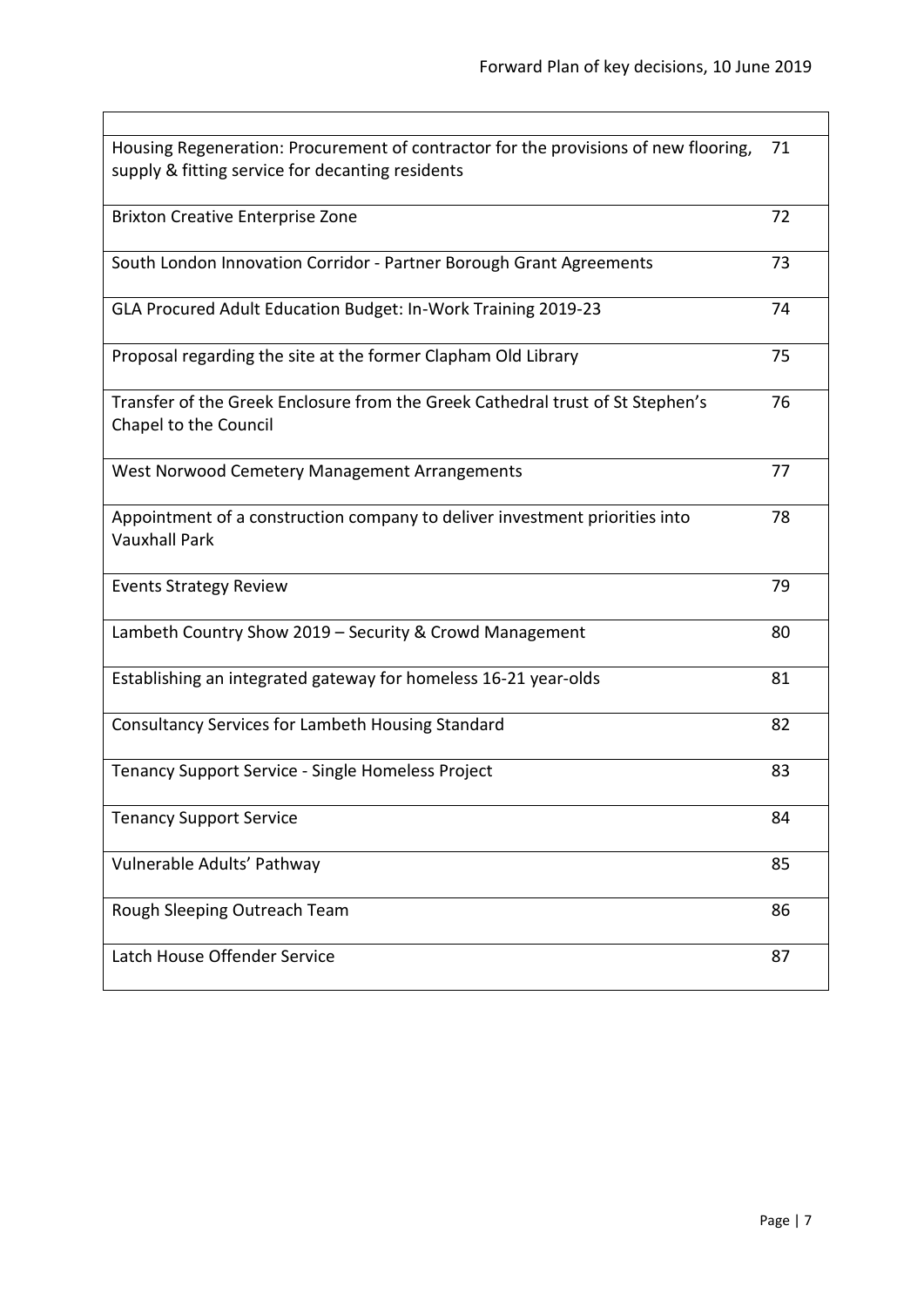## <span id="page-7-0"></span>Decision: **Abortion Clinic Public Space Protection Order**

Report considering the results of the public consultation on the introduction of a Public Spaces Protection Order to restrict certain activities. Cabinet to make a decision based on the consultation on whether to introduce the proposed order.

| Ward(s) affected: All Wards                                                                                                                           |                              |
|-------------------------------------------------------------------------------------------------------------------------------------------------------|------------------------------|
| Exempt or confidential information:                                                                                                                   | <b>Consultation details:</b> |
| Decision to be taken by:                                                                                                                              | Decision date:               |
| <b>Cabinet</b>                                                                                                                                        | Not before 19 Mar 2018       |
| <b>Background documents:</b>                                                                                                                          |                              |
| For further information about this key decision, please contact:<br>Kristian Aspinall, Strategic Lead, Crime and Disorder<br>kaspinall@lambeth.gov.uk |                              |
|                                                                                                                                                       |                              |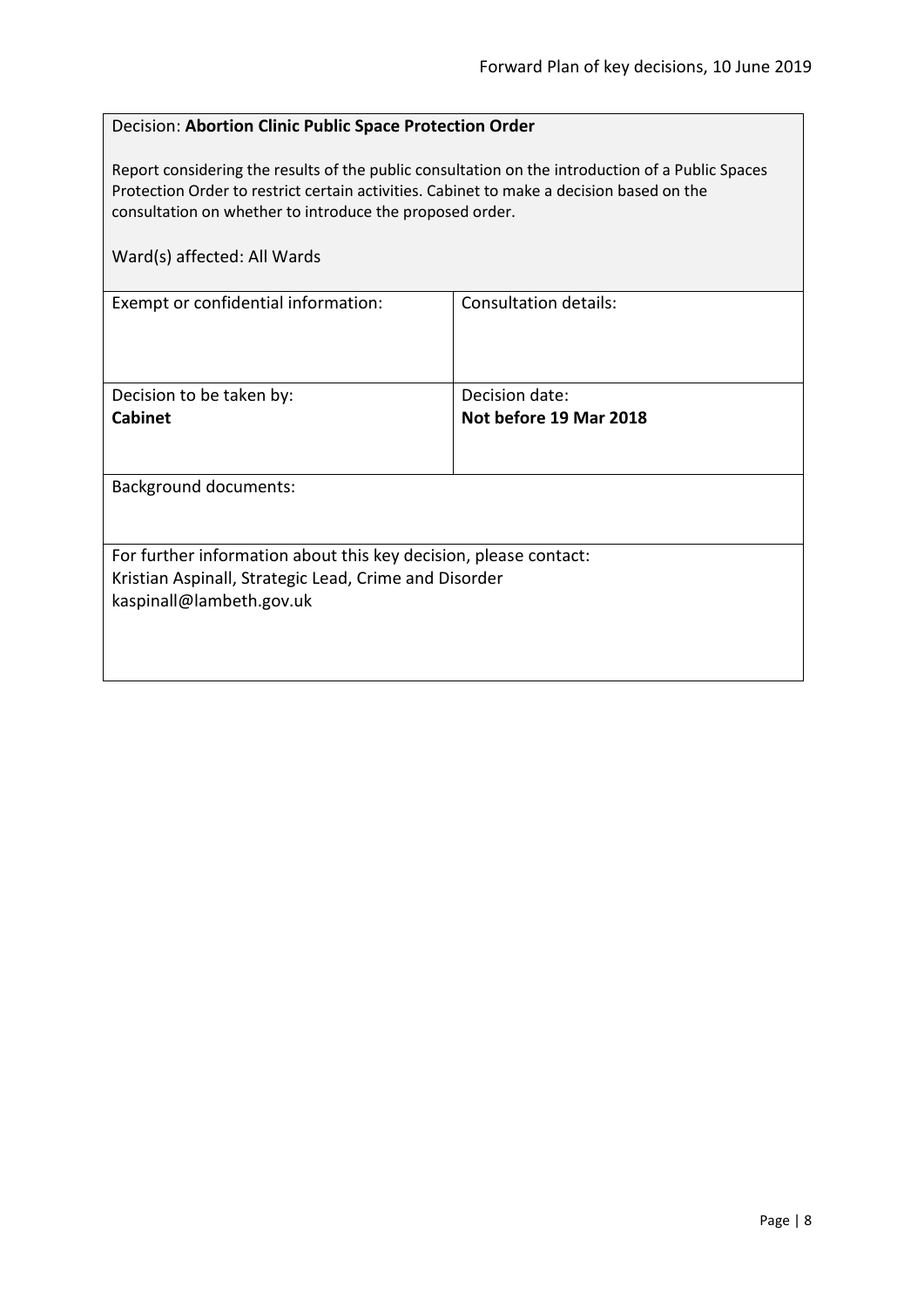<span id="page-8-0"></span>

| <b>Decision: Draft Affordable Workspace Supplementary Planning Document (SPD)</b> |                        |  |
|-----------------------------------------------------------------------------------|------------------------|--|
| To agree the draft SPD for public consultation.                                   |                        |  |
| Ward(s) affected: All Wards                                                       |                        |  |
| Exempt or confidential information:                                               | Consultation details:  |  |
|                                                                                   |                        |  |
|                                                                                   |                        |  |
| Decision to be taken by:                                                          | Decision date:         |  |
| <b>Cabinet</b>                                                                    | Not before 15 Apr 2019 |  |
|                                                                                   |                        |  |
| <b>Background documents:</b>                                                      |                        |  |
| Draft Affordable Workspace Supplementary Planning Document (SPD)                  |                        |  |
| For further information about this key decision, please contact:                  |                        |  |
| Tal Kleiman, Principal Planning Policy Officer                                    |                        |  |
| TKleiman@lambeth.gov.uk                                                           |                        |  |
|                                                                                   |                        |  |
|                                                                                   |                        |  |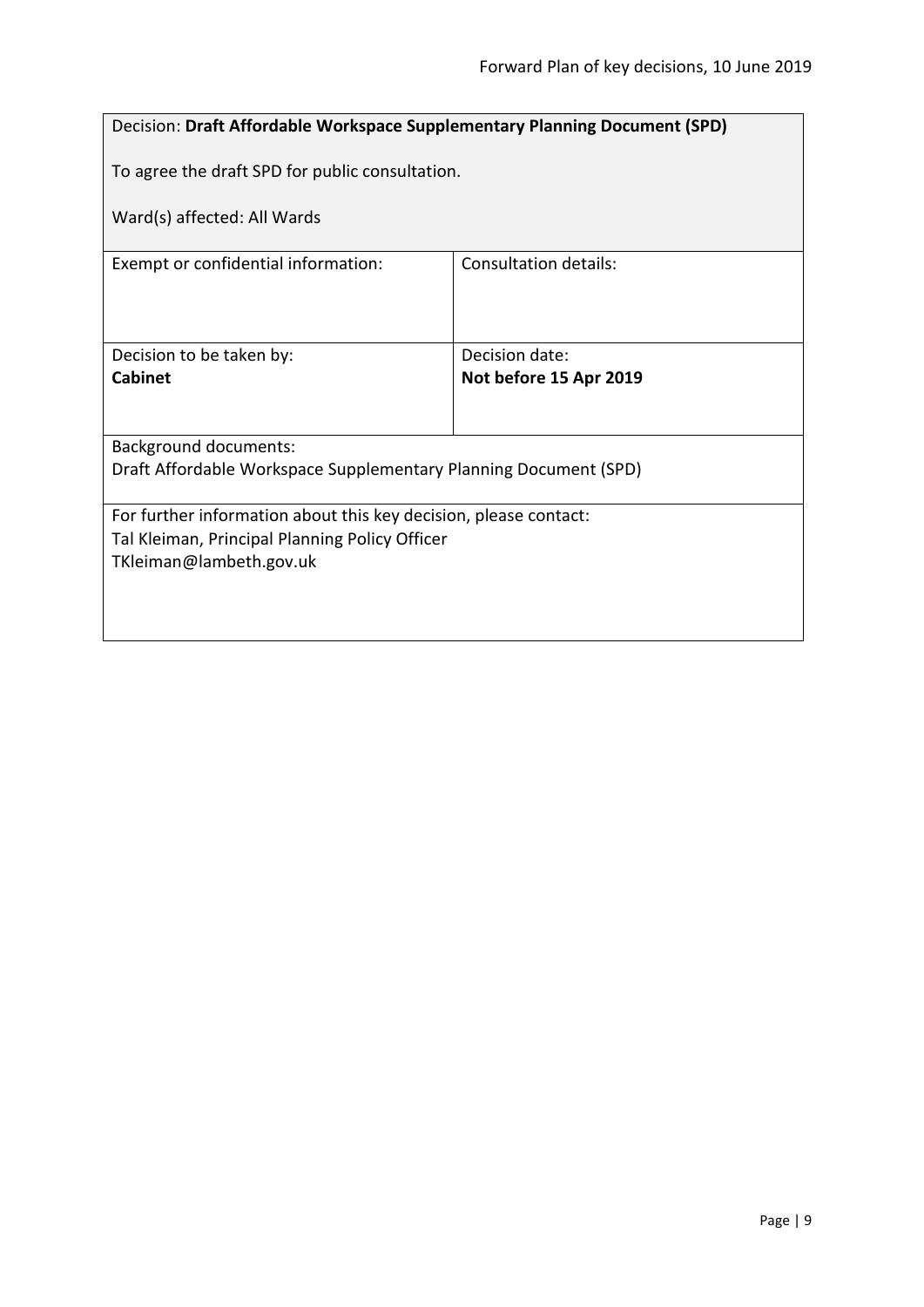<span id="page-9-0"></span>

| Decision: Draft Basements Supplementary Planning Document (SPD)  |                        |  |
|------------------------------------------------------------------|------------------------|--|
| To agree the draft SPD for public consultation.                  |                        |  |
| Ward(s) affected: All Wards                                      |                        |  |
| Exempt or confidential information:                              | Consultation details:  |  |
|                                                                  |                        |  |
| Decision to be taken by:                                         | Decision date:         |  |
| Cabinet                                                          | Not before 15 Apr 2019 |  |
|                                                                  |                        |  |
| <b>Background documents:</b>                                     |                        |  |
| Draft Basements Supplementary Planning Document (SPD)            |                        |  |
| For further information about this key decision, please contact: |                        |  |
| Doug Black, Team Leader Conservation & Urban Design              |                        |  |
| DBlack1@lambeth.gov.uk                                           |                        |  |
| 1st floor, Phoenix House<br>Tel: 020 7926 4065                   |                        |  |
|                                                                  |                        |  |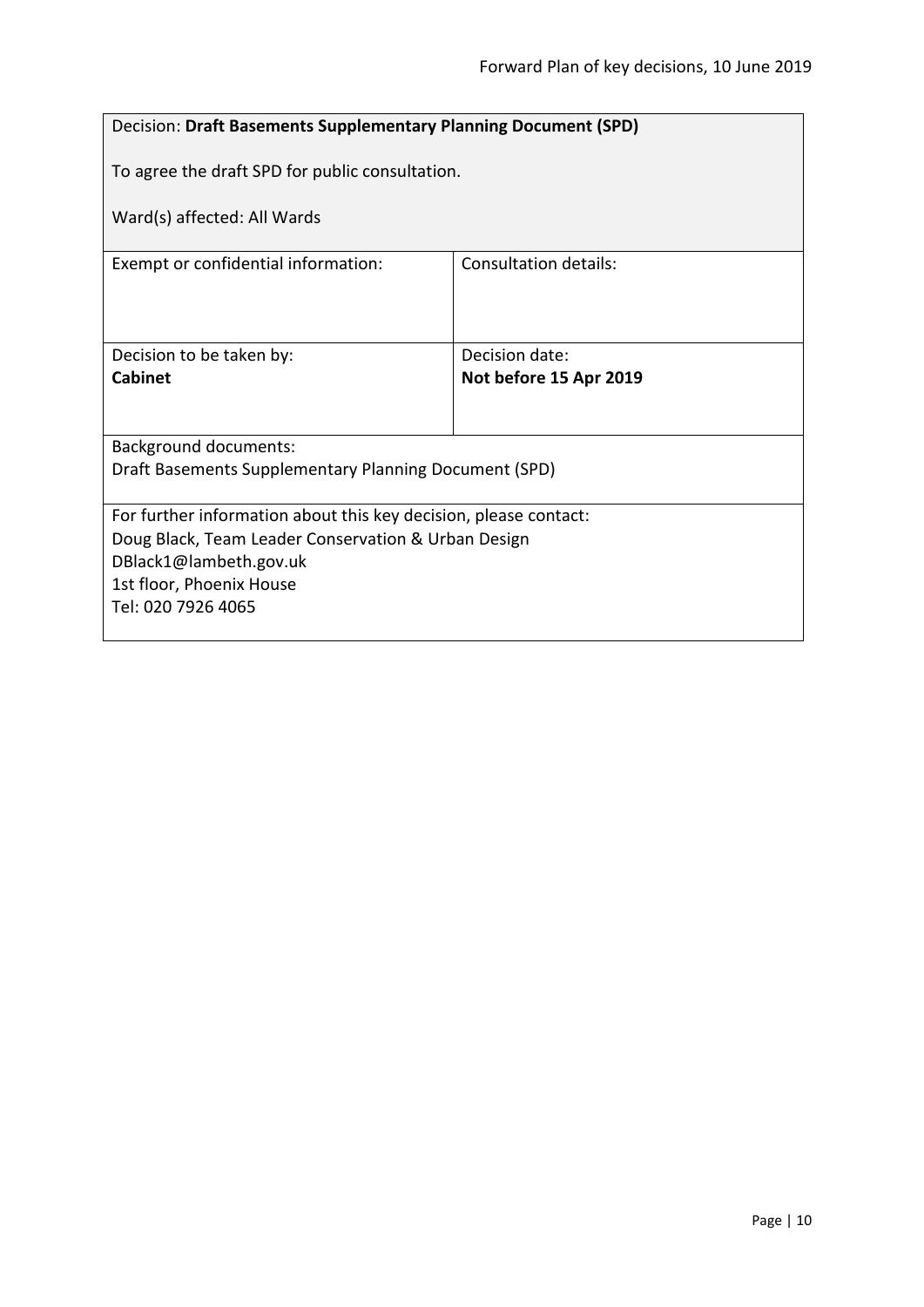<span id="page-10-0"></span>

| Decision: Draft Building Alterations and Extensions Supplementary Planning Document |                        |  |
|-------------------------------------------------------------------------------------|------------------------|--|
| (SPD)                                                                               |                        |  |
|                                                                                     |                        |  |
| To agree the draft SPD for public consultation.                                     |                        |  |
| Ward(s) affected: All Wards                                                         |                        |  |
|                                                                                     |                        |  |
| Exempt or confidential information:                                                 | Consultation details:  |  |
|                                                                                     |                        |  |
|                                                                                     |                        |  |
|                                                                                     |                        |  |
| Decision to be taken by:                                                            | Decision date:         |  |
| <b>Cabinet</b>                                                                      | Not before 15 Apr 2019 |  |
|                                                                                     |                        |  |
| Background documents:                                                               |                        |  |
| Draft Building Alterations and Extensions Supplementary Planning Document (SPD)     |                        |  |
|                                                                                     |                        |  |
| For further information about this key decision, please contact:                    |                        |  |
| Doug Black, Team Leader Conservation & Urban Design                                 |                        |  |
| DBlack1@lambeth.gov.uk                                                              |                        |  |
| 1st floor, Phoenix House                                                            |                        |  |
| Tel: 020 7926 4065                                                                  |                        |  |
|                                                                                     |                        |  |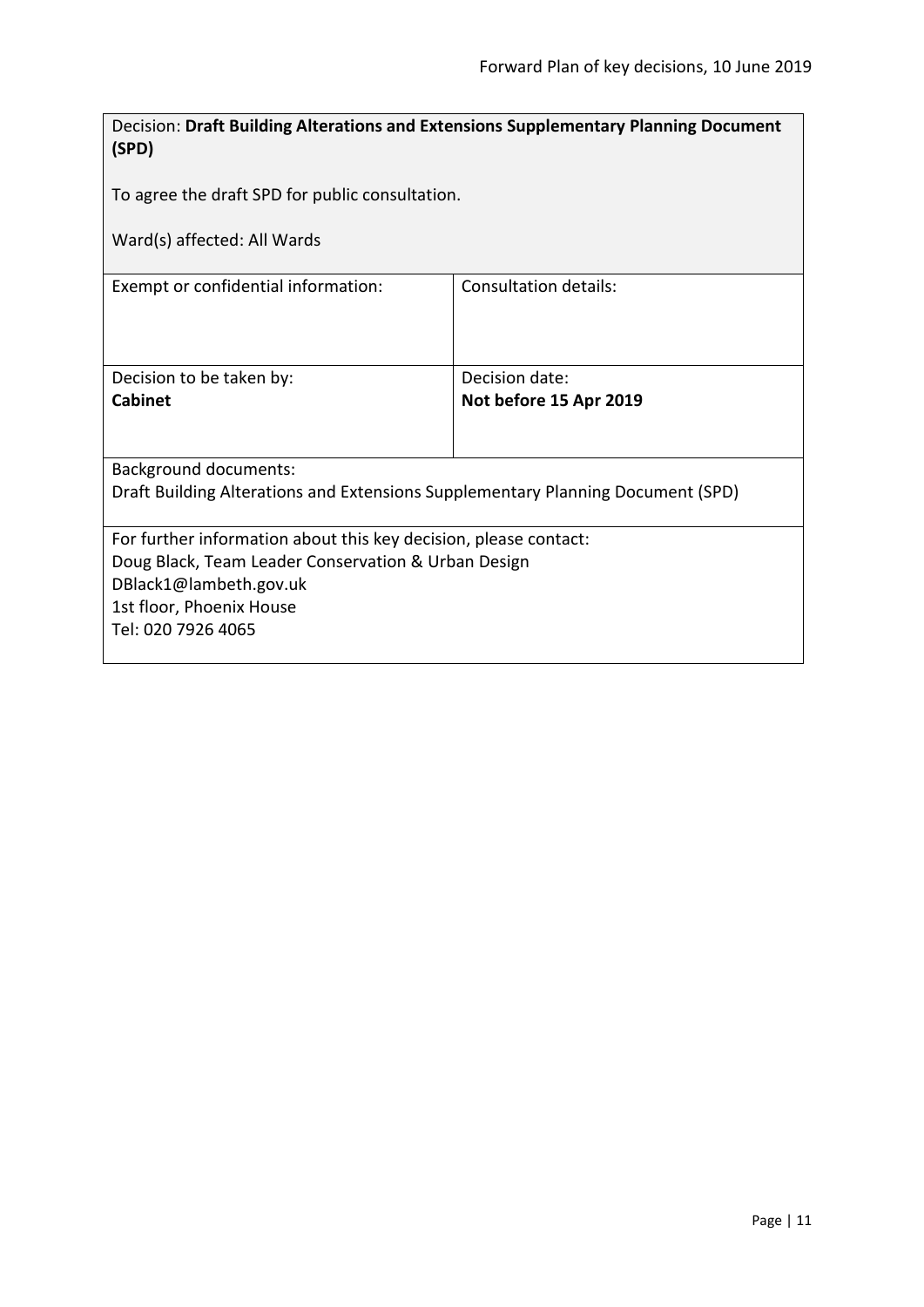<span id="page-11-0"></span>

| Decision: Lambeth Local Plan Review                                                                                                                                             |                              |  |
|---------------------------------------------------------------------------------------------------------------------------------------------------------------------------------|------------------------------|--|
| To agree the Submission Version Draft Revised Lambeth Local Plan for pre-submission<br>publication and submission to government for examination.<br>Ward(s) affected: All Wards |                              |  |
|                                                                                                                                                                                 |                              |  |
| Exempt or confidential information:                                                                                                                                             | <b>Consultation details:</b> |  |
|                                                                                                                                                                                 |                              |  |
| Decision to be taken by:                                                                                                                                                        | Decision date:               |  |
| <b>Cabinet</b>                                                                                                                                                                  | Not before 15 Apr 2019       |  |
|                                                                                                                                                                                 |                              |  |
| <b>Background documents:</b>                                                                                                                                                    |                              |  |
| Lambeth Local Plan Review                                                                                                                                                       |                              |  |
| For further information about this key decision, please contact:                                                                                                                |                              |  |
| Catherine Carpenter, Planning Strategy and Policy Manager                                                                                                                       |                              |  |
| ccarpenter@lambeth.gov.uk                                                                                                                                                       |                              |  |
| 1st Floor, Phoenix House, 10 Wandsworth Road<br>Tel: 020 7926 1251                                                                                                              |                              |  |
|                                                                                                                                                                                 |                              |  |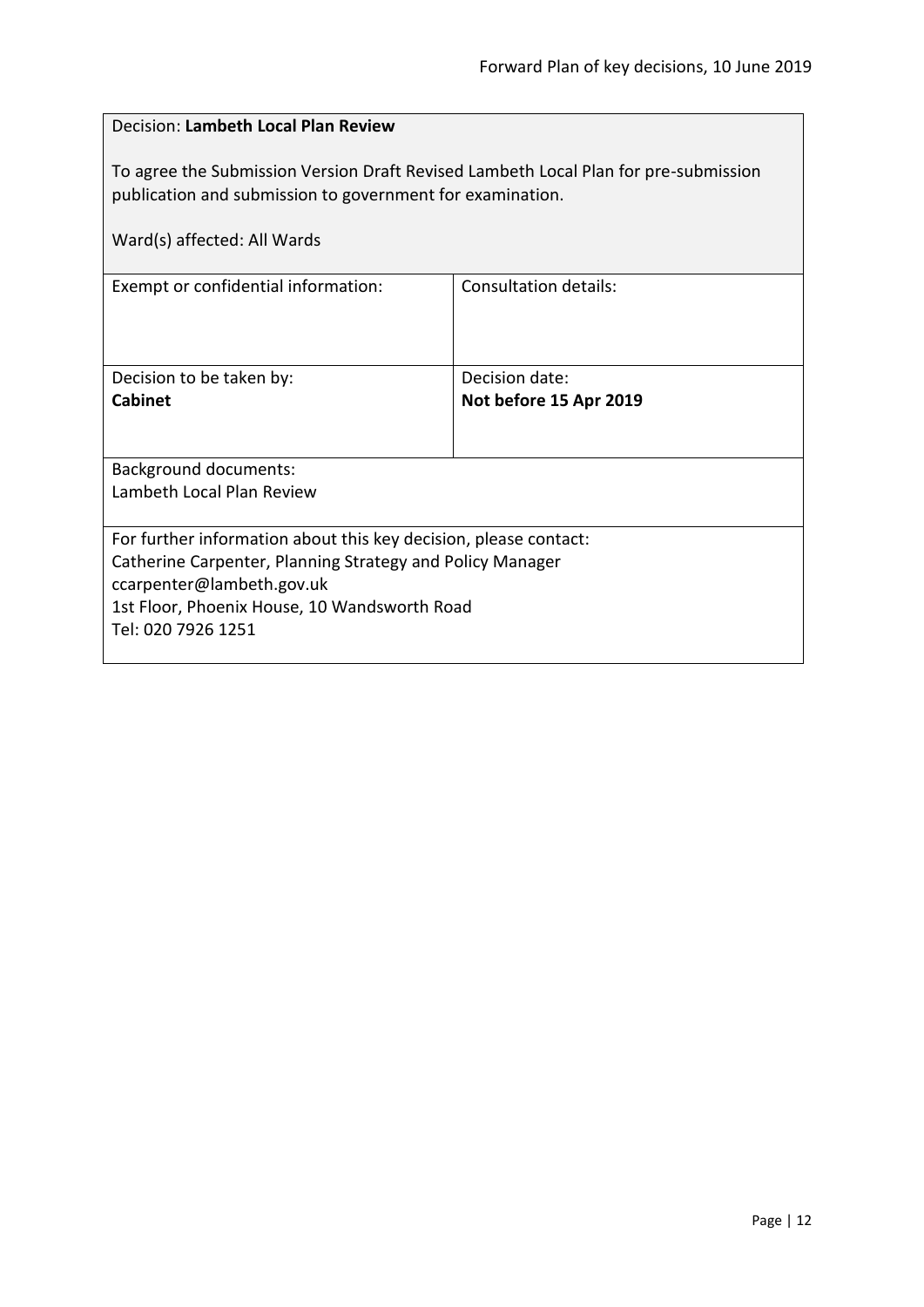<span id="page-12-0"></span>

| Decision: Draft Local Views Supplementary Planning Document (SPD) |                        |  |
|-------------------------------------------------------------------|------------------------|--|
| To agree the draft SPD for public consultation.                   |                        |  |
| Ward(s) affected: All Wards                                       |                        |  |
| Exempt or confidential information:                               | Consultation details:  |  |
|                                                                   |                        |  |
| Decision to be taken by:                                          | Decision date:         |  |
| <b>Cabinet</b>                                                    | Not before 15 Apr 2019 |  |
|                                                                   |                        |  |
| <b>Background documents:</b>                                      |                        |  |
| Draft Local Views Supplementary Planning Document (SPD)           |                        |  |
| For further information about this key decision, please contact:  |                        |  |
| Doug Black, Team Leader Conservation & Urban Design               |                        |  |
| DBlack1@lambeth.gov.uk                                            |                        |  |
| 1st floor, Phoenix House<br>Tel: 020 7926 4065                    |                        |  |
|                                                                   |                        |  |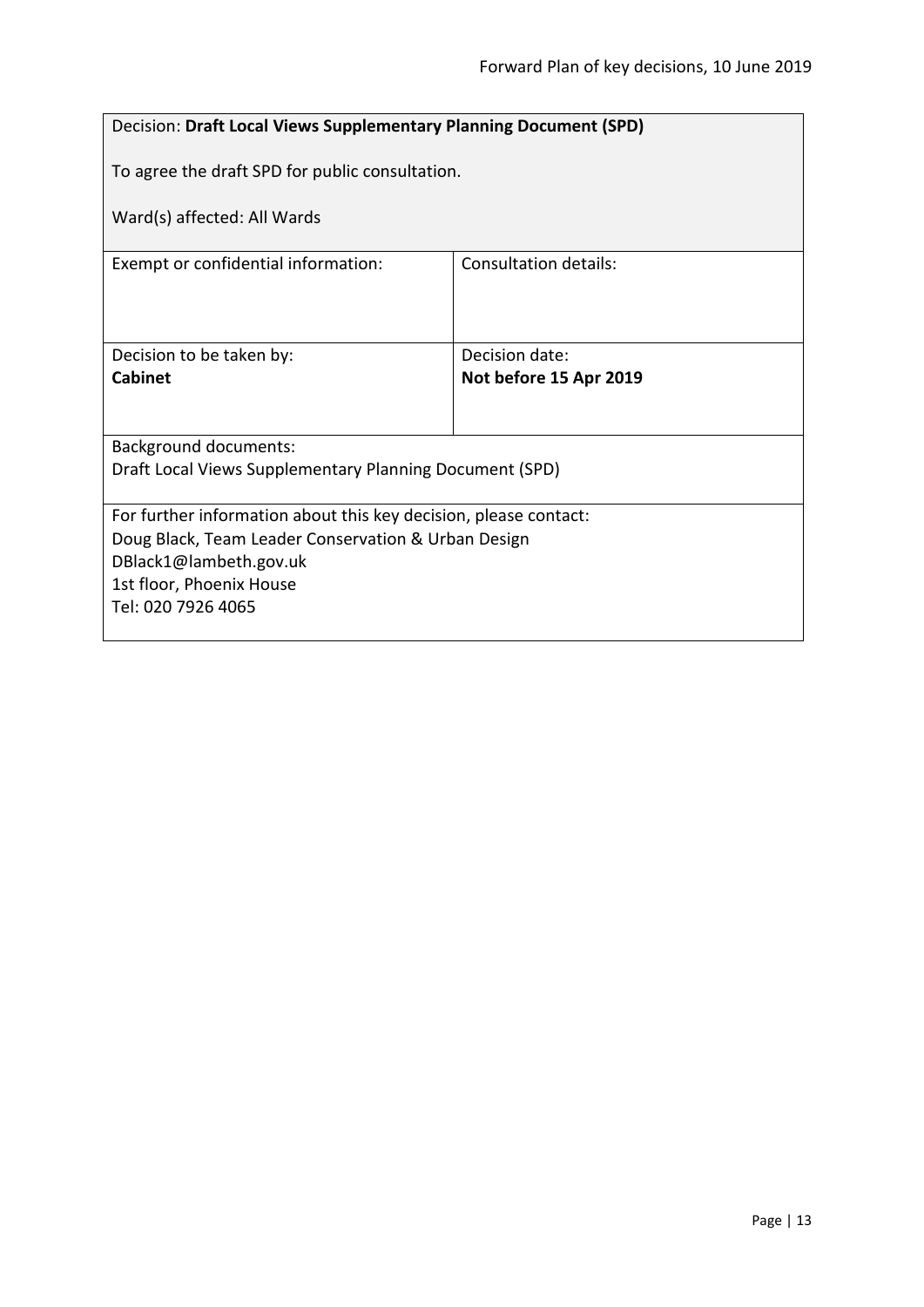<span id="page-13-0"></span>

| <b>Decision: Draft Urban Design Code Supplementary Planning Document (SPD)</b> |                        |  |
|--------------------------------------------------------------------------------|------------------------|--|
| To agree the draft SPD for public consultation.                                |                        |  |
| Ward(s) affected: All Wards                                                    |                        |  |
| Exempt or confidential information:                                            | Consultation details:  |  |
|                                                                                |                        |  |
| Decision to be taken by:                                                       | Decision date:         |  |
| <b>Cabinet</b>                                                                 | Not before 15 Apr 2019 |  |
|                                                                                |                        |  |
| <b>Background documents:</b>                                                   |                        |  |
| Draft Urban Design Code Supplementary Planning Document (SPD)                  |                        |  |
| For further information about this key decision, please contact:               |                        |  |
| Doug Black, Team Leader Conservation & Urban Design                            |                        |  |
| DBlack1@lambeth.gov.uk                                                         |                        |  |
| 1st floor, Phoenix House<br>Tel: 020 7926 4065                                 |                        |  |
|                                                                                |                        |  |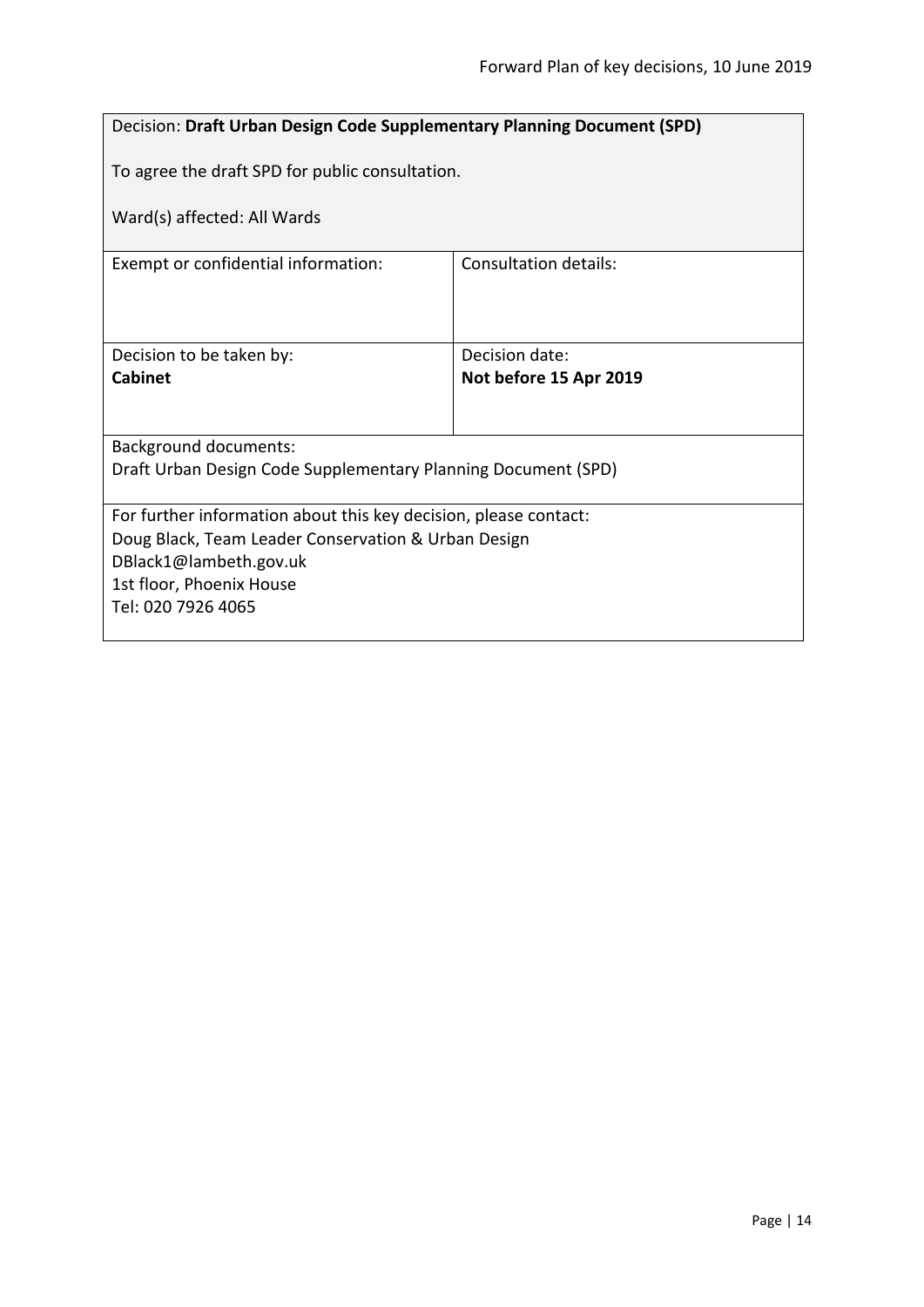<span id="page-14-0"></span>Decision: **Agreement of new draft Gambling Policy 2019-2022 for public consultation**

Agreement of the draft three-year Gambling Policy which will be submitted for public consultation for a period of four weeks, in line with legislative requirements. Consultation with key groups will be undertaken prior to the formulation of the draft.

| Ward(s) affected: All Wards                                                                                                                                                                                      |                                          |
|------------------------------------------------------------------------------------------------------------------------------------------------------------------------------------------------------------------|------------------------------------------|
| Exempt or confidential information:                                                                                                                                                                              | <b>Consultation details:</b>             |
| Decision to be taken by:<br><b>Cabinet</b>                                                                                                                                                                       | Decision date:<br>Not before 17 May 2019 |
| <b>Background documents:</b>                                                                                                                                                                                     |                                          |
| For further information about this key decision, please contact:<br>Nicole Terrieux, Public Protection and Regulatory Service<br>NTerrieux@lambeth.gov.uk<br>Lambeth Civic Centre, SW2 1EG<br>Tel: 020 7926 1234 |                                          |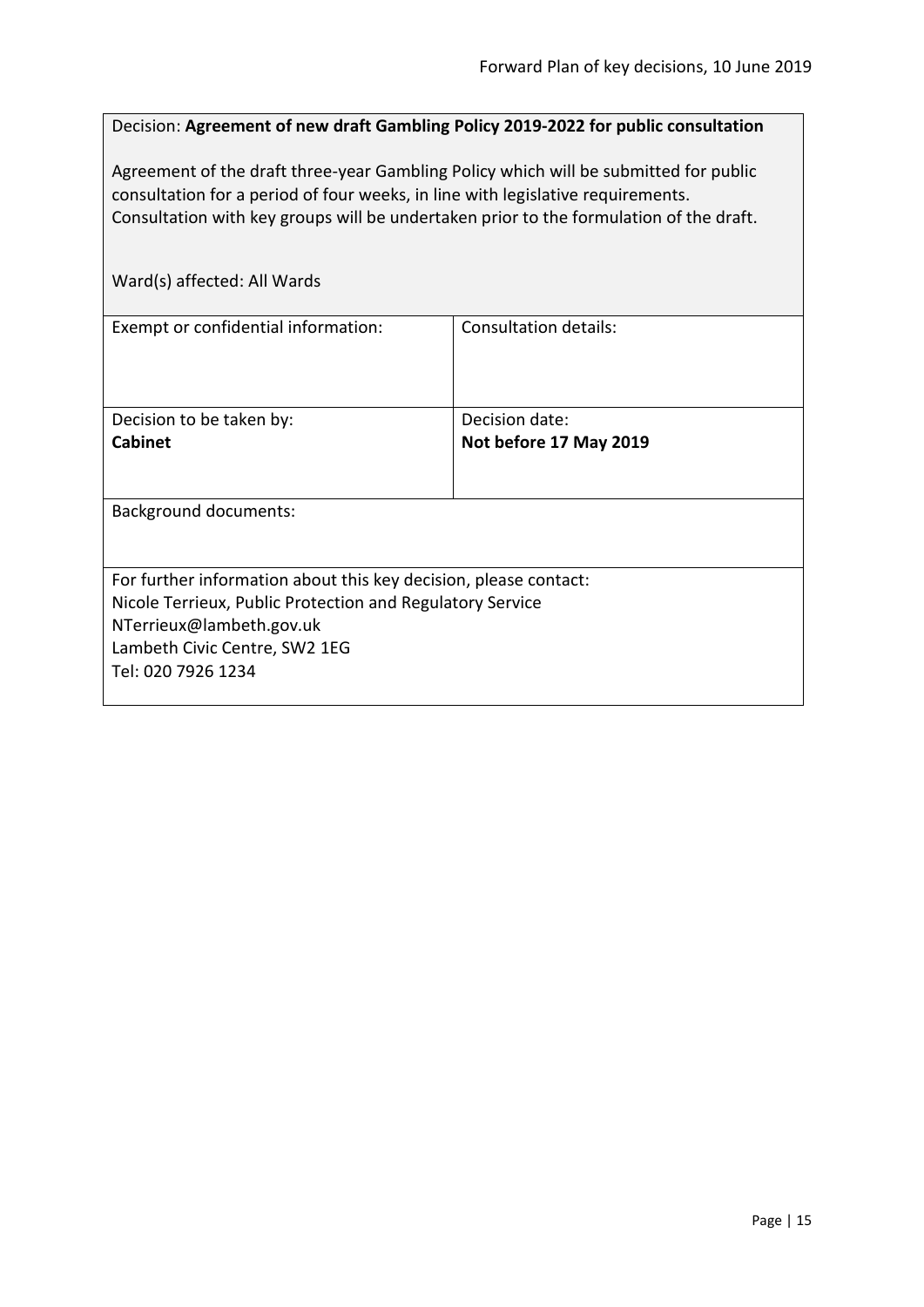# <span id="page-15-0"></span>Decision: **Lambeth's Borough Plan**

This report provides an update on the delivery of the borough plan, the partnership strategy for the borough. It proposes a revised set of priority outcomes for the borough and partners to adopt.

|  | Ward(s) affected: All Wards |  |
|--|-----------------------------|--|
|--|-----------------------------|--|

| Exempt or confidential information:                              | Consultation details: |
|------------------------------------------------------------------|-----------------------|
| Decision to be taken by:                                         | Decision date:        |
| <b>Cabinet</b>                                                   | 22 Jul 2019           |
| <b>Background documents:</b><br>Lambeth's Borough Plan           |                       |
|                                                                  |                       |
| For further information about this key decision, please contact: |                       |
| Hannah Jameson, Head of Policy and Partnerships                  |                       |
| hjameson@lambeth.gov.uk                                          |                       |
| Room 113, Lambeth Town Hall                                      |                       |
| Tel: 020 7926 6918                                               |                       |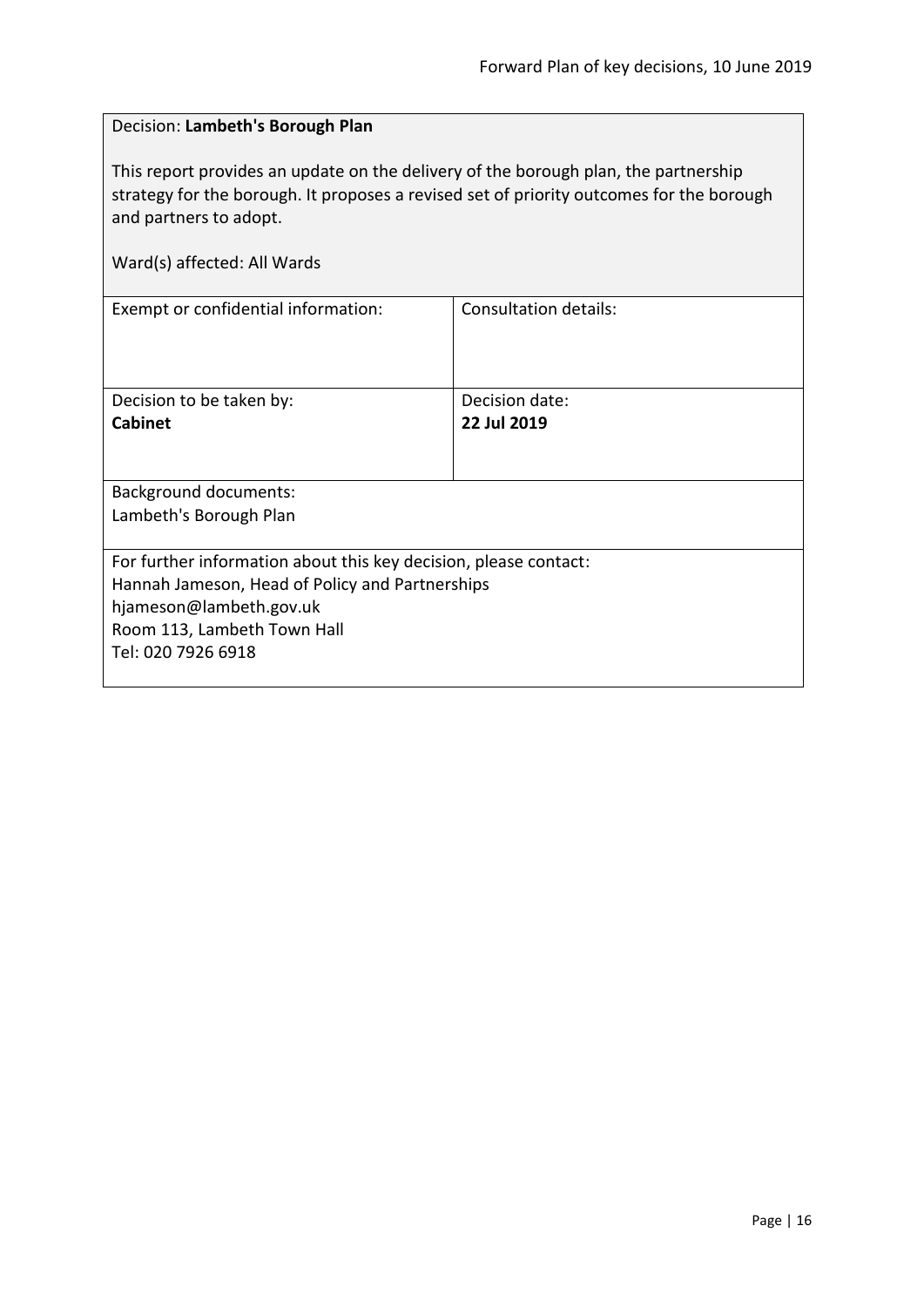#### <span id="page-16-0"></span>Decision: **July Finance Planning and Medium Term Strategy Report 2019 to 2024**

The July Financial Planning and Medium Term Strategy Report will provide an update on the economic outlook, pressures, risk areas and set out the revenue funding deficit for 2019-24 as well as the timetable for setting the Council's budget in February 2020.

| Exempt or confidential information:                                | Consultation details: |  |
|--------------------------------------------------------------------|-----------------------|--|
|                                                                    |                       |  |
|                                                                    |                       |  |
|                                                                    |                       |  |
| Decision to be taken by:                                           | Decision date:        |  |
| Cabinet                                                            | 22 Jul 2019           |  |
|                                                                    |                       |  |
|                                                                    |                       |  |
| Background documents:                                              |                       |  |
| July Finance Planning and Medium Term Strategy Report 2019 to 2024 |                       |  |
|                                                                    |                       |  |
| For further information about this key decision, please contact:   |                       |  |
| Hamant Bharadia, Assistant Director of Finance, HRE                |                       |  |
|                                                                    |                       |  |
| Hambrook House                                                     |                       |  |
| Tel: 020 7926 9153                                                 |                       |  |
|                                                                    |                       |  |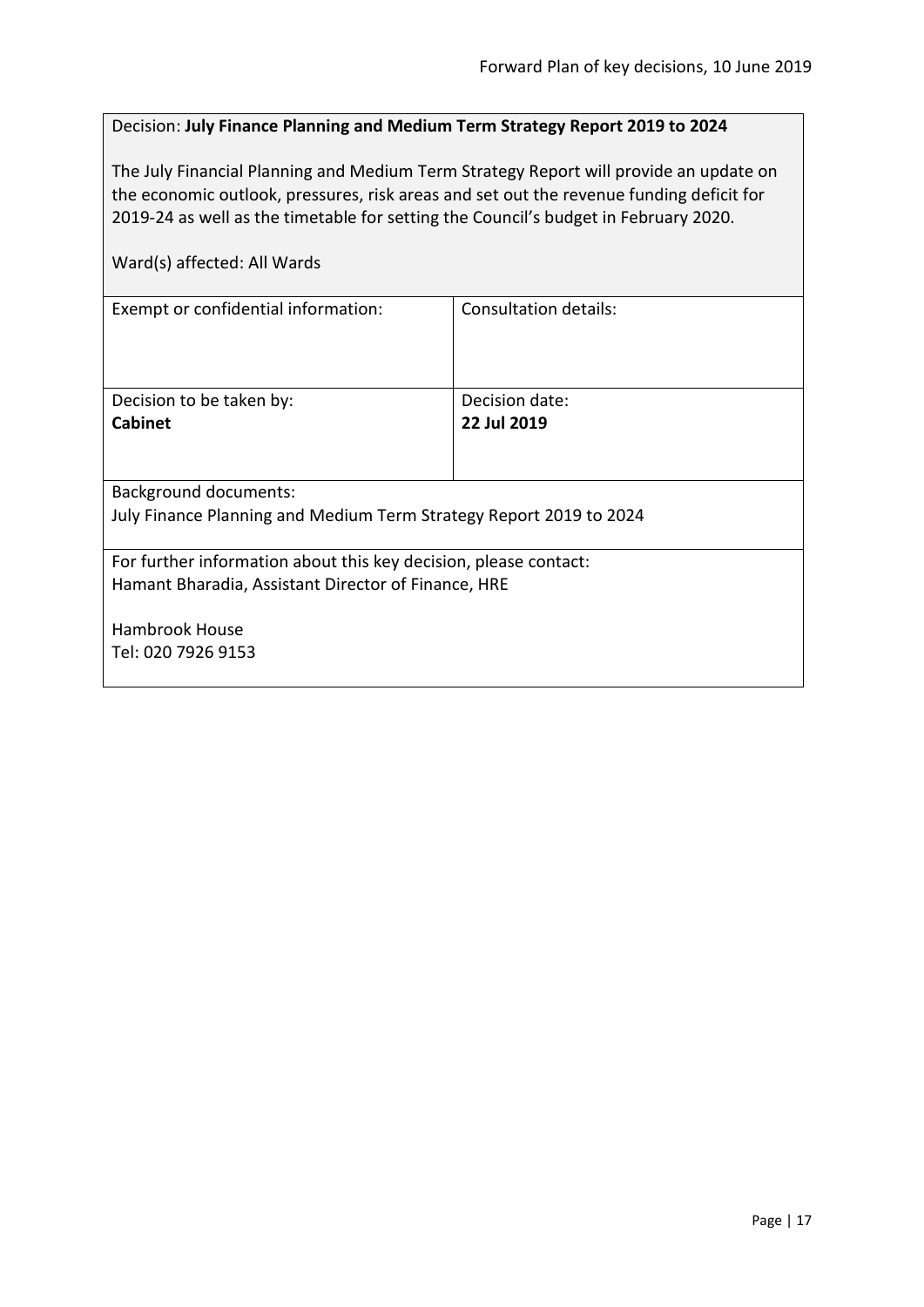<span id="page-17-0"></span>

| Decision: November Finance Planning and Medium Term Strategy Report 2019 to 2024 |  |  |  |  |  |  |
|----------------------------------------------------------------------------------|--|--|--|--|--|--|
|----------------------------------------------------------------------------------|--|--|--|--|--|--|

The November Financial Planning and Medium Term Strategy Report will provide an update on the economic outlook, pressures, risk areas and set out the revenue funding deficit for 2019-24 together with proposals to close the funding gap.

| Ward(s) affected: All Wards                                            |                              |  |
|------------------------------------------------------------------------|------------------------------|--|
| Exempt or confidential information:                                    | <b>Consultation details:</b> |  |
|                                                                        |                              |  |
| Decision to be taken by:                                               | Decision date:               |  |
| <b>Cabinet</b>                                                         | 4 Nov 2019                   |  |
|                                                                        |                              |  |
| <b>Background documents:</b>                                           |                              |  |
| November Finance Planning and Medium Term Strategy Report 2019 to 2024 |                              |  |
| For further information about this key decision, please contact:       |                              |  |
| Hamant Bharadia, Assistant Director of Finance, HRE                    |                              |  |
|                                                                        |                              |  |
| Hambrook House                                                         |                              |  |
| Tel: 020 7926 9153                                                     |                              |  |
|                                                                        |                              |  |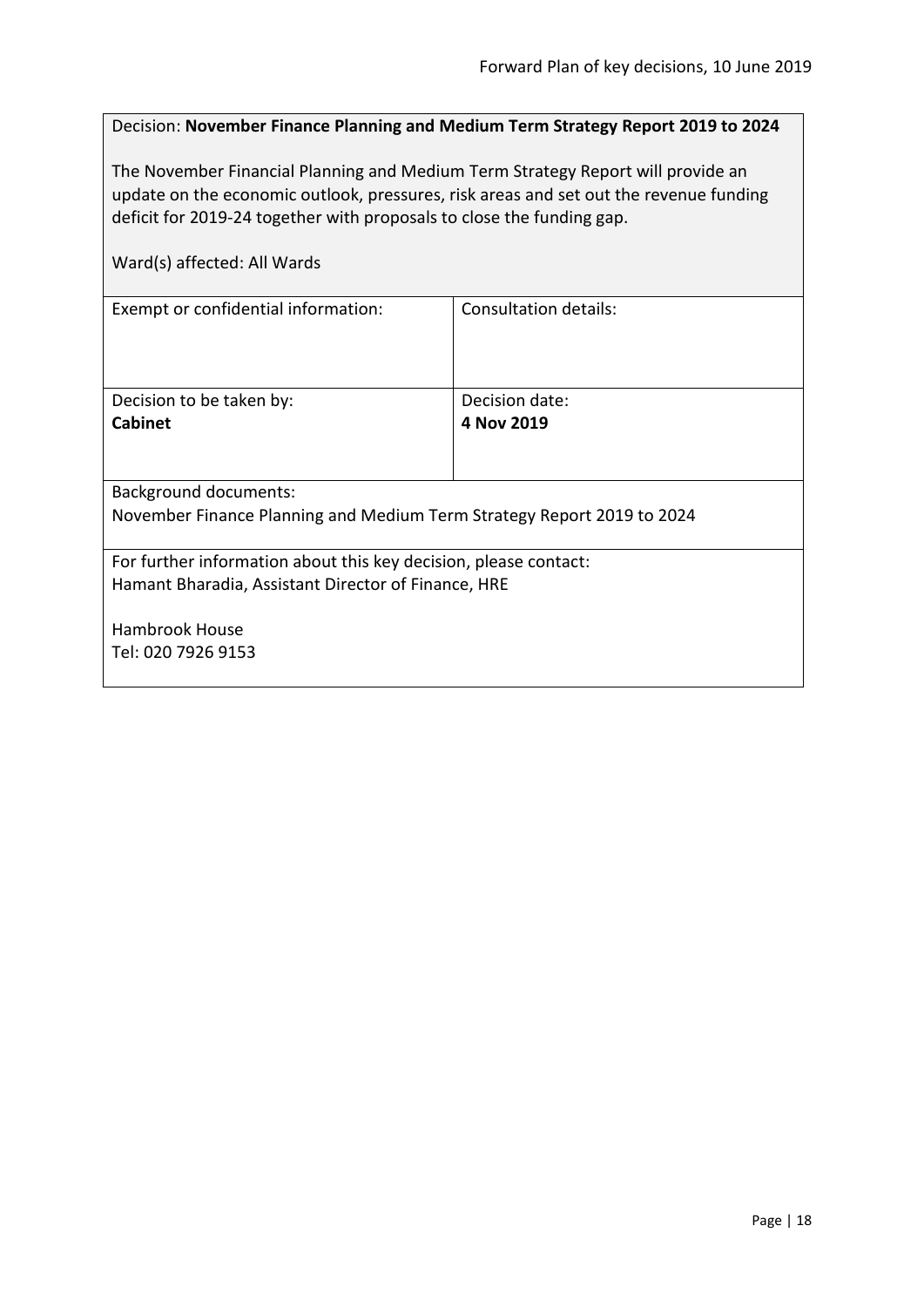<span id="page-18-0"></span>

| Decision: December Finance Planning and Medium Term Strategy Report 2019 to 2024                                                                                                                                                                  |                               |  |
|---------------------------------------------------------------------------------------------------------------------------------------------------------------------------------------------------------------------------------------------------|-------------------------------|--|
| The December Financial Planning and Medium Term Strategy Report will provide an<br>update on the economic outlook, pressures, risk areas and set out the revenue funding<br>deficit for 2019-24 together with proposals to close the funding gap. |                               |  |
| Ward(s) affected: All Wards                                                                                                                                                                                                                       |                               |  |
| Exempt or confidential information:                                                                                                                                                                                                               | Consultation details:         |  |
| Decision to be taken by:<br>Cabinet                                                                                                                                                                                                               | Decision date:<br>16 Dec 2019 |  |
| <b>Background documents:</b>                                                                                                                                                                                                                      |                               |  |
| December Finance Planning and Medium Term Strategy Report 2019 to 2024                                                                                                                                                                            |                               |  |
| For further information about this key decision, please contact:<br>Hamant Bharadia, Assistant Director of Finance, HRE                                                                                                                           |                               |  |
| <b>Hambrook House</b>                                                                                                                                                                                                                             |                               |  |
| Tel: 020 7926 9153                                                                                                                                                                                                                                |                               |  |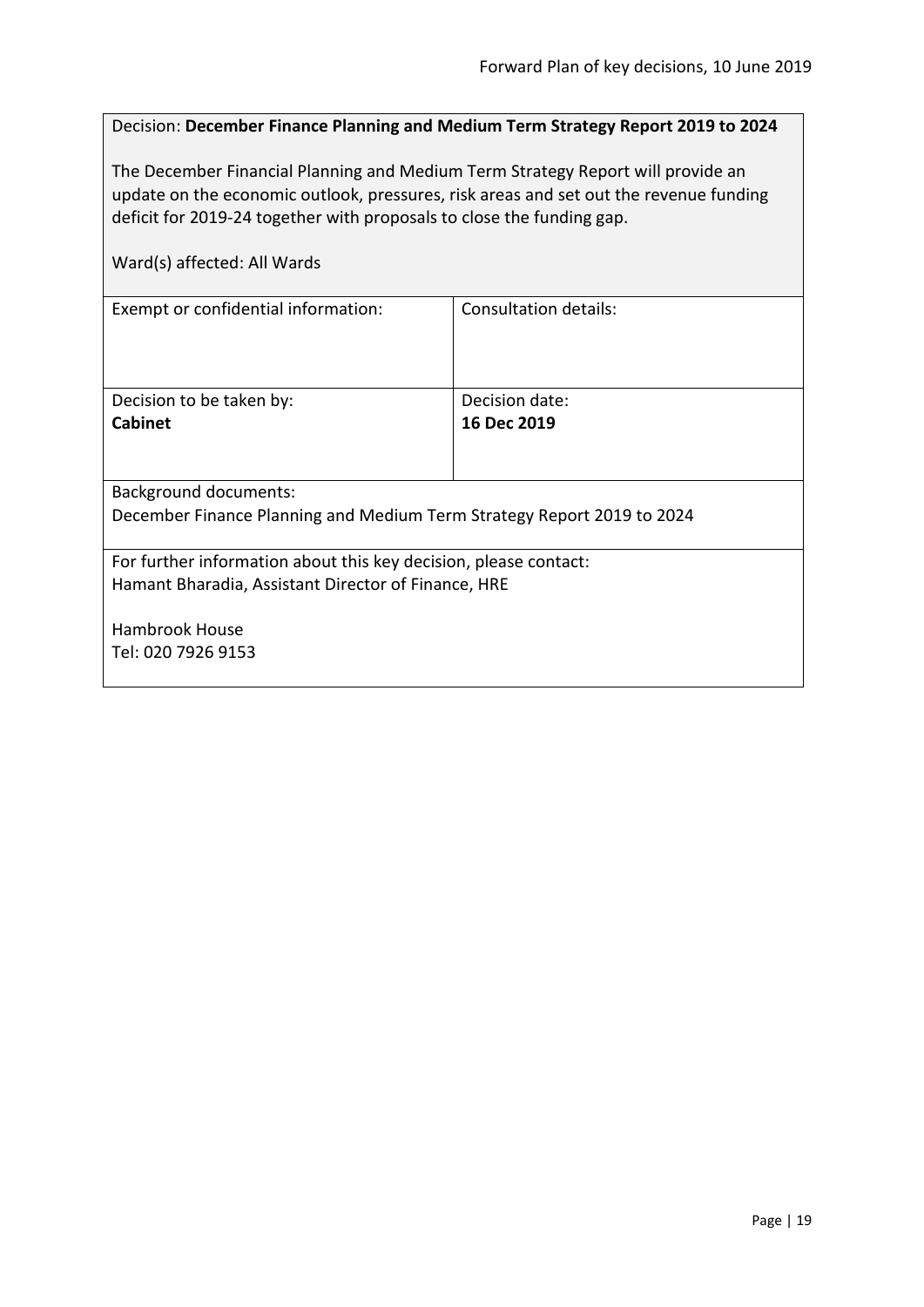# <span id="page-19-0"></span>Decision: **Revenue and Capital Budget 2020-21**

The Revenue and Capital Budget report will set out the General Fund budget for 2020-21 and planning totals for the following four years together with a refreshed Medium Term Financial Strategy, Financial Management Strategy and Treasury Management Strategy.

| Exempt or confidential information:                              | Consultation details: |  |
|------------------------------------------------------------------|-----------------------|--|
|                                                                  |                       |  |
|                                                                  |                       |  |
| Decision to be taken by:                                         | Decision date:        |  |
| <b>Cabinet</b>                                                   | 3 Feb 2020            |  |
|                                                                  |                       |  |
|                                                                  |                       |  |
| Background documents:                                            |                       |  |
| Revenue and Capital Budget 2020-21                               |                       |  |
|                                                                  |                       |  |
| For further information about this key decision, please contact: |                       |  |
| Hamant Bharadia, Assistant Director of Finance, HRE              |                       |  |
|                                                                  |                       |  |
| Hambrook House                                                   |                       |  |
| Tel: 020 7926 9153                                               |                       |  |
|                                                                  |                       |  |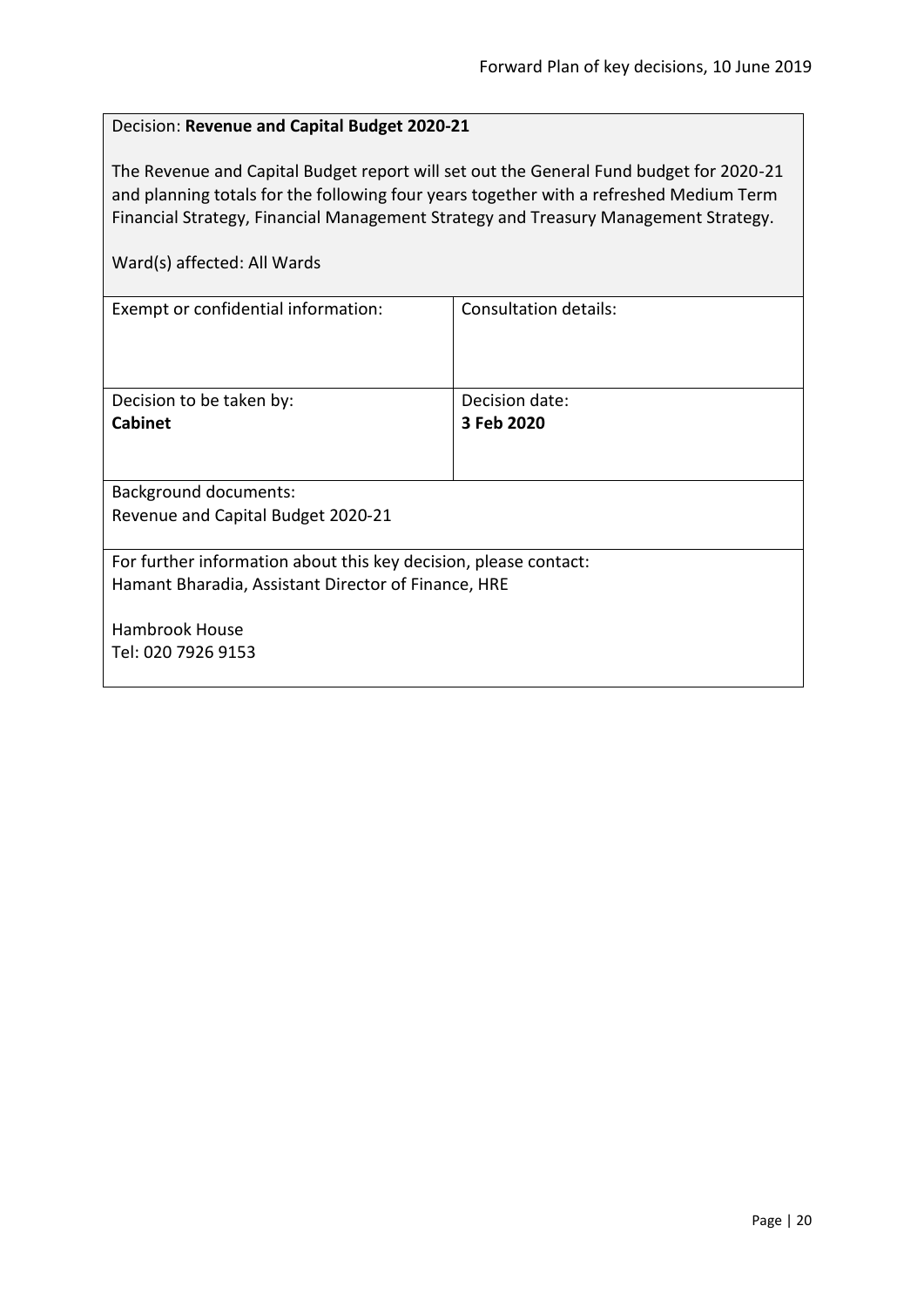<span id="page-20-0"></span>

| Decision: Capital Maintenance – Cuttle Construction Ltd Contract variation and |
|--------------------------------------------------------------------------------|
| extension                                                                      |

Variation and extension of the existing contract with Cuttle Construction Ltd to carry out further essential and urgent Capital Maintenance and Safety works to avoid potential closure of schools

| Exempt or confidential information:                              | Consultation details:  |  |
|------------------------------------------------------------------|------------------------|--|
| Decision to be taken by:                                         | Decision date:         |  |
|                                                                  |                        |  |
| Deputy Leader of the Council (Children and                       | Not before 31 Aug 2018 |  |
| <b>Young People)</b>                                             |                        |  |
|                                                                  |                        |  |
| <b>Background documents:</b>                                     |                        |  |
|                                                                  |                        |  |
| For further information about this key decision, please contact: |                        |  |
| Rachel Sharpe, Commissioning Director                            |                        |  |
| RSharpe@lambeth.gov.uk                                           |                        |  |
| Lambeth Town Hall                                                |                        |  |
| Tel: 020 7926 3463                                               |                        |  |
|                                                                  |                        |  |
|                                                                  |                        |  |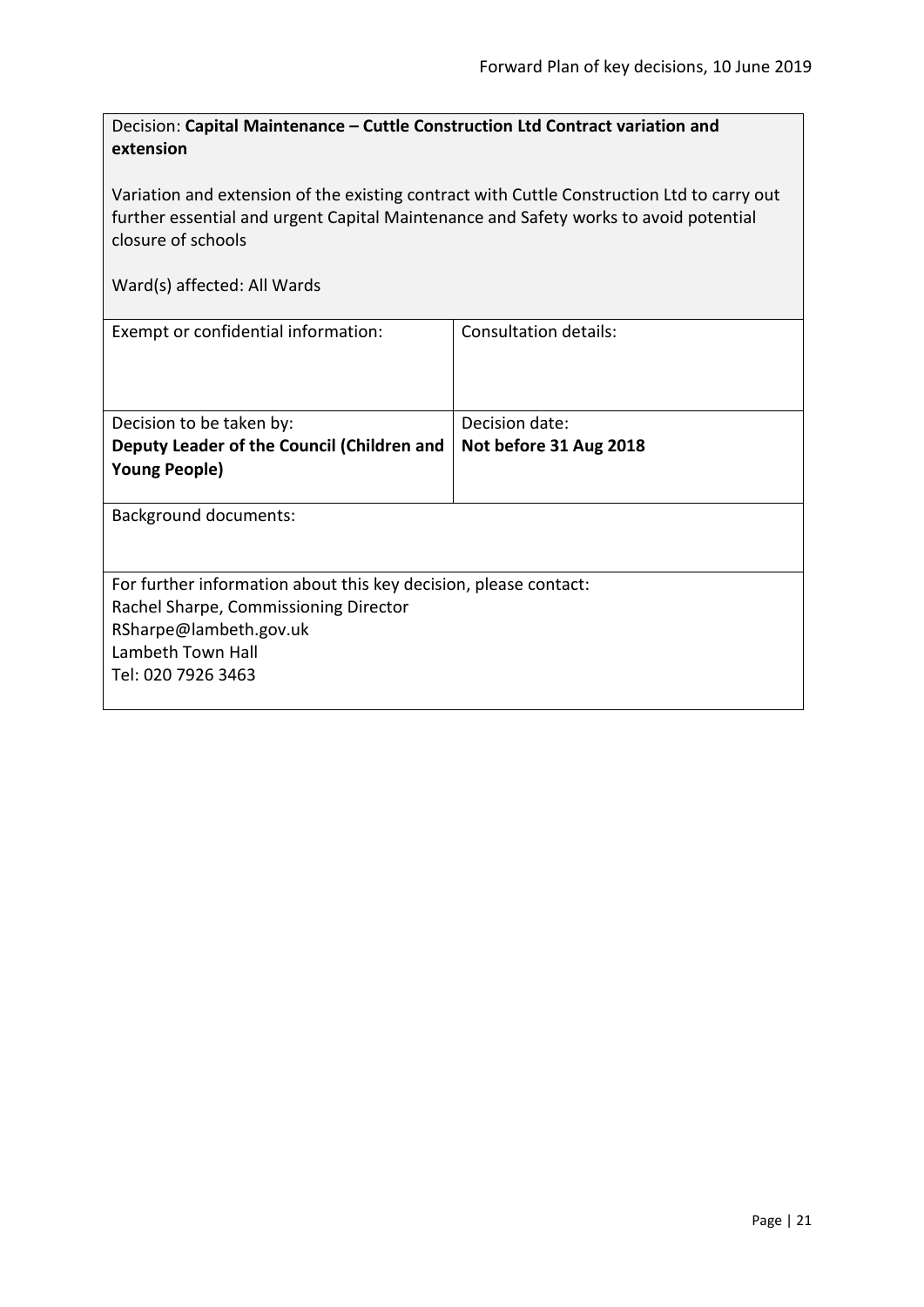<span id="page-21-0"></span>

| Decision: S106 and DIF funding for Wyvil Primary School Expansion                                                                                                            |                |  |  |
|------------------------------------------------------------------------------------------------------------------------------------------------------------------------------|----------------|--|--|
| Decision to allocate £1.72 million from s106 and DIF funding to complete expansion of<br>Wyvil Primary School Victorian (Site A)                                             |                |  |  |
| Ward(s) affected: Oval                                                                                                                                                       |                |  |  |
| <b>Consultation details:</b><br>Exempt or confidential information:                                                                                                          |                |  |  |
| Decision to be taken by:                                                                                                                                                     | Decision date: |  |  |
| Not before 28 Jan 2019<br>Deputy Leader of the Council (Children and<br><b>Young People)</b>                                                                                 |                |  |  |
| <b>Background documents:</b>                                                                                                                                                 |                |  |  |
| For further information about this key decision, please contact:<br>Saboor Nasar, Senior Project Manager, Schools and Communities Capital Programme<br>SNasar@lambeth.gov.uk |                |  |  |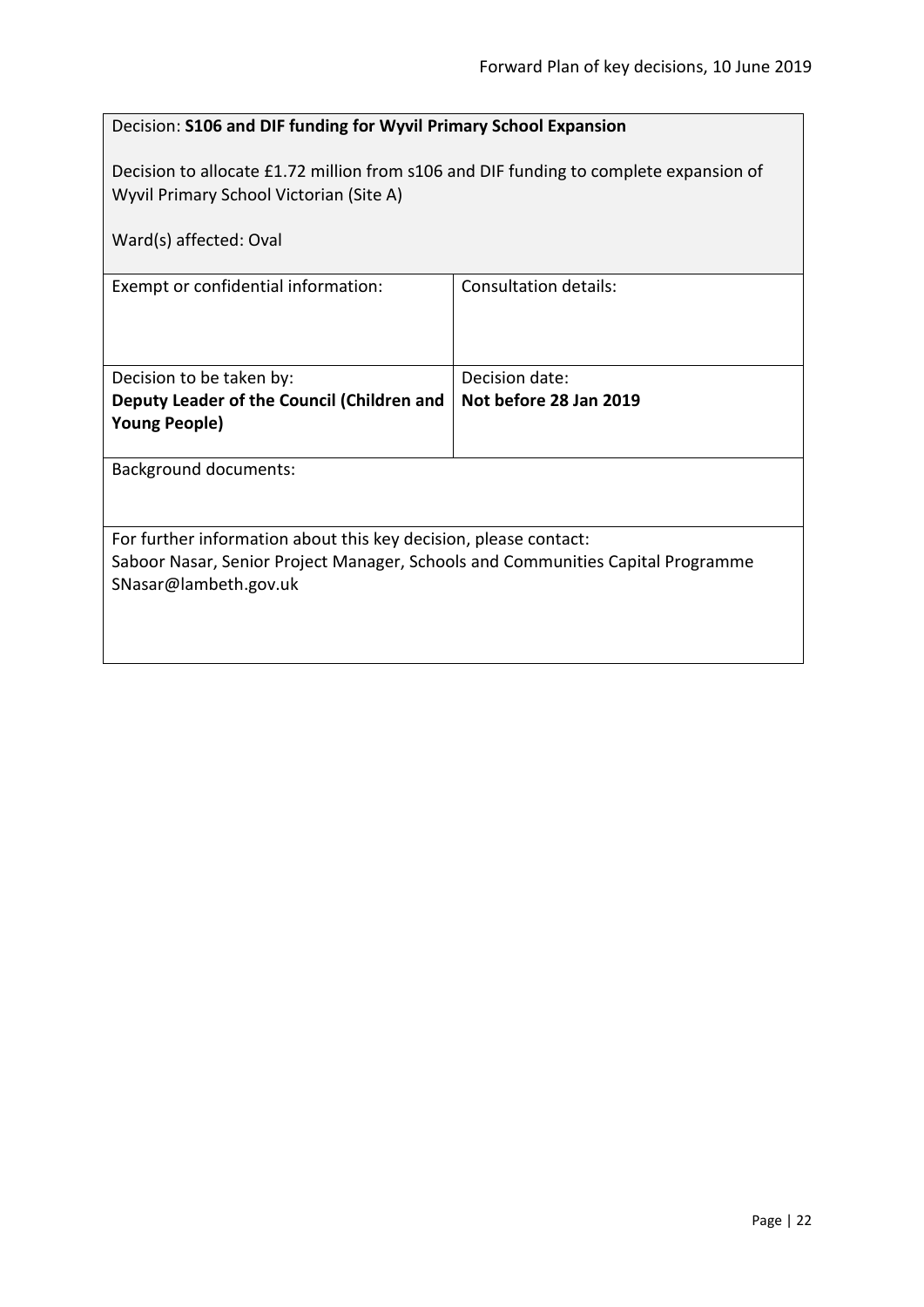<span id="page-22-0"></span>

| Decision: Award of Contract for the Construction of Sudbourne Primary School 1.5 Form<br><b>Entry (FE) Extension</b>                                                              |                        |  |
|-----------------------------------------------------------------------------------------------------------------------------------------------------------------------------------|------------------------|--|
| Confirmation of contractor appointment for the construction of 1.5 FE extension of<br>Sudbourne Primary School.                                                                   |                        |  |
| Ward(s) affected:                                                                                                                                                                 |                        |  |
| Exempt or confidential information:                                                                                                                                               | Consultation details:  |  |
| Decision to be taken by:                                                                                                                                                          | Decision date:         |  |
| Deputy Leader of the Council (Children and<br><b>Young People)</b>                                                                                                                | Not before 19 Mar 2019 |  |
| <b>Background documents:</b>                                                                                                                                                      |                        |  |
| For further information about this key decision, please contact:<br>Gary Meeds, Project Manager<br>GMeeds@lambeth.gov.uk<br>Lambeth Town Hall, Brixton Hill<br>Tel: 020 7926 2544 |                        |  |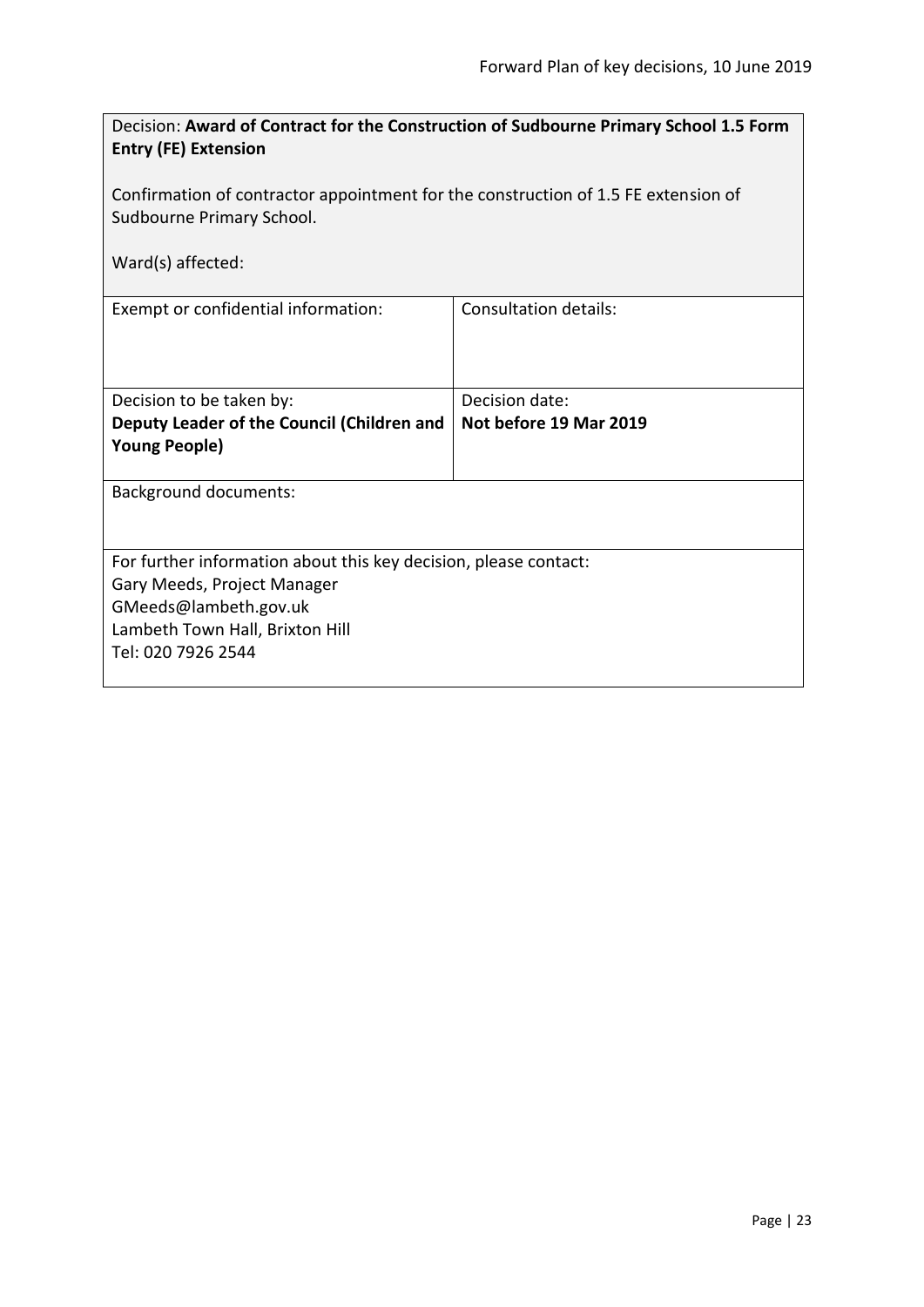<span id="page-23-0"></span>Decision: **Children's Independent Fostering Agency (IFA) Framework Contract Extension 2019/20**

This is to extend the children's IFA Provider Framework, for a second time, for a period of 12 months (1st April 2019 to 31st March 2020). The total cost of the extension is estimated at £2,835,000 (7 providers at an annual estimated spend of £405,000 each).

| Exempt or confidential information:                              | Consultation details:  |  |
|------------------------------------------------------------------|------------------------|--|
| Decision to be taken by:                                         | Decision date:         |  |
| Deputy Leader of the Council (Children and                       | Not before 19 Mar 2019 |  |
| <b>Young People)</b>                                             |                        |  |
| Background documents:                                            |                        |  |
| For further information about this key decision, please contact: |                        |  |
| Roneeta Campbell-Butler, Lead Commissioner, Children's Services  |                        |  |
| rcampbell-butler@lambeth.gov.uk                                  |                        |  |
| 205 Stockwell Road, London, SW9 9SL                              |                        |  |
| Tel: 020 7926 2905                                               |                        |  |
|                                                                  |                        |  |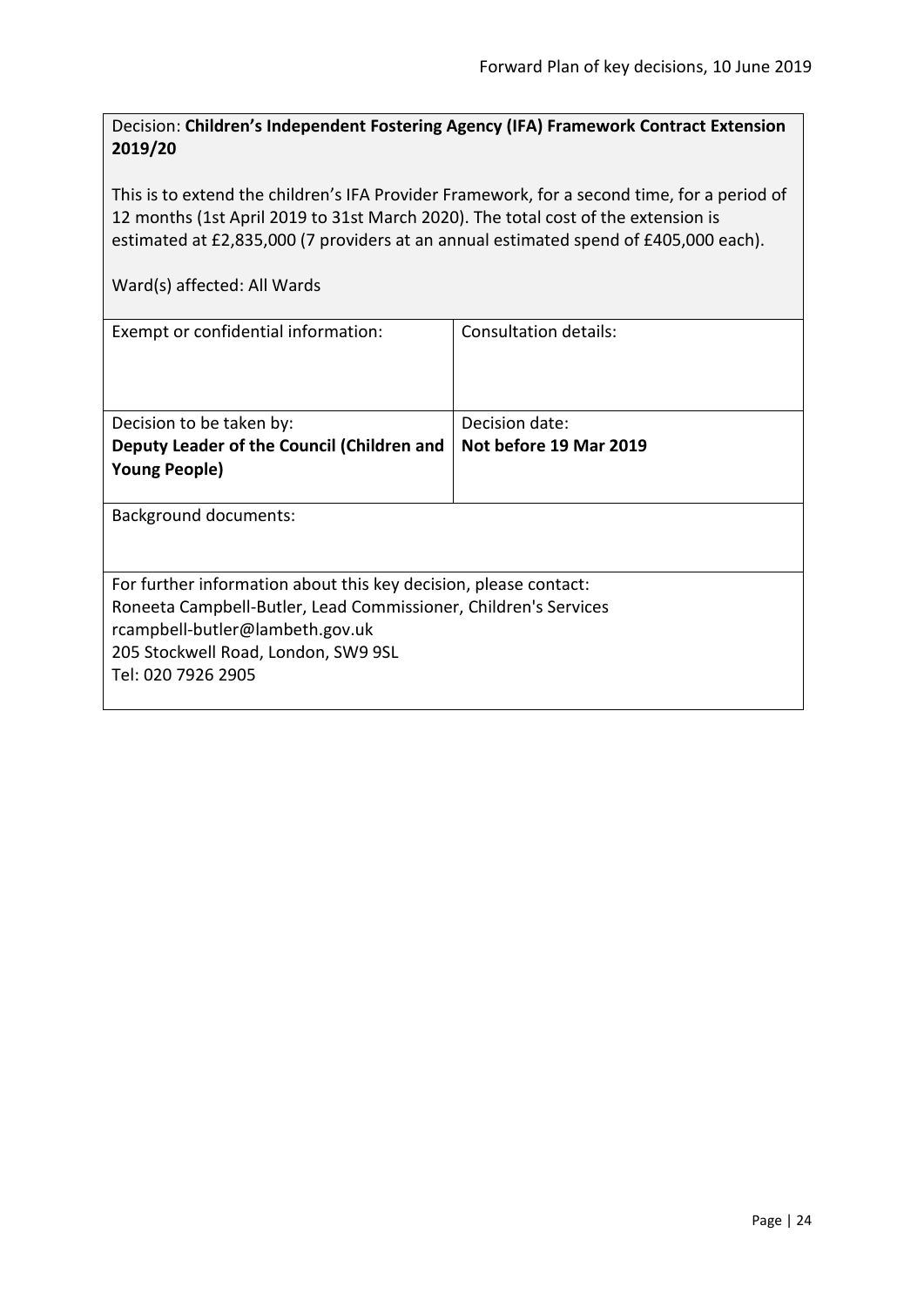# <span id="page-24-0"></span>Decision: **Short Breaks for Disabled Children and Young People in Lambeth**

A new short breaks offer or a three and a half year term, with an option to extend twice for one year (1+1), effective from 01 October 2019.

| Ward(s) affected:                                                      |                        |  |
|------------------------------------------------------------------------|------------------------|--|
| Exempt or confidential information:                                    | Consultation details:  |  |
| Decision to be taken by:                                               | Decision date:         |  |
| Deputy Leader of the Council (Children and                             | Not before 15 Apr 2019 |  |
| <b>Young People)</b>                                                   |                        |  |
| Background documents:                                                  |                        |  |
| For further information about this key decision, please contact:       |                        |  |
| Adrian Bentley, Democratic Services Officer                            |                        |  |
| ABentley@lambeth.gov.uk<br>3rd Floor Phoenix House, 10 Wandsworth Road |                        |  |
| Tel: 020 7926 7162                                                     |                        |  |
|                                                                        |                        |  |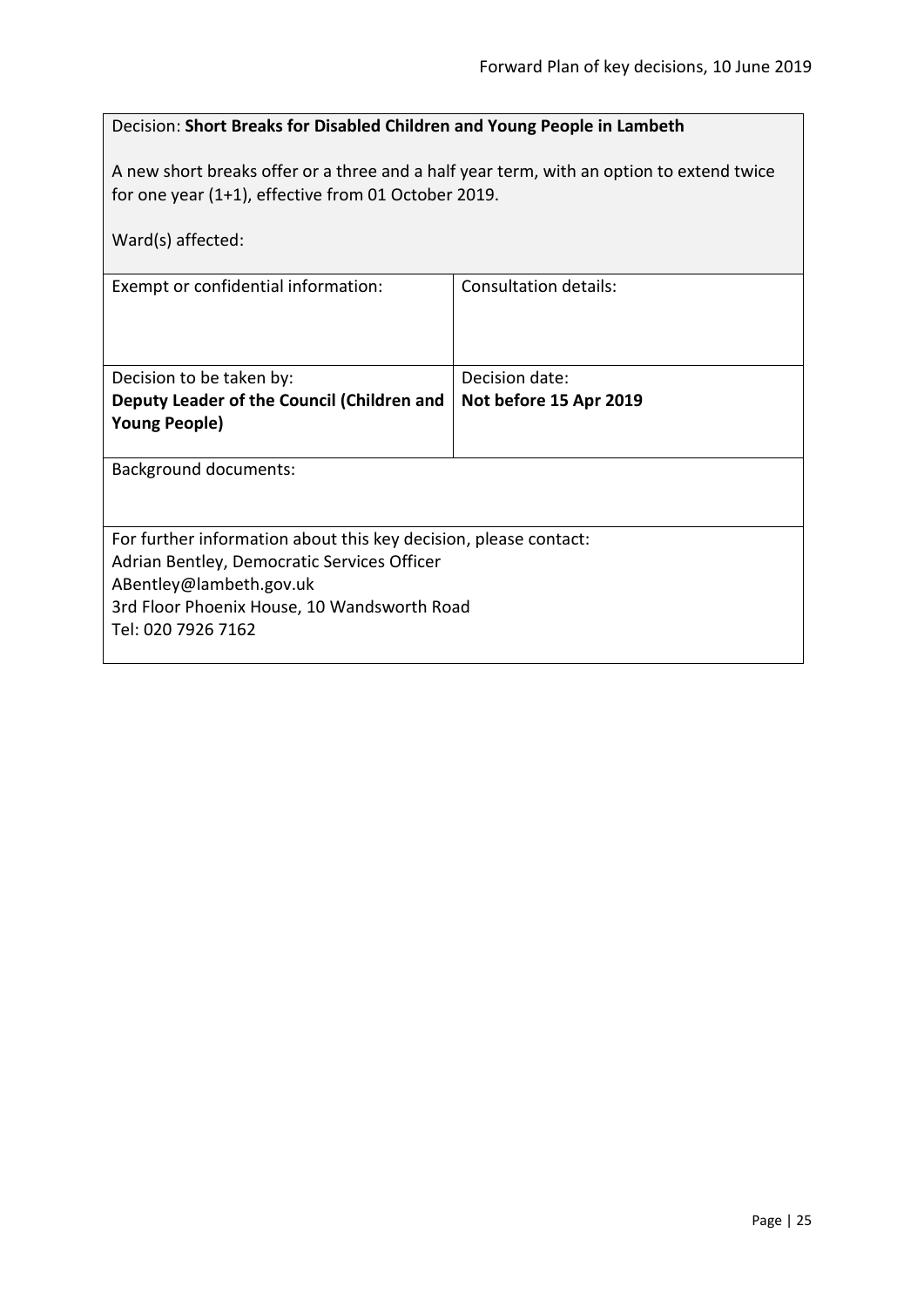<span id="page-25-0"></span>

| Decision: School Improvement Advisors                                                                                                                                                                                                                                  |                              |  |
|------------------------------------------------------------------------------------------------------------------------------------------------------------------------------------------------------------------------------------------------------------------------|------------------------------|--|
| Decision to set up an approved list of School Improvement Advisors to provide advice,<br>support and challenge to Lambeth Schools and other educational provisions in early<br>years, primary, secondary, special and post 16 settings.<br>Ward(s) affected: All Wards |                              |  |
| Exempt or confidential information:                                                                                                                                                                                                                                    | <b>Consultation details:</b> |  |
|                                                                                                                                                                                                                                                                        |                              |  |
| Decision to be taken by:                                                                                                                                                                                                                                               | Decision date:               |  |
| Deputy Leader of the Council (Children and                                                                                                                                                                                                                             | Not before 11 Jun 2019       |  |
| <b>Young People)</b>                                                                                                                                                                                                                                                   |                              |  |
| <b>Background documents:</b>                                                                                                                                                                                                                                           |                              |  |
|                                                                                                                                                                                                                                                                        |                              |  |
| For further information about this key decision, please contact:                                                                                                                                                                                                       |                              |  |
| <b>Babatunde Omotosho</b>                                                                                                                                                                                                                                              |                              |  |
|                                                                                                                                                                                                                                                                        |                              |  |
|                                                                                                                                                                                                                                                                        |                              |  |
|                                                                                                                                                                                                                                                                        |                              |  |
|                                                                                                                                                                                                                                                                        |                              |  |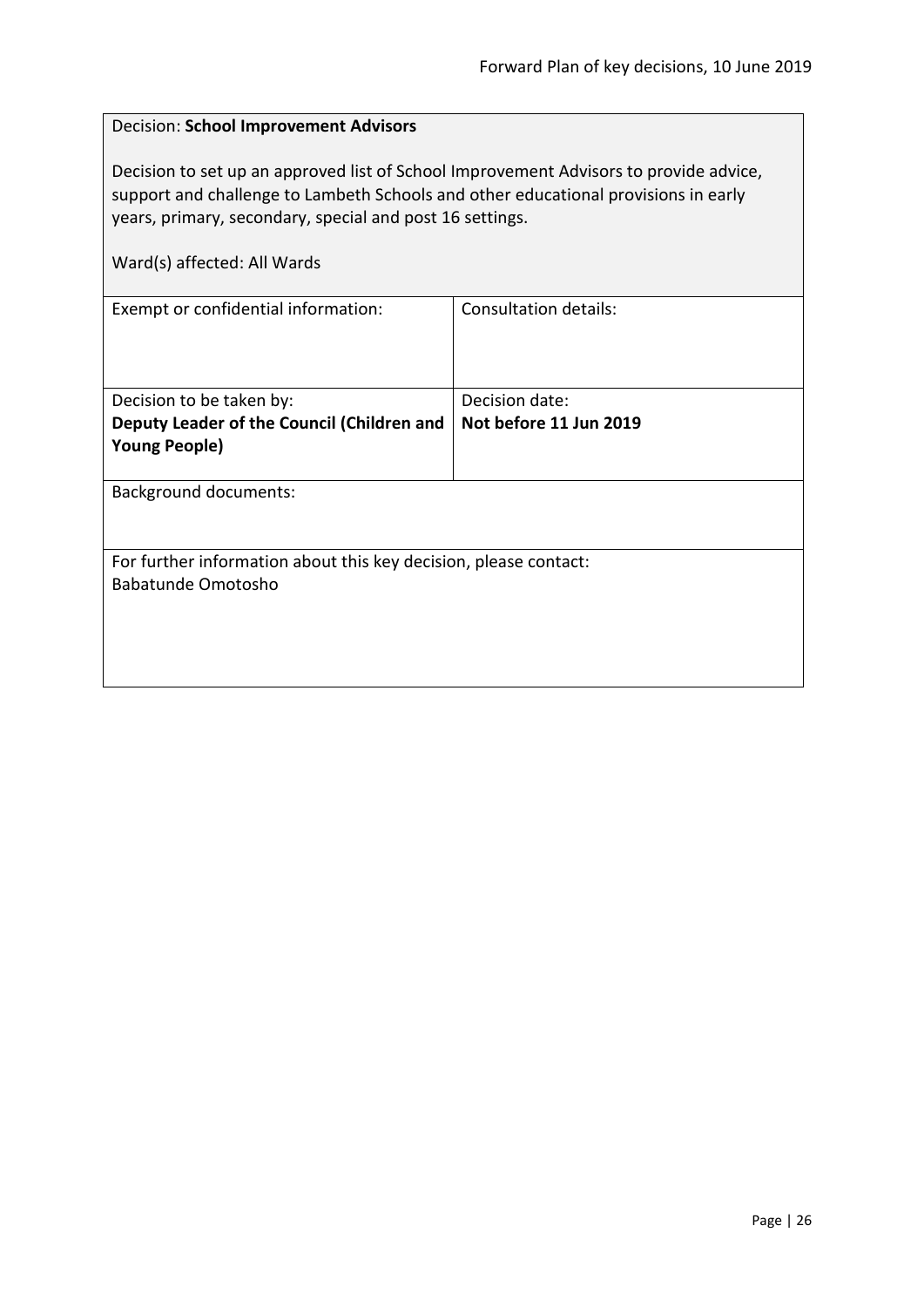<span id="page-26-0"></span>

| Decision: New contract and commissioning arrangements for Youth Services |  |
|--------------------------------------------------------------------------|--|
|--------------------------------------------------------------------------|--|

A decision is sought to change the current model for commissioning youth services in Lambeth as of September 30th 2019 and implement the new commissioning arrangements and services in line with Lambeth priorities and local direction.

| Ward(s) affected:                                                |                              |  |
|------------------------------------------------------------------|------------------------------|--|
| Exempt or confidential information:                              | <b>Consultation details:</b> |  |
| Decision to be taken by:                                         | Decision date:               |  |
| Deputy Leader of the Council (Children and                       | Not before 2 Jul 2019        |  |
| <b>Young People)</b>                                             |                              |  |
| <b>Background documents:</b>                                     |                              |  |
| For further information about this key decision, please contact: |                              |  |
| Paul Davies, Strategic Commissioning Officer                     |                              |  |
| PDavies5@lambeth.gov.uk                                          |                              |  |
| Tel: 07720 827496                                                |                              |  |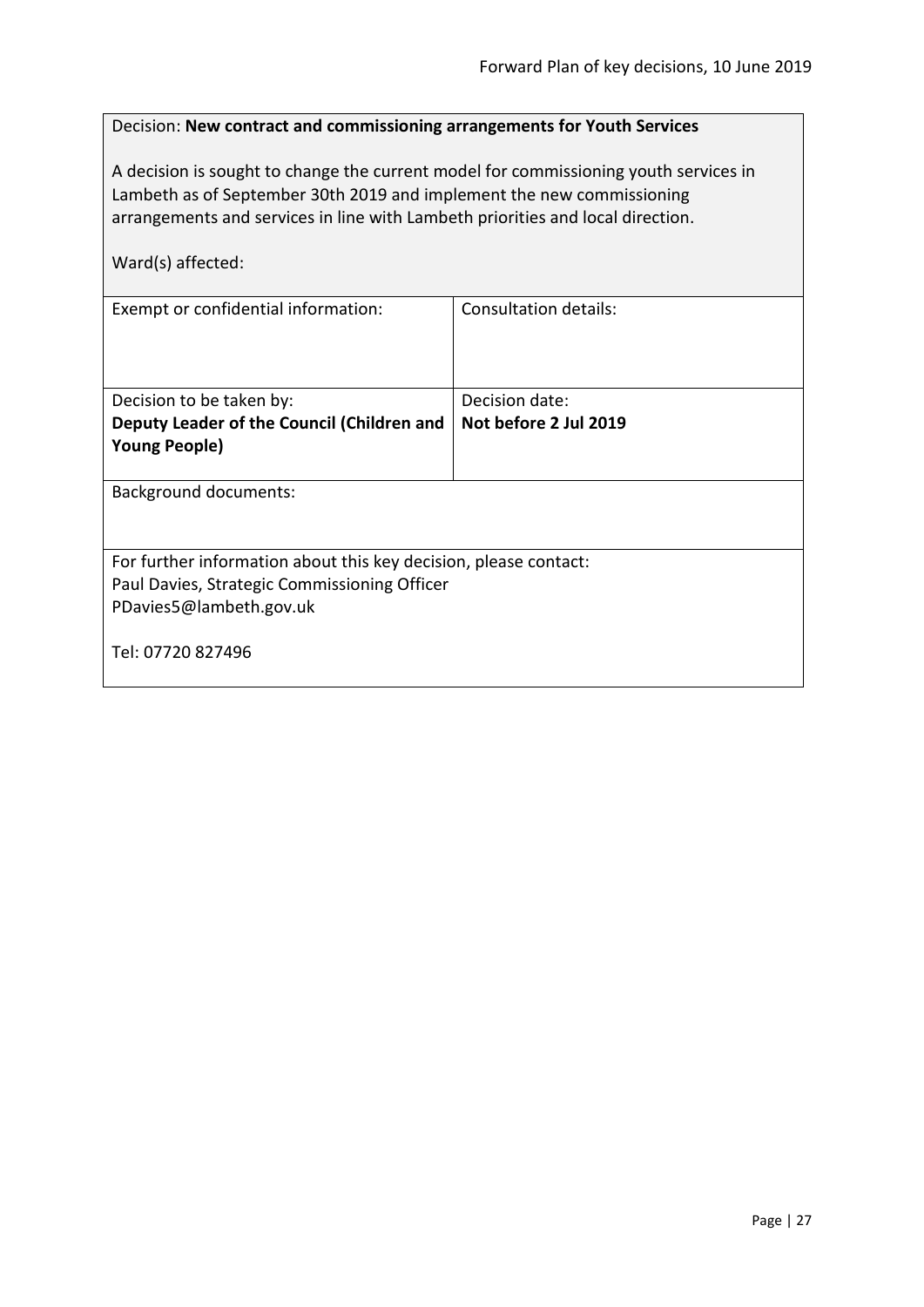#### <span id="page-27-0"></span>Decision: **Increase in Fixed Penalty Notice Prices**

There has been recent changes in legislation (Environmental Offences (Fixed Penalties) (England) Regulations 2017) which increased the statutory fixed penalty levels for the environmental related offences above. The report outlines recommendations relating to statutory increases and other possible increases in the relevant fixed penalty levels, in order to enhance Lambeth's 'zero tolerance' approach towards environmental crime and support the delivery of a range of behavioural change initiatives.

| Exempt or confidential information:                              | Consultation details: |
|------------------------------------------------------------------|-----------------------|
|                                                                  |                       |
|                                                                  |                       |
|                                                                  |                       |
| Decision to be taken by:                                         | Decision date:        |
| <b>Deputy Leader of the Council</b>                              | Not before 9 Jul 2019 |
| (Environment and Clean Air)                                      |                       |
|                                                                  |                       |
| <b>Background documents:</b>                                     |                       |
|                                                                  |                       |
|                                                                  |                       |
|                                                                  |                       |
| For further information about this key decision, please contact: |                       |
|                                                                  |                       |
|                                                                  |                       |
|                                                                  |                       |
|                                                                  |                       |
|                                                                  |                       |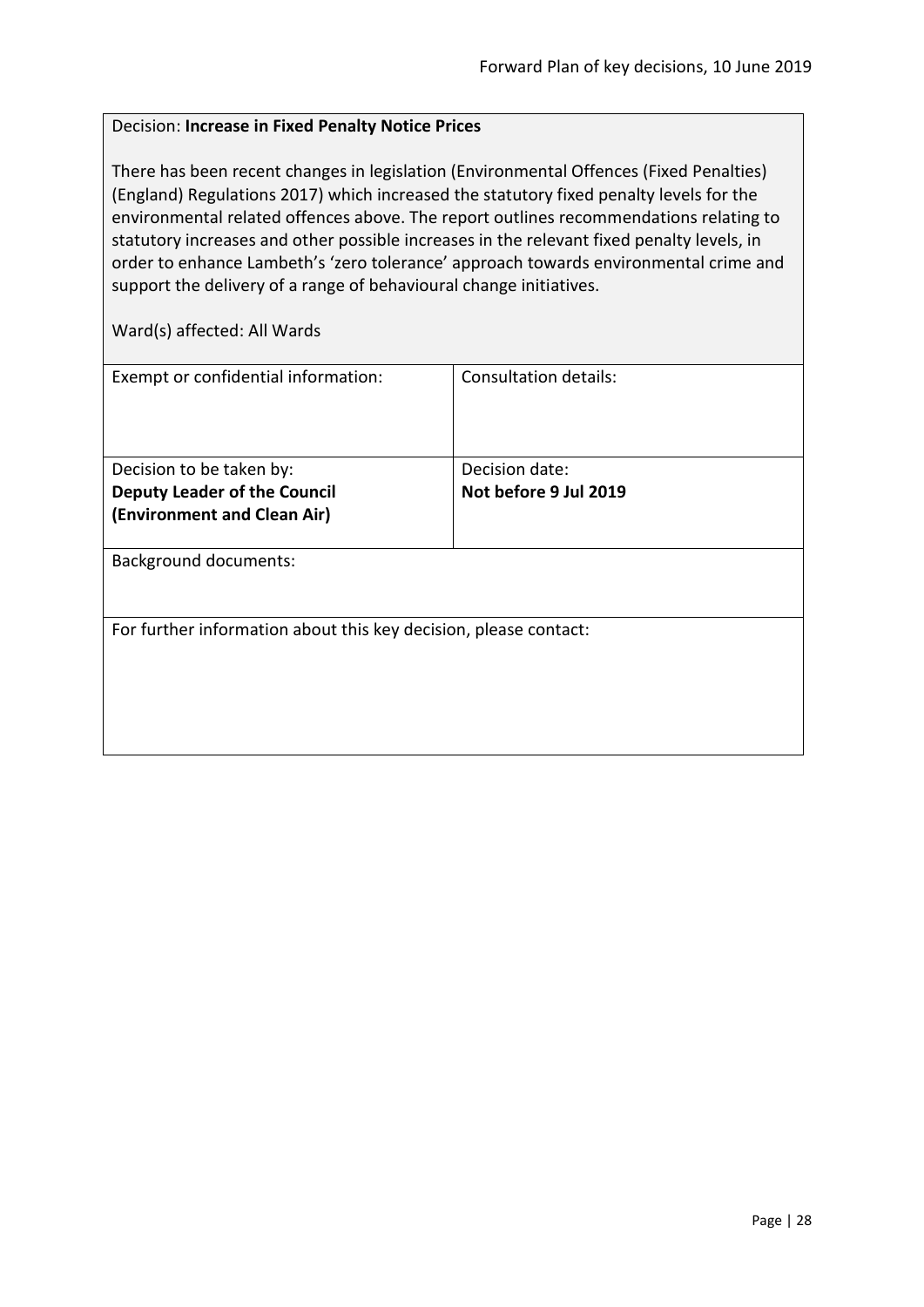<span id="page-28-0"></span>Decision: **Controlled Parking Zone Expansion Investment Programme 2018-2022**

This report seeks approval to a five-year investment programme that proposes introducing controlled parking in the south of the Borough at an estimated cost of £1,767,000.

Ward(s) affected: St Leonards; Streatham Hill; Streatham South; Thurlow Park

| Exempt or confidential information:                              | Consultation details:  |
|------------------------------------------------------------------|------------------------|
|                                                                  |                        |
|                                                                  |                        |
|                                                                  |                        |
|                                                                  |                        |
| Decision to be taken by:                                         | Decision date:         |
| <b>Deputy Leader of the Council</b>                              | Not before 20 Nov 2018 |
| (Environment and Clean Air)                                      |                        |
|                                                                  |                        |
| <b>Background documents:</b>                                     |                        |
|                                                                  |                        |
|                                                                  |                        |
|                                                                  |                        |
| For further information about this key decision, please contact: |                        |
| Russell Trewartha, Neighbourhood Capital Programmes & Highways   |                        |
| rtrewartha@lambeth.gov.uk                                        |                        |
|                                                                  |                        |
|                                                                  |                        |
|                                                                  |                        |
|                                                                  |                        |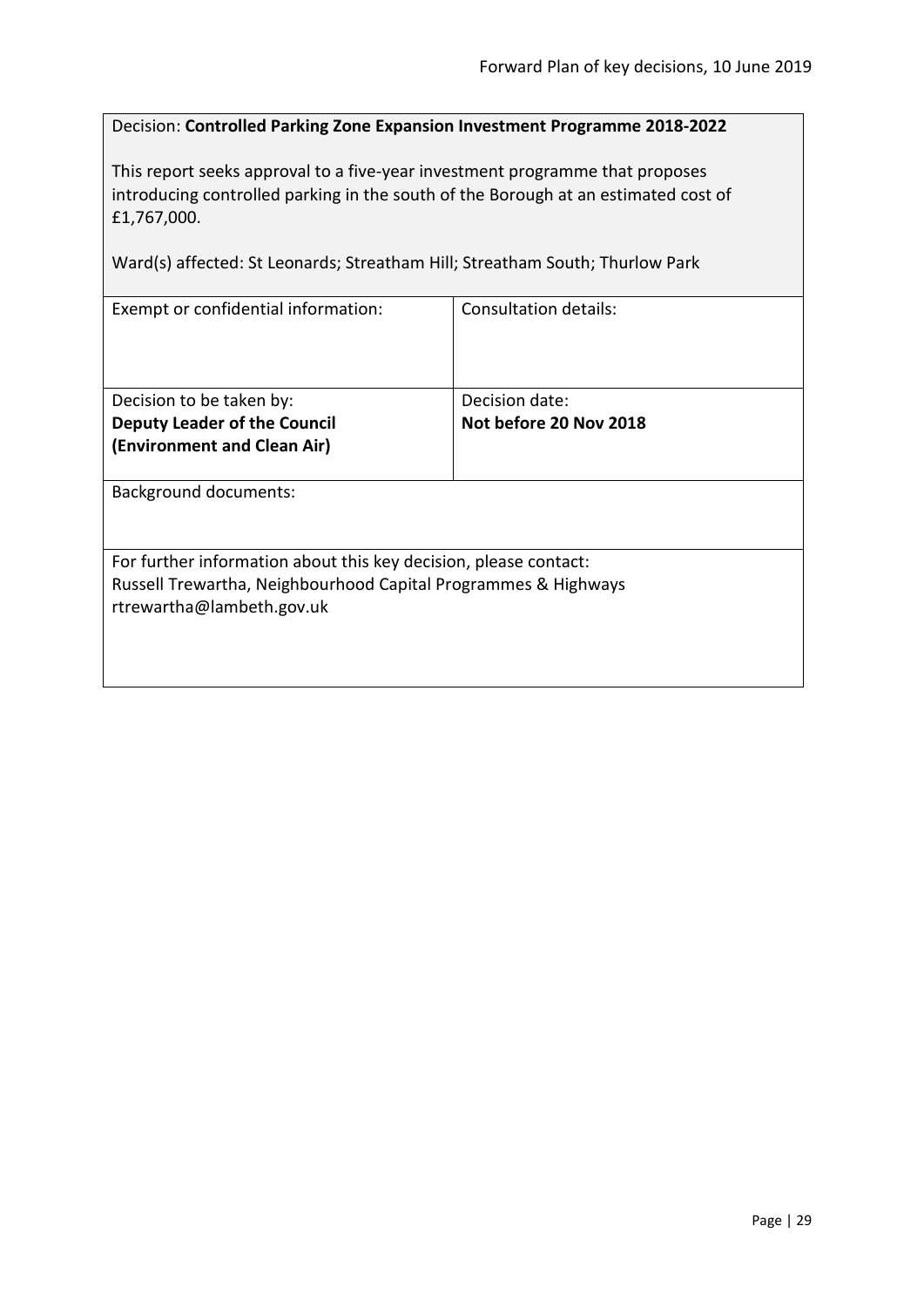<span id="page-29-0"></span>

| Decision: Scheme Approval for delivery of the Electric Vehicle Charging Strategy                                                                        |                              |  |
|---------------------------------------------------------------------------------------------------------------------------------------------------------|------------------------------|--|
| Approval to deliver Electric Vehicle Infrastructure to meet Council commitments to Air<br><b>Quality and Transport polices</b>                          |                              |  |
| Ward(s) affected: All Wards                                                                                                                             |                              |  |
| Exempt or confidential information:                                                                                                                     | <b>Consultation details:</b> |  |
| Decision to be taken by:                                                                                                                                | Decision date:               |  |
| <b>Deputy Leader of the Council</b><br>(Environment and Clean Air)                                                                                      | Not before 28 Jan 2019       |  |
| <b>Background documents:</b>                                                                                                                            |                              |  |
| For further information about this key decision, please contact:<br>Dan Thomas, Programme Manager (Parks & Special Projects)<br>dthomas4@lambeth.gov.uk |                              |  |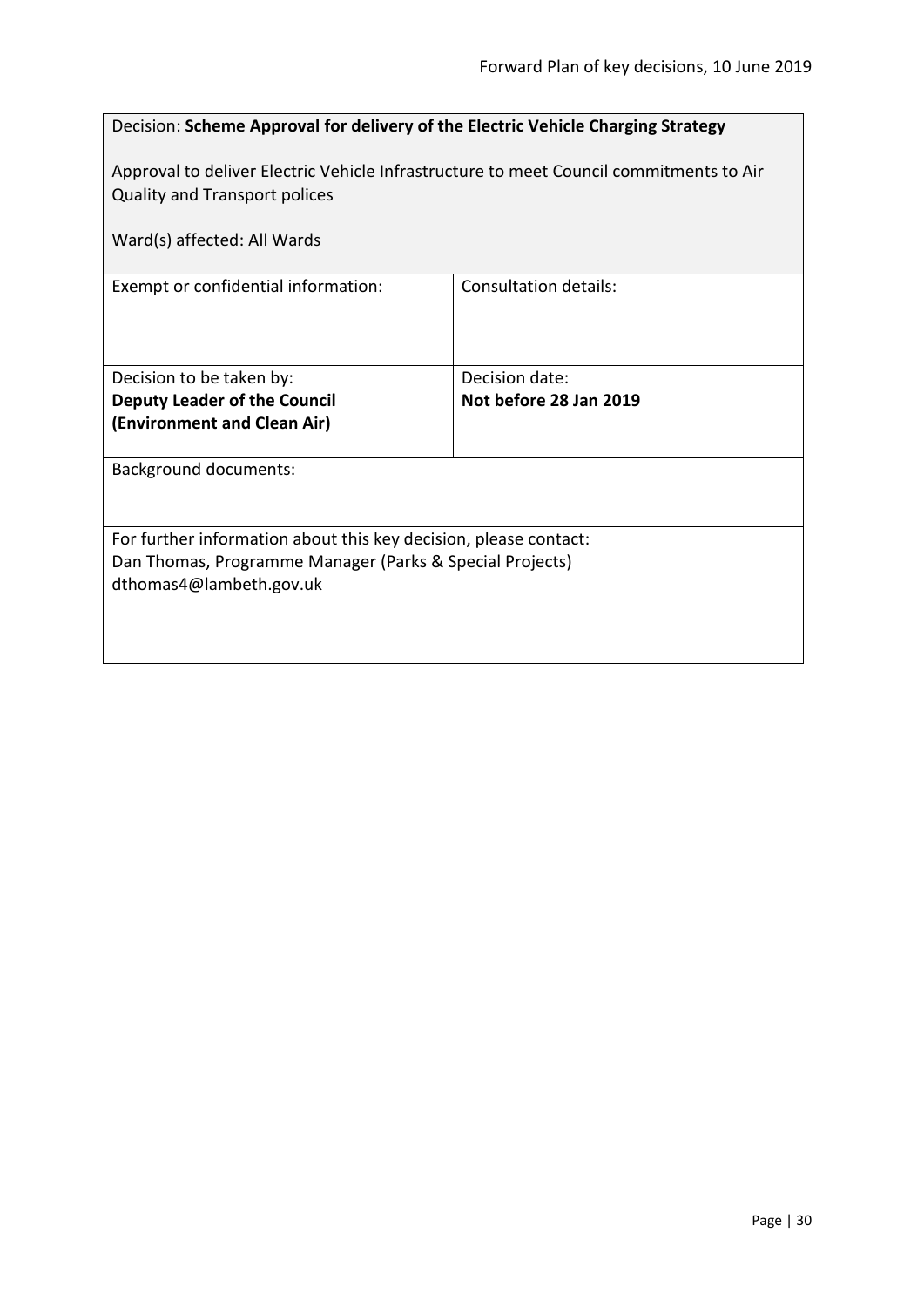#### <span id="page-30-0"></span>Decision: **Electric Vehicle Charging Points – Rapid Charging**

Approve a decision to enter into a supply and concession contract for rapid charge points for electric vehicles through a Transport for London framework

This procurement aligns with several of the Council's key strategies, notably the Air Quality Action Plan and the Council's Transport Strategy which target reduction in fossil fuel use and the move to cleaner technologies

| Exempt or confidential information:                                                                                                           | <b>Consultation details:</b>  |
|-----------------------------------------------------------------------------------------------------------------------------------------------|-------------------------------|
| Decision to be taken by:<br><b>Deputy Leader of the Council</b><br>(Environment and Clean Air)                                                | Decision date:<br>10 Jun 2019 |
| <b>Background documents:</b>                                                                                                                  |                               |
| For further information about this key decision, please contact:<br>Aisha Bello, Project Manager, Capital Programmes<br>ABello@lambeth.gov.uk |                               |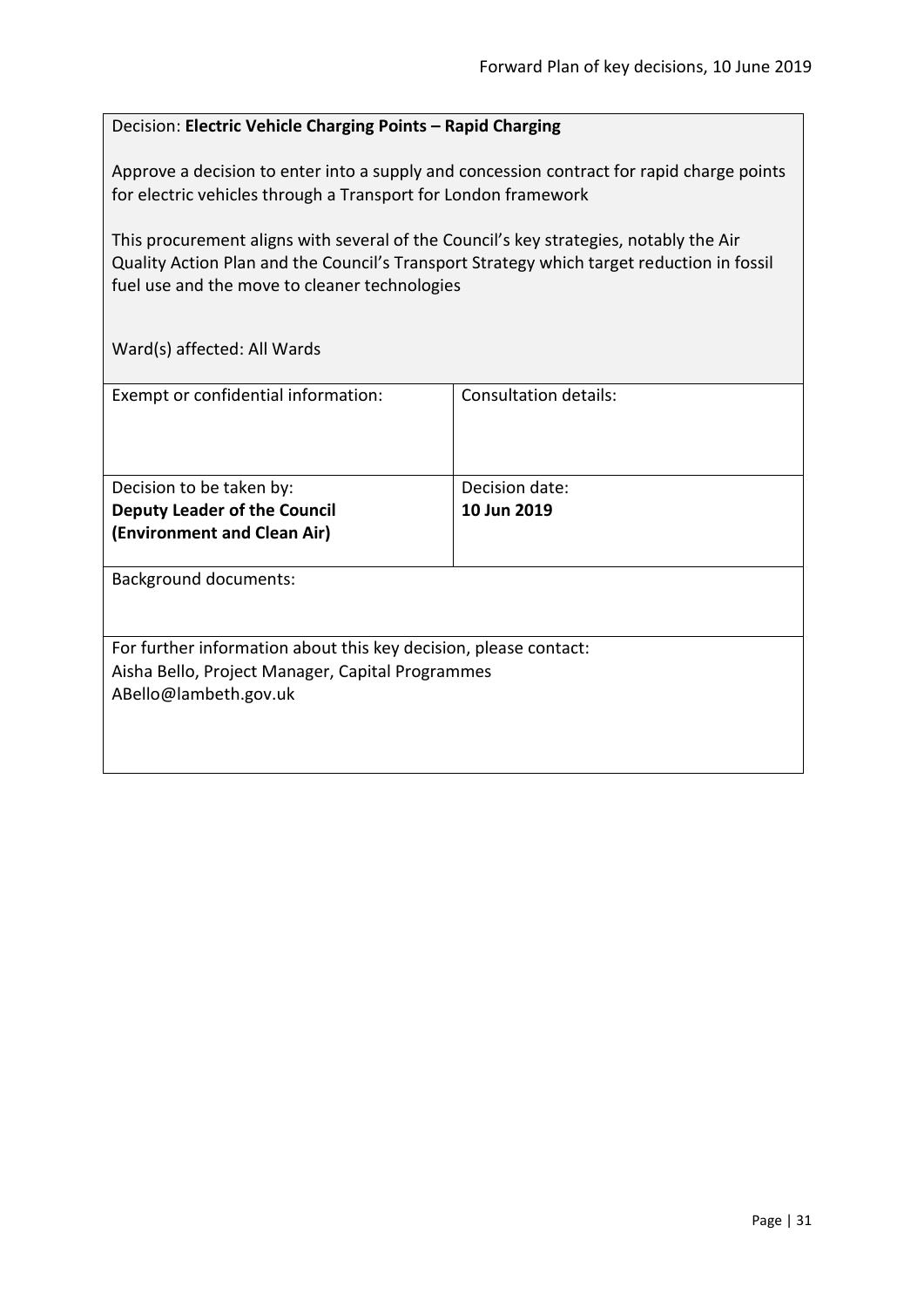<span id="page-31-0"></span>

| Decision: Lambeth Transport Strategy                                  |                              |  |
|-----------------------------------------------------------------------|------------------------------|--|
| Approval of Lambeth Transport Strategy and Implementation Plan.       |                              |  |
| Ward(s) affected: All Wards                                           |                              |  |
| Exempt or confidential information:                                   | <b>Consultation details:</b> |  |
|                                                                       |                              |  |
| Decision to be taken by:                                              | Decision date:               |  |
| <b>Deputy Leader of the Council</b>                                   | Not before 9 Apr 2019        |  |
| (Environment and Clean Air)                                           |                              |  |
| <b>Background documents:</b>                                          |                              |  |
|                                                                       |                              |  |
| For further information about this key decision, please contact:      |                              |  |
| Simon Phillips, Transport Manager - Planning, Transport & Development |                              |  |
| SPhillips2@lambeth.gov.uk                                             |                              |  |
|                                                                       |                              |  |
|                                                                       |                              |  |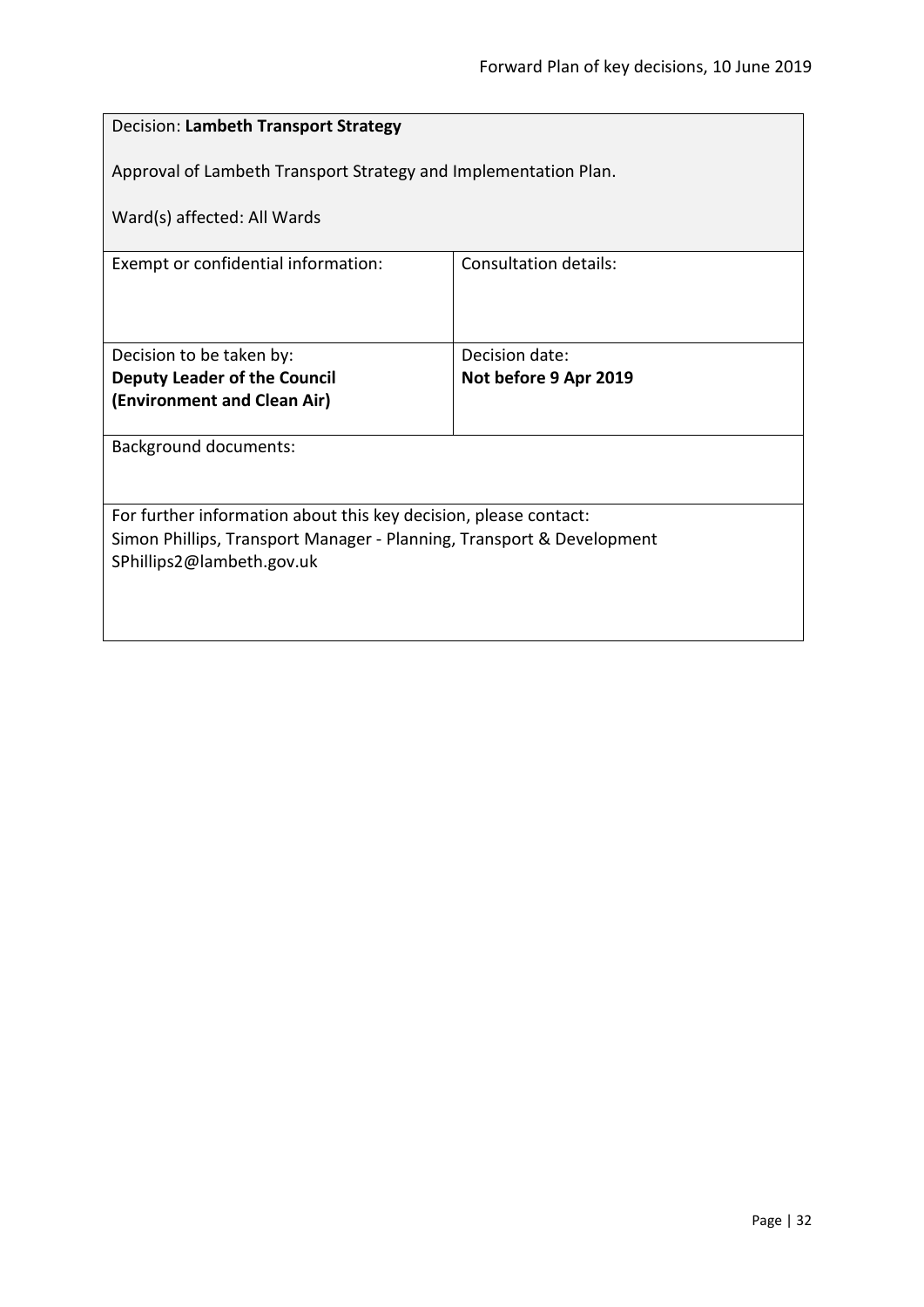#### <span id="page-32-0"></span>Decision: **Highways Improvement Programme 2019-22**

To approve the use of £7.5million Strategic CIL and S106 funding for the Highways Improvement Programme in 2019/20 to continue to deliver essential planned maintenance to Lambeth's highway asset.

To agree the 2019/20 Highways Improvement Programme.

To agree a capital pipeline investment provision of £15m in Lambeth's highway asset over 2020/21 and 2021/22, which is forecast to be sufficient to maintain its current rate of dilapidation.

| Exempt or confidential information:                              | Consultation details:  |
|------------------------------------------------------------------|------------------------|
|                                                                  |                        |
|                                                                  |                        |
| Decision to be taken by:                                         | Decision date:         |
| <b>Deputy Leader of the Council</b>                              | Not before 17 May 2019 |
| (Environment and Clean Air)                                      |                        |
|                                                                  |                        |
| <b>Background documents:</b>                                     |                        |
|                                                                  |                        |
|                                                                  |                        |
| For further information about this key decision, please contact: |                        |
| Theresa Greene, Environment Project Manager                      |                        |
| tgreene@lambeth.gov.uk                                           |                        |
|                                                                  |                        |
|                                                                  |                        |
|                                                                  |                        |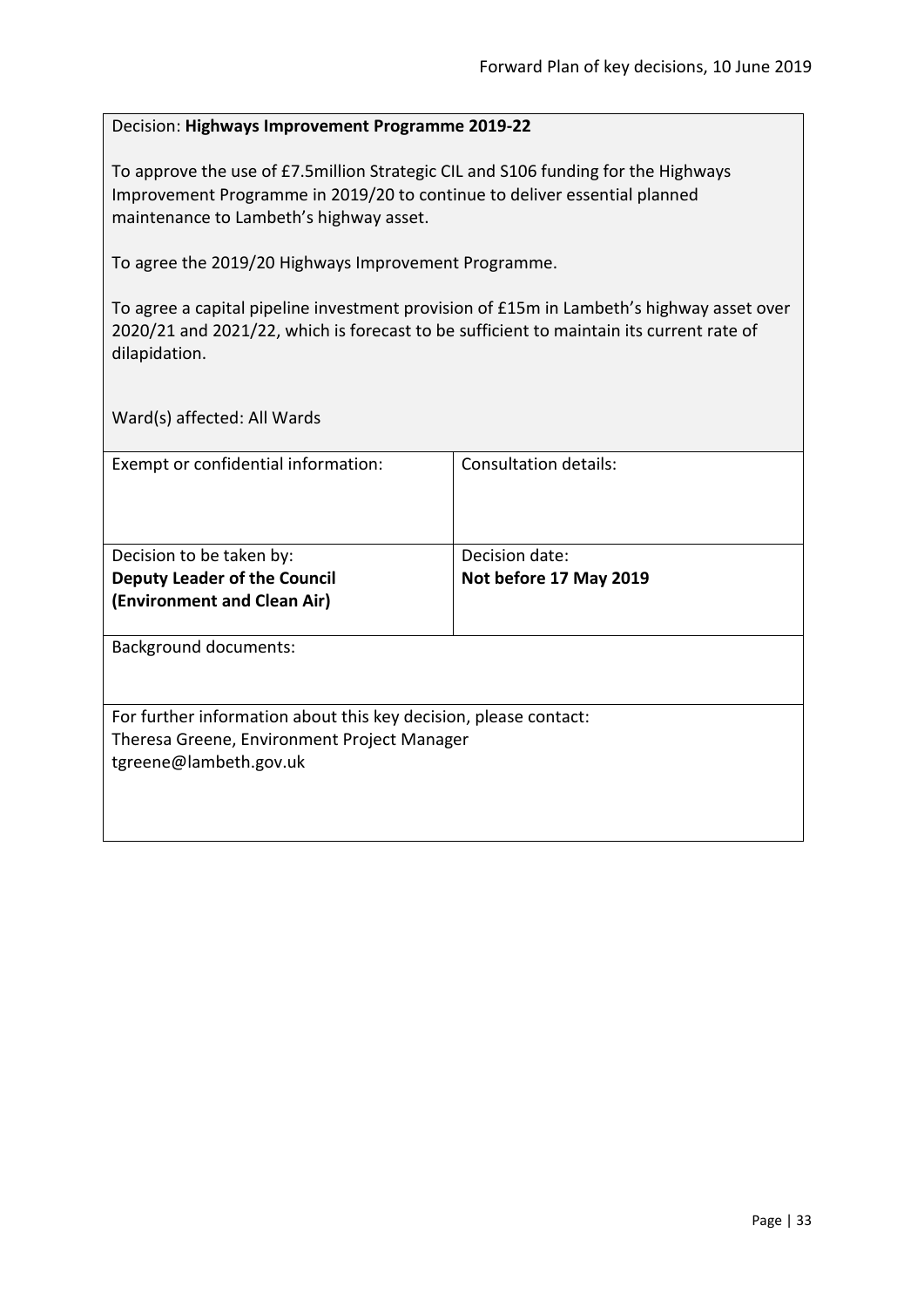#### <span id="page-33-0"></span>Decision: **RE:FIT Energy Efficiency Programme for Schools**

The Mayor of London has developed an initiative to assist London schools to retrofit their existing buildings with energy saving measures, thereby reducing carbon emissions and achieving substantial cost savings. The programme is targeting at least 200 London schools, including maintained schools, eligible academy trusts and independent schools charitable trusts, to enable significant financial investment to improve energy efficiency whilst also improving the environment for pupils and staff.

The RE:FIT programme provides a commercial model for public bodies to implement energy efficiency and building integrated improvements to their buildings achieving substantial guaranteed energy savings and reducing carbon emissions.

Surveys have been undertaken at Lambeth schools and energy efficiency measures have been identified to the value of £927,975. It is proposed that the council takes out an interest free loan from Salix to fund these works. The guaranteed savings that schools make from incurring lower energy costs will be used to pay back the loan with no net cost to the schools or to the council.

| Exempt or confidential information:                                                                                     | <b>Consultation details:</b>            |
|-------------------------------------------------------------------------------------------------------------------------|-----------------------------------------|
| Decision to be taken by:<br><b>Deputy Leader of the Council</b><br>(Environment and Clean Air)                          | Decision date:<br>Not before 2 Jul 2019 |
| <b>Background documents:</b>                                                                                            |                                         |
| For further information about this key decision, please contact:<br><b>Matthew Browning</b><br>mbrowning@lambeth.gov.uk |                                         |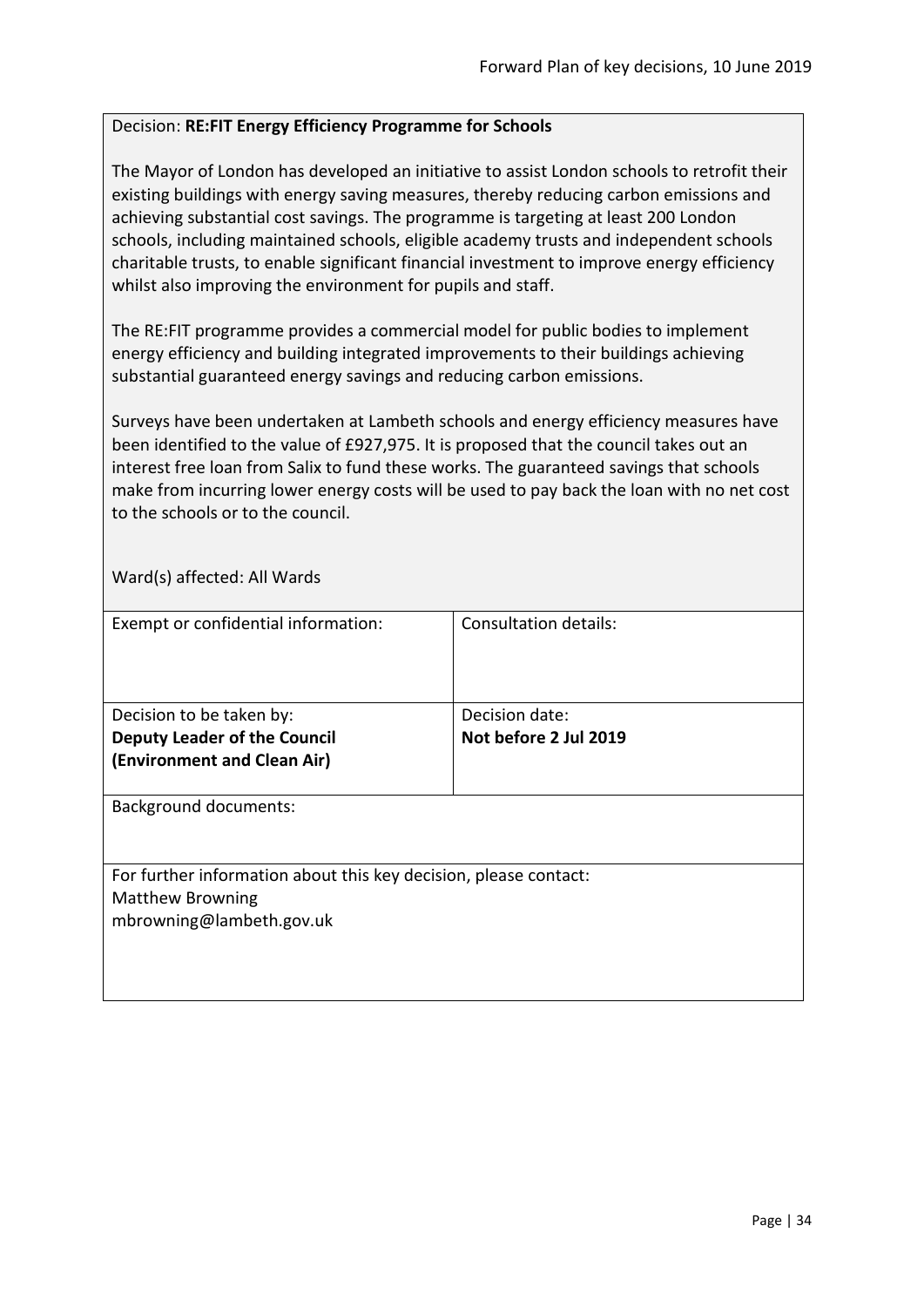<span id="page-34-0"></span>

| Decision: One Oracle Contract Extension                                                                                                                                                                                                             |                              |  |
|-----------------------------------------------------------------------------------------------------------------------------------------------------------------------------------------------------------------------------------------------------|------------------------------|--|
| To extend the existing One Oracle support arrangements by a further 2 years. This is<br>necessary to ensure that the Council can maintain its obligations of Paying people, Paying<br>suppliers and Collecting Debt.<br>Ward(s) affected: All Wards |                              |  |
| Exempt or confidential information:                                                                                                                                                                                                                 | <b>Consultation details:</b> |  |
|                                                                                                                                                                                                                                                     |                              |  |
| Decision to be taken by:                                                                                                                                                                                                                            | Decision date:               |  |
| <b>Cabinet Member for Finance and</b>                                                                                                                                                                                                               | Not before 31 Mar 2016       |  |
| Performance                                                                                                                                                                                                                                         |                              |  |
| <b>Background documents:</b>                                                                                                                                                                                                                        |                              |  |
|                                                                                                                                                                                                                                                     |                              |  |
| For further information about this key decision, please contact:                                                                                                                                                                                    |                              |  |
| Jason Martin, Programme Manager, Business Transformation                                                                                                                                                                                            |                              |  |
| JMartin@lambeth.gov.uk                                                                                                                                                                                                                              |                              |  |
| Olive Morris House - 2nd Floor                                                                                                                                                                                                                      |                              |  |
| Tel: 020 7926 6244                                                                                                                                                                                                                                  |                              |  |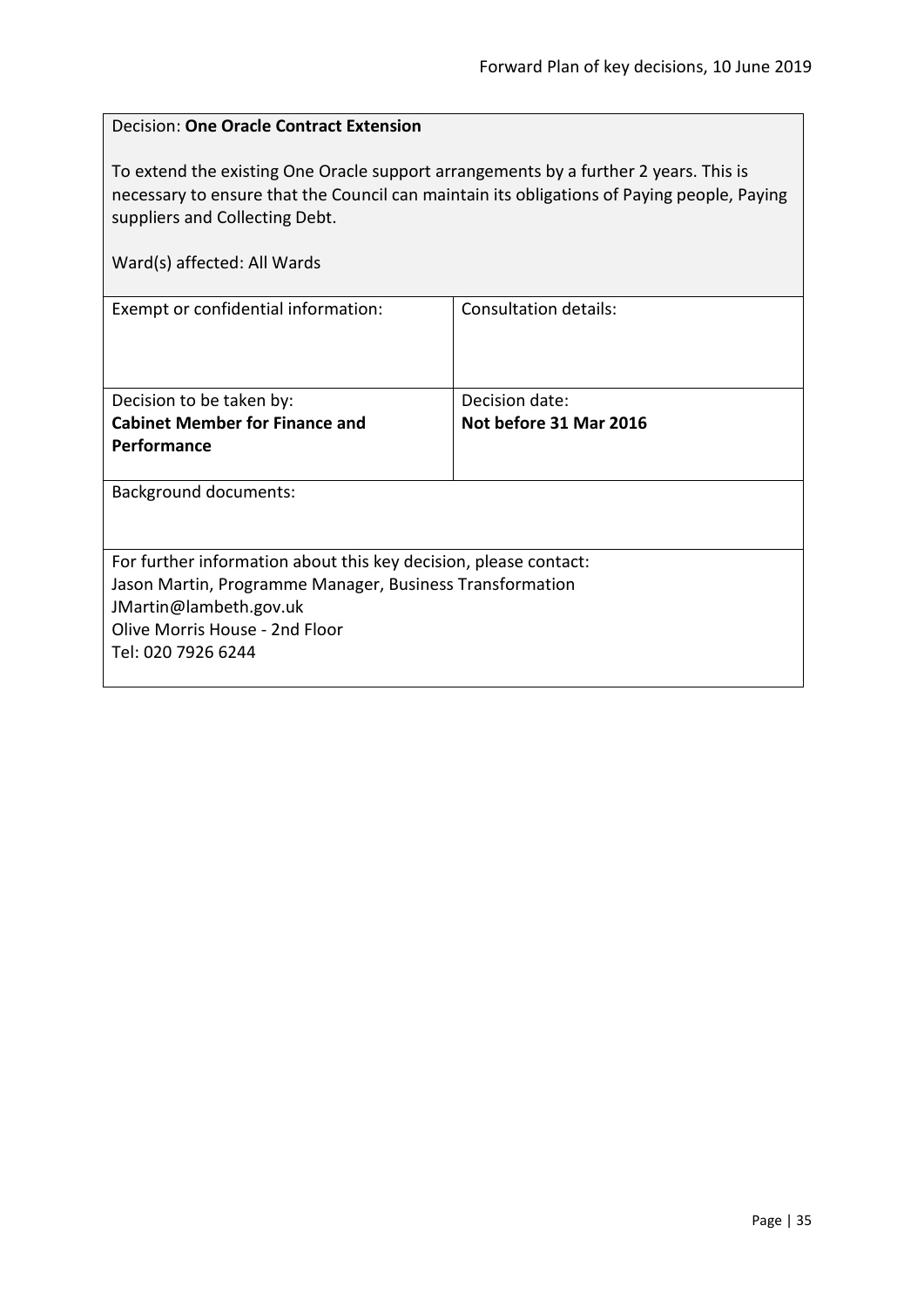<span id="page-35-0"></span>

| Decision: Upper Norwood Joint Library                                                                |                              |
|------------------------------------------------------------------------------------------------------|------------------------------|
| To grant a 25 year lease to Upper Norwood Library Trust at a peppercorn rent                         |                              |
| Ward(s) affected: Gipsy Hill                                                                         |                              |
| Exempt or confidential information:                                                                  | <b>Consultation details:</b> |
|                                                                                                      |                              |
| Decision to be taken by:                                                                             | Decision date:               |
| <b>Cabinet Member for Finance and</b><br>Performance                                                 | Not before 17 Jul 2017       |
|                                                                                                      |                              |
| <b>Background documents:</b>                                                                         |                              |
|                                                                                                      |                              |
| For further information about this key decision, please contact:                                     |                              |
| Yvonne Hardy, Assistant Head - Directorates, Valuation and Strategic Assets<br>yhardy@lambeth.gov.uk |                              |
|                                                                                                      |                              |
| Tel: 0207 926 2984                                                                                   |                              |
|                                                                                                      |                              |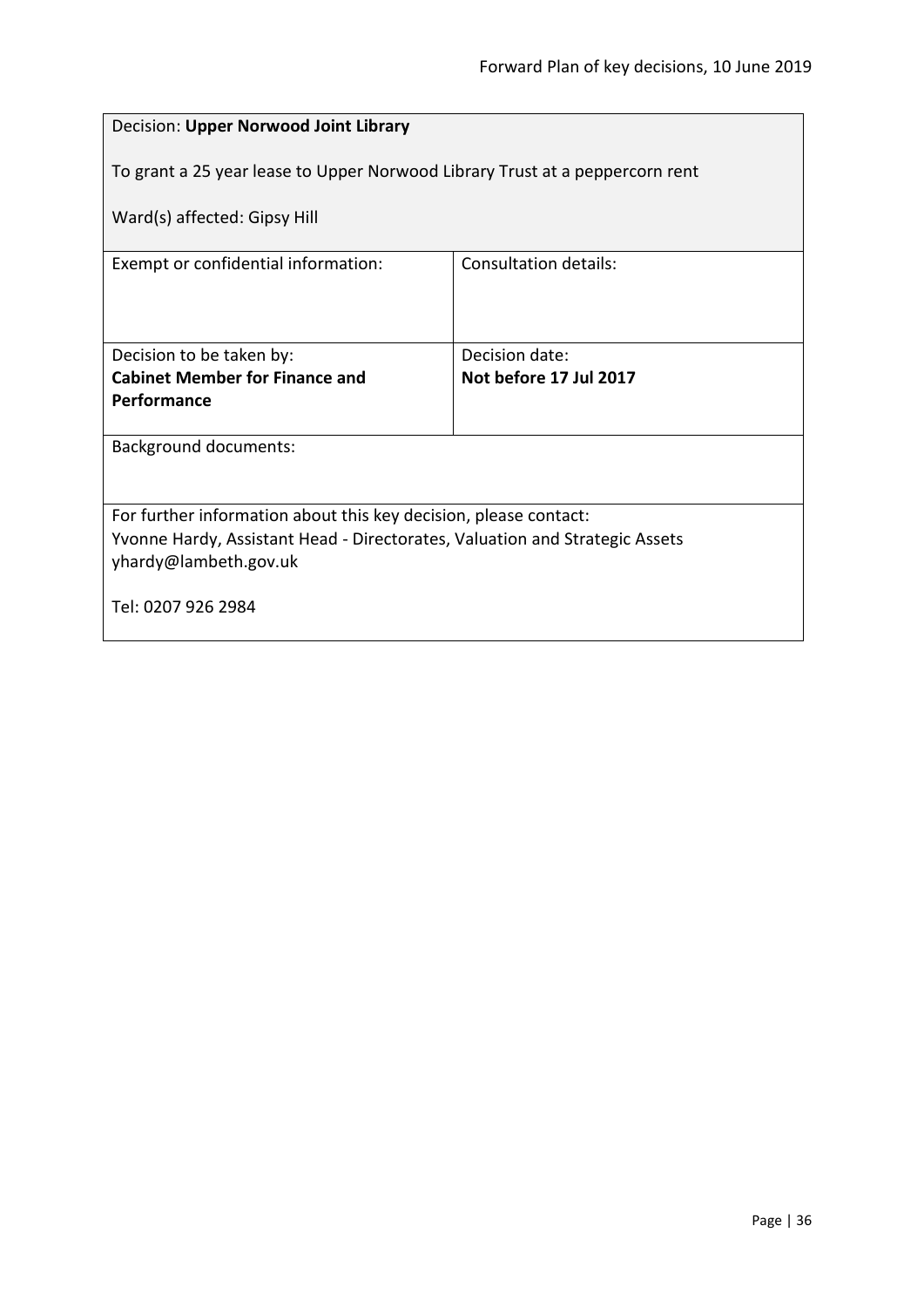### Decision: **Server, Storage and Associated Services Contract**

To award new contract for Server, Storage and Associated Services for Lambeth. The Council has an existing investment programme for upgrading server and storage hardware. The key outcome will be to derive value and create a route to market and to support new Lambeth initiatives such as Organisational redesign and move to new Town hall/Civic Suite.

| Exempt or confidential information:<br>Part exempt<br>Information relating to the financial or<br>business affairs of any particular person<br>(including the authority holding that<br>information) | Consultation details:  |
|------------------------------------------------------------------------------------------------------------------------------------------------------------------------------------------------------|------------------------|
| Decision to be taken by:                                                                                                                                                                             | Decision date:         |
| <b>Cabinet Member for Finance and</b>                                                                                                                                                                | Not before 24 Jul 2017 |
| <b>Performance</b>                                                                                                                                                                                   |                        |
|                                                                                                                                                                                                      |                        |
| <b>Background documents:</b>                                                                                                                                                                         |                        |
| For further information about this key decision, please contact:                                                                                                                                     |                        |
| Neeraj Mittra, Senior ICT Officer Contract Management, Business Transformation                                                                                                                       |                        |
| NMittra@lambeth.gov.uk                                                                                                                                                                               |                        |
| Tel: 020 7926 9274                                                                                                                                                                                   |                        |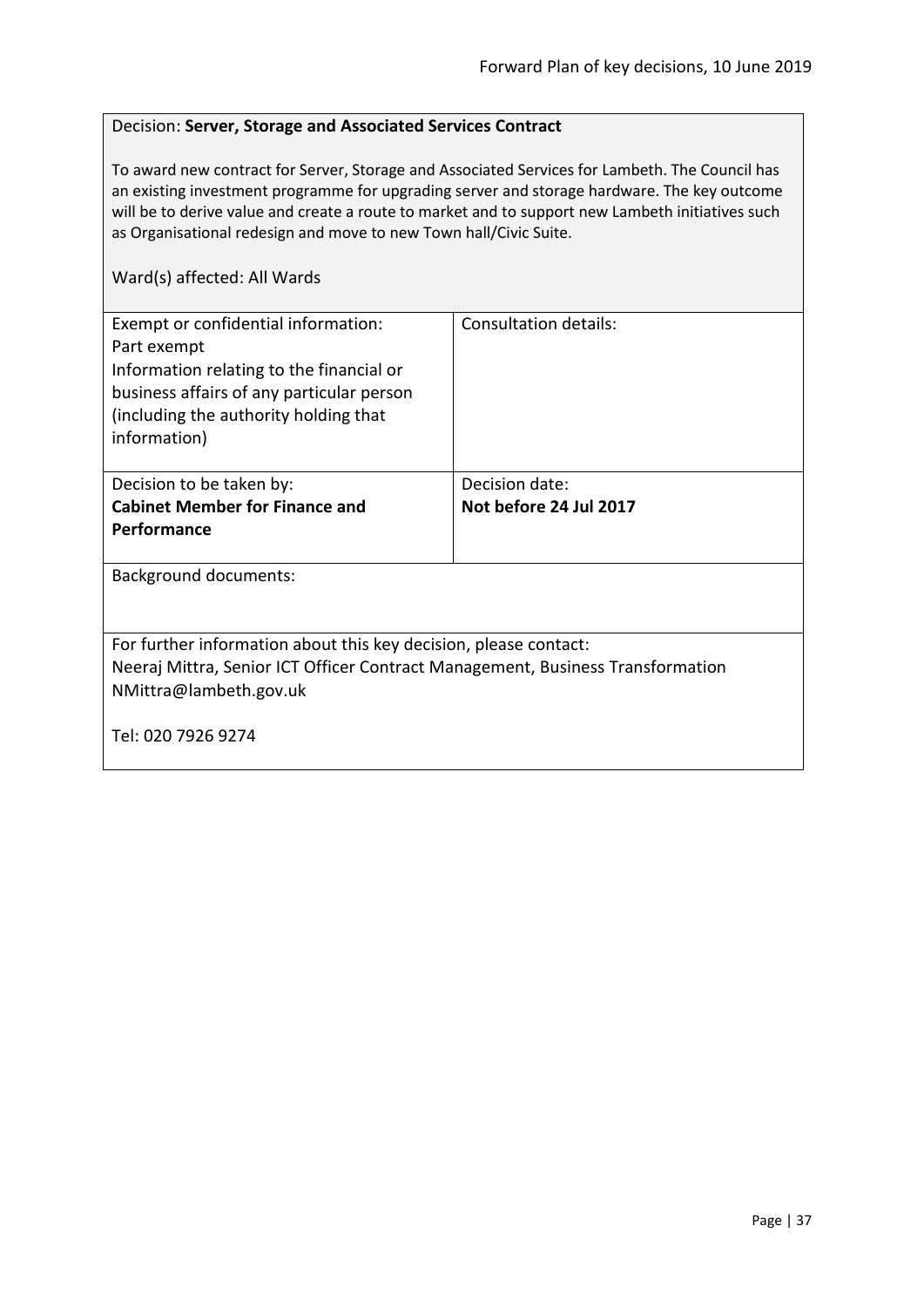Decision: **Temporary Accommodation - Modular Construction on Council Owned Hostel Sites**

To approve investment of £3,000,000 for the construction of Temporary Accommodation modular type units on two council owned hostel sites for the purpose of providing temporary accommodation to homeless households.

Ward(s) affected: Gipsy Hill; Streatham South

| Exempt or confidential information:                                                                                                                  | Consultation details:  |  |
|------------------------------------------------------------------------------------------------------------------------------------------------------|------------------------|--|
| Decision to be taken by:                                                                                                                             | Decision date:         |  |
| <b>Cabinet Member for Finance and</b>                                                                                                                | Not before 31 Jul 2017 |  |
| Performance                                                                                                                                          |                        |  |
| <b>Background documents:</b>                                                                                                                         |                        |  |
| For further information about this key decision, please contact:<br>Mandy Green, Assistant Director, Homes and Communities<br>mgreen3@lambeth.gov.uk |                        |  |
| Tel: 02079267020                                                                                                                                     |                        |  |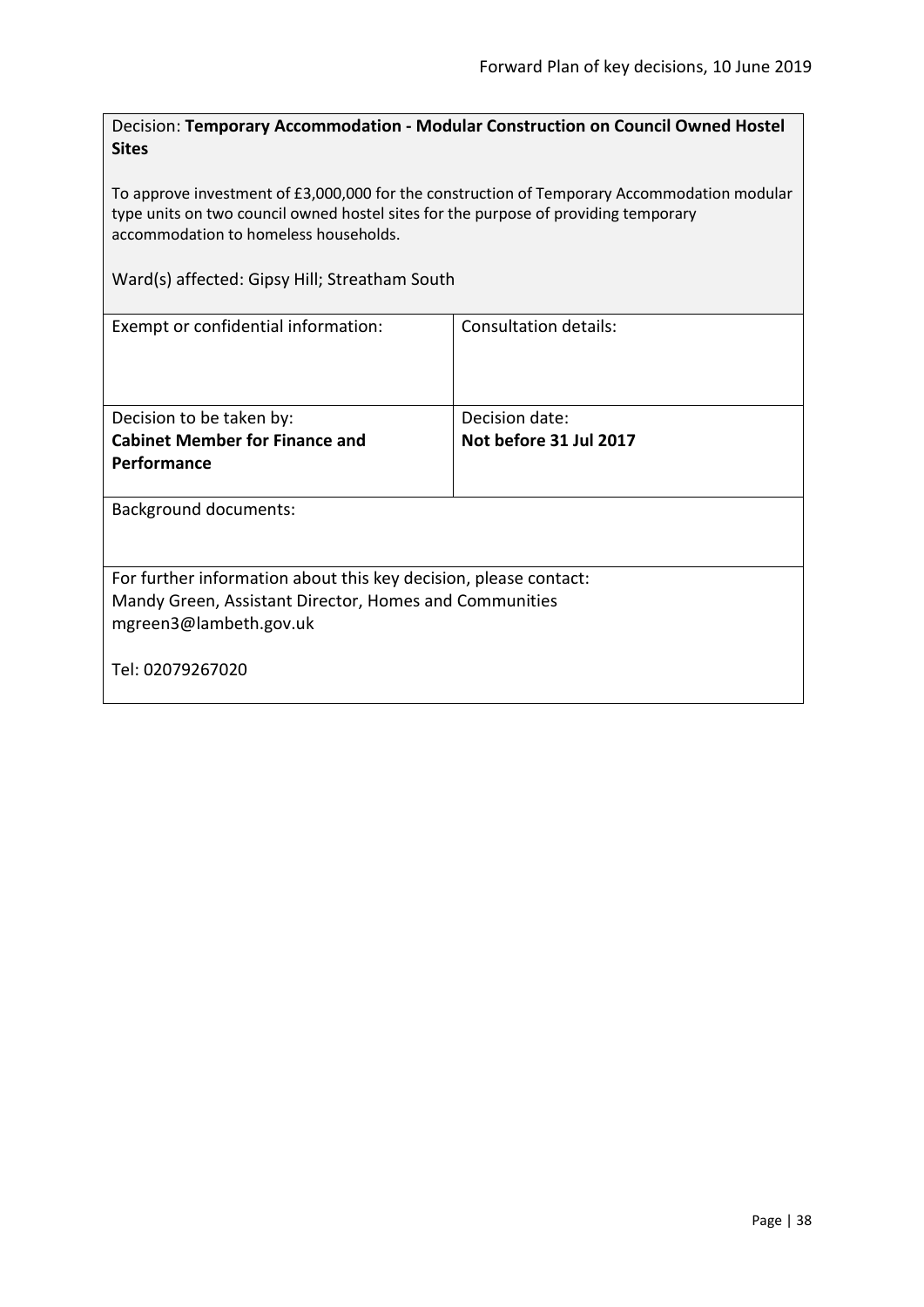Decision: **Implementation of enforcement in respect of 'Letting Agents & Property Management Businesses – Duty of Letting Agents to Publicise Fees' and associated fines regime**

Authorisation from Cabinet (or from the relevant Cabinet Member under the Delegated Decision process) is required for:

• The implementation and enforcement of non-compliance with the relevant legislation under the Consumer Rights Act 2015 as it applies to 'Letting Agents & Property Management Businesses – Duty of Letting Agents to Publicise Fees', including the issuing of penalties/ fines;

• The delegation of this responsibility to the Director of Environment, with day to day enforcement undertaken by officers in the Trading Standards team in accordance with the existing authorisations in the Council's constitution;

• The setting of the monetary penalty for non-compliance at the statutory maximum of £5,000;

• Agreement that the Director of Environment can reduce the level of monetary penalty to be imposed at his discretion in a case where representations are received, if there are extenuating or good reasons for doing so;

• Agreement that the Director of Environment can delegate the day to day responsibility for determining the level of monetary penalty to the Consumer Protection Manager in cases where representations are received in respect of non-compliance with the Order if there are extenuating or good reasons for doing so;

• Amendment to the in-year and subsequent years' fees and charges regime in the Council's Budget and Policy Framework

The Council has a legal duty to enforce the requirements of Chapter 3, Part 3 of the Consumer Rights Act 2015.

| Exempt or confidential information:                              | Consultation details:  |
|------------------------------------------------------------------|------------------------|
| Decision to be taken by:                                         | Decision date:         |
| <b>Cabinet Member for Finance and</b>                            | Not before 22 Oct 2018 |
| <b>Performance</b>                                               |                        |
| Background documents:                                            |                        |
| For further information about this key decision, please contact: |                        |
| Nicole Terrieux, Public Protection and Regulatory Service        |                        |
| NTerrieux@lambeth.gov.uk                                         |                        |
| Lambeth Civic Centre, SW2 1EG                                    |                        |
| Tel: 020 7926 1234                                               |                        |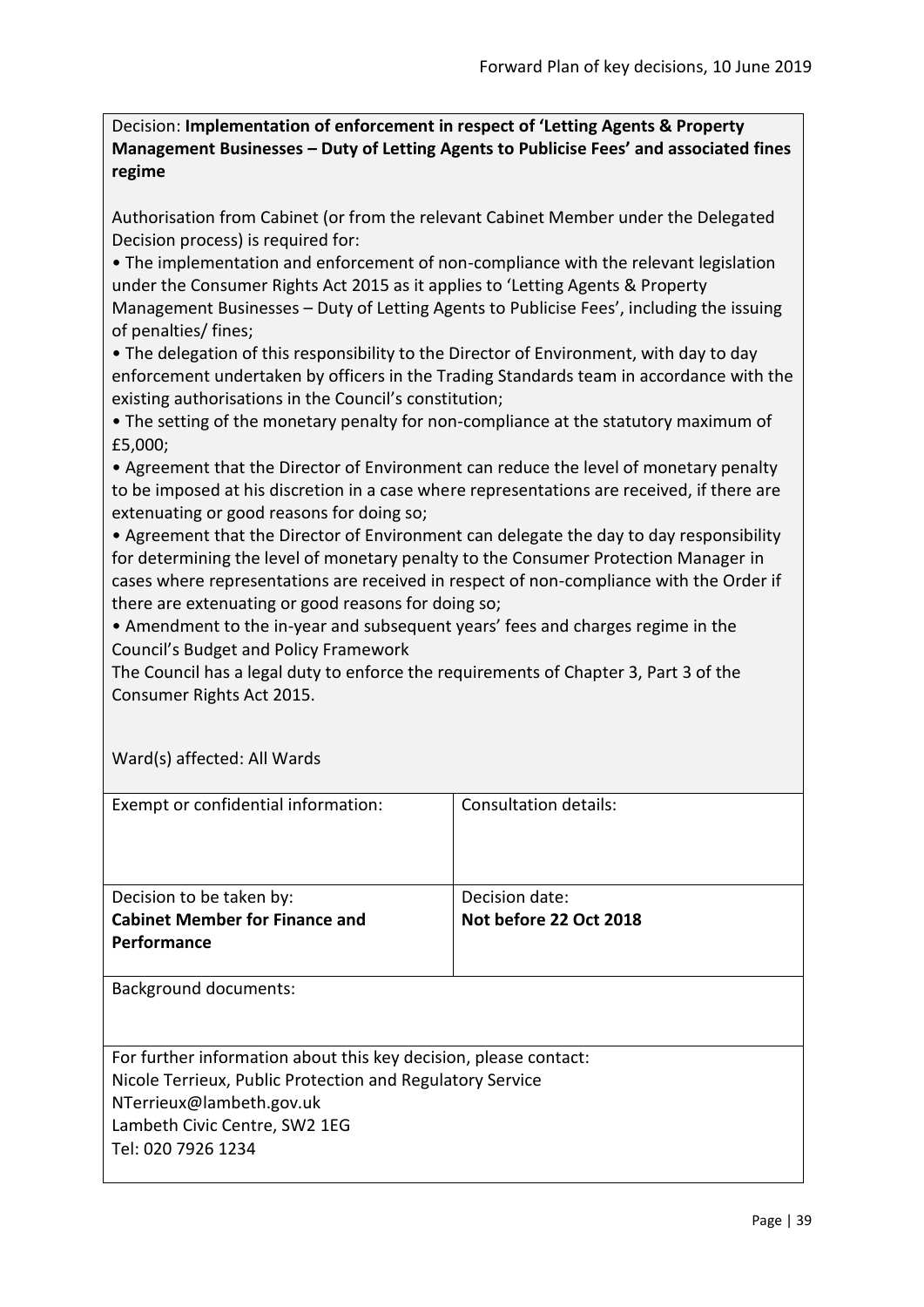Decision: **Implementation of enforcement in respect of 'The Redress Schemes for Lettings Agency Work and Property Management Work (Requirement to Belong to a Scheme etc.) (England) Order 2014' and associated fines regime**

Authorisation from Cabinet (or from the relevant Cabinet Member under the Delegated Decision process) is required for:

• The implementation and enforcement of non-compliance with: 'The Redress Schemes for Lettings Agency Work and Property Management Work (Requirement to Belong to a Scheme etc.) (England) Order 2014';

• The delegation of this responsibility to the Director of Environment, with day to day enforcement undertaken by officers in the Trading Standards team in accordance with the existing authorisations in the Council's constitution;

• The setting of the monetary penalty for non-compliance at the statutory maximum of £5,000;

• Agreement that the Director of Environment can reduce the level of monetary penalty to be imposed at his discretion in a case where representations are received,

• To authorise the Director of Environment to delegate the day to day responsibility for determining the level of monetary penalty to the Consumer Protection Manager in cases where representations are received in respect of non-compliance with the Order if there are extenuating or good reasons for doing so;

• Agreement that a 50% discount is introduced for early payment of any penalty notice issued in respect of the order;

• Amendment to the in-year and subsequent years' fees and charges regime in the Council's Budget and Policy Framework

The Council has a legal duty to enforce the requirements of Chapter 3, Parts 6 and 7 of the Consumer Rights Act 2015.

| Exempt or confidential information:                              | Consultation details:  |
|------------------------------------------------------------------|------------------------|
| Decision to be taken by:                                         | Decision date:         |
| <b>Cabinet Member for Finance and</b>                            | Not before 22 Oct 2018 |
| <b>Performance</b>                                               |                        |
| <b>Background documents:</b>                                     |                        |
| For further information about this key decision, please contact: |                        |
| Nicole Terrieux, Public Protection and Regulatory Service        |                        |
| NTerrieux@lambeth.gov.uk                                         |                        |
| Lambeth Civic Centre, SW2 1EG                                    |                        |
| Tel: 020 7926 1234                                               |                        |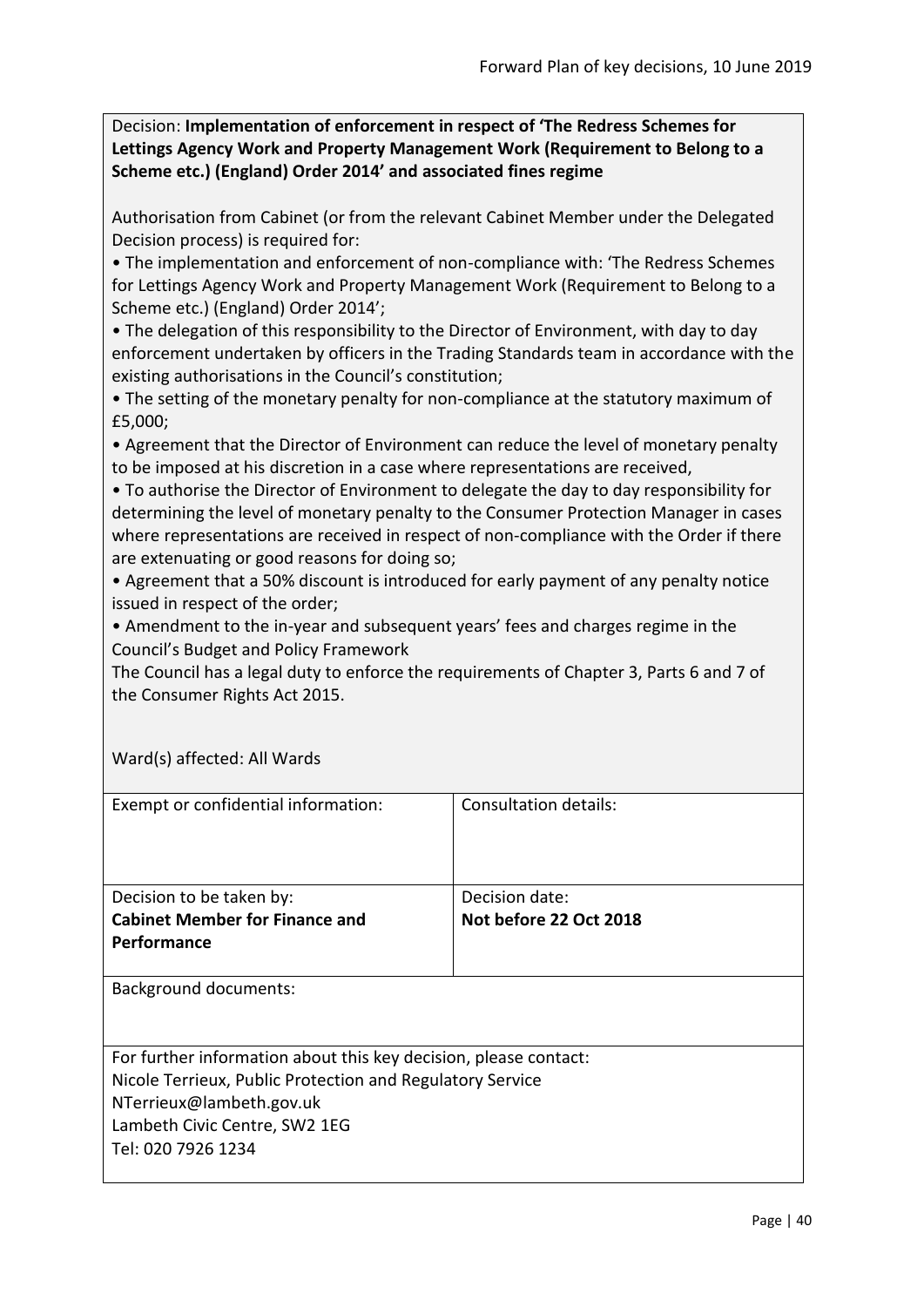| Decision: Additional penalty schemes administered and enforced by Public Protection<br>and Regulatory Services: 2018-19 and subsequent years                                                                     |                              |  |
|------------------------------------------------------------------------------------------------------------------------------------------------------------------------------------------------------------------|------------------------------|--|
| Ward(s) affected: All Wards                                                                                                                                                                                      |                              |  |
| Exempt or confidential information:                                                                                                                                                                              | <b>Consultation details:</b> |  |
| Decision to be taken by:                                                                                                                                                                                         | Decision date:               |  |
| <b>Cabinet Member for Finance and</b>                                                                                                                                                                            | Not before 29 Oct 2018       |  |
| Performance                                                                                                                                                                                                      |                              |  |
| <b>Background documents:</b>                                                                                                                                                                                     |                              |  |
| For further information about this key decision, please contact:<br>Nicole Terrieux, Public Protection and Regulatory Service<br>NTerrieux@lambeth.gov.uk<br>Lambeth Civic Centre, SW2 1EG<br>Tel: 020 7926 1234 |                              |  |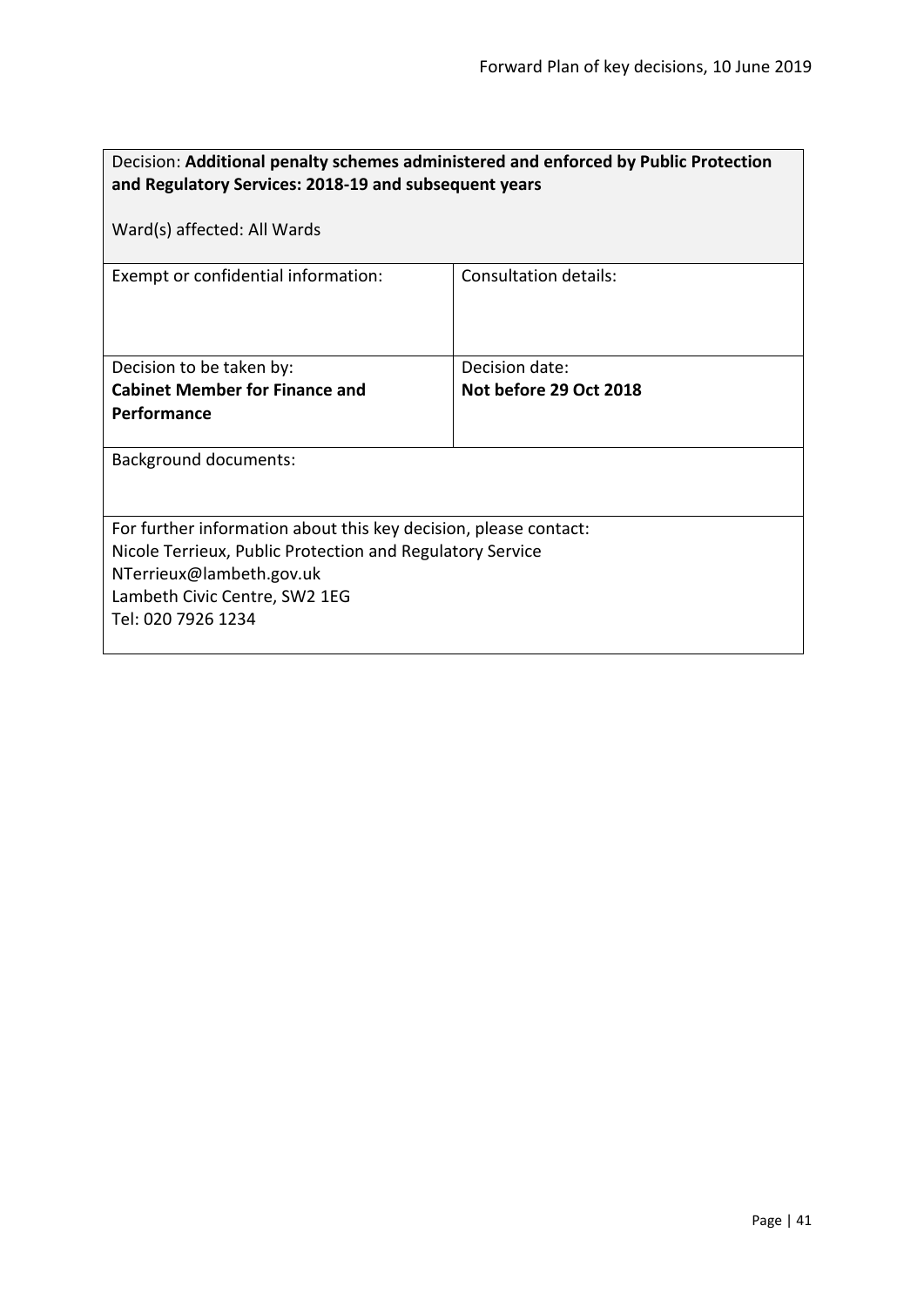# Decision: **Land Acquisition in the Camberwell Area**

Agree funding for the acquisition of a building in the Camberwell Area. The acquisition is critical to providing continuity of service and cost savings to the General Fund. The final terms of the deal are to be delegated to the Director of Finance & Property and the Head of Strategic Assets, in consultation with the relevant Cabinet Members.

Ward(s) affected: Herne Hill

| Consultation details:                                            |  |  |
|------------------------------------------------------------------|--|--|
|                                                                  |  |  |
|                                                                  |  |  |
|                                                                  |  |  |
| Decision date:                                                   |  |  |
| Not before 26 Feb 2019                                           |  |  |
|                                                                  |  |  |
|                                                                  |  |  |
| Background documents:                                            |  |  |
|                                                                  |  |  |
|                                                                  |  |  |
| For further information about this key decision, please contact: |  |  |
| Sophie Linton, Head of Valuation and Strategic Property Services |  |  |
| SLinton@lambeth.gov.uk                                           |  |  |
| 2nd Floor, Olive Morris House                                    |  |  |
|                                                                  |  |  |
|                                                                  |  |  |
|                                                                  |  |  |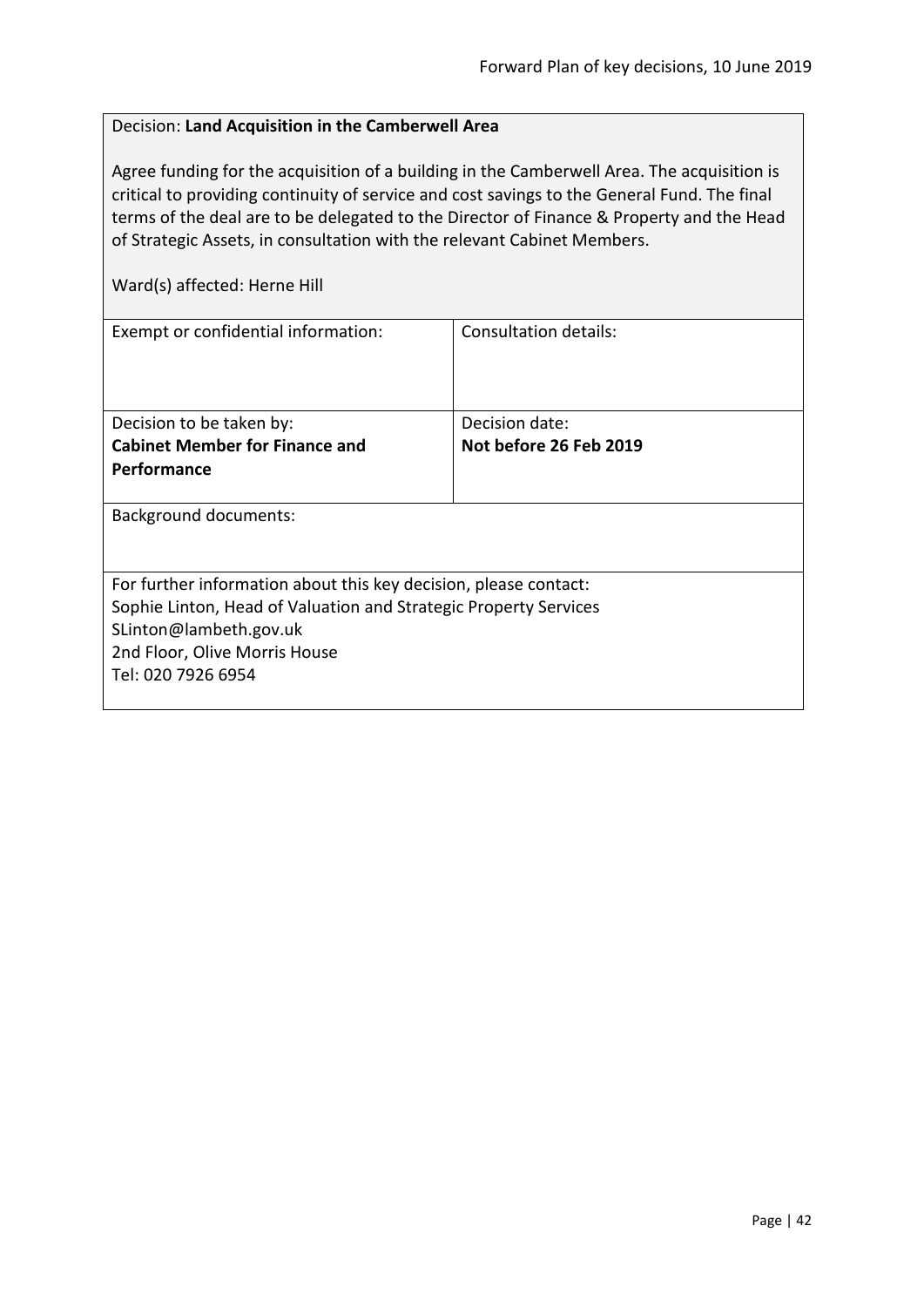## Decision: **Proposed long term letting of Phoenix House to a commercial entity**

To approve the proposed transaction, which remains subject to contract and Cabinet Member decision, for the letting of up to 20 years to an occupier of Phoenix.

| Ward(s) affected: Prince's                                                                                                                                                                                                                            |                              |
|-------------------------------------------------------------------------------------------------------------------------------------------------------------------------------------------------------------------------------------------------------|------------------------------|
| Exempt or confidential information:                                                                                                                                                                                                                   | <b>Consultation details:</b> |
|                                                                                                                                                                                                                                                       |                              |
| Decision to be taken by:                                                                                                                                                                                                                              | Decision date:               |
| <b>Cabinet Member for Finance and</b>                                                                                                                                                                                                                 | Not before 5 Jun 2019        |
| <b>Performance</b>                                                                                                                                                                                                                                    |                              |
|                                                                                                                                                                                                                                                       |                              |
|                                                                                                                                                                                                                                                       |                              |
|                                                                                                                                                                                                                                                       |                              |
|                                                                                                                                                                                                                                                       |                              |
|                                                                                                                                                                                                                                                       |                              |
|                                                                                                                                                                                                                                                       |                              |
|                                                                                                                                                                                                                                                       |                              |
|                                                                                                                                                                                                                                                       |                              |
|                                                                                                                                                                                                                                                       |                              |
| <b>Background documents:</b><br>For further information about this key decision, please contact:<br>Sophie Linton, Head of Valuation and Strategic Property Services<br>SLinton@lambeth.gov.uk<br>2nd Floor, Olive Morris House<br>Tel: 020 7926 6954 |                              |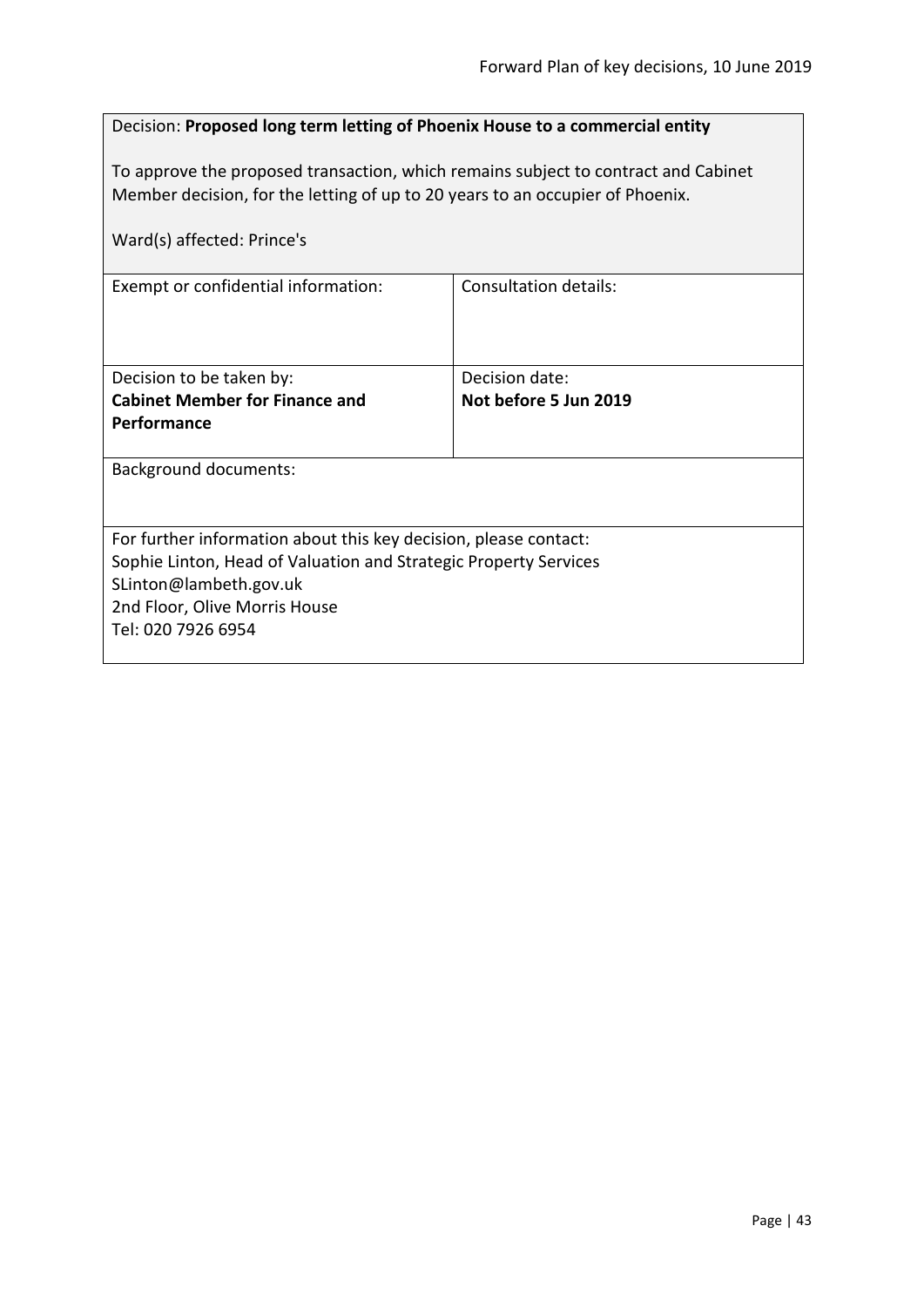| <b>Decision: London Counter Fraud Hub</b>                                                                                                                        |                              |  |
|------------------------------------------------------------------------------------------------------------------------------------------------------------------|------------------------------|--|
| To procure the services of the London Counter Fraud Hub which allows the sharing of<br>data across London in order to find fraud.<br>Ward(s) affected: All Wards |                              |  |
| Exempt or confidential information:                                                                                                                              | <b>Consultation details:</b> |  |
|                                                                                                                                                                  |                              |  |
| Decision to be taken by:                                                                                                                                         | Decision date:               |  |
| <b>Cabinet Member for Finance and</b>                                                                                                                            | Not before 2 Jul 2019        |  |
| Performance                                                                                                                                                      |                              |  |
| <b>Background documents:</b>                                                                                                                                     |                              |  |
|                                                                                                                                                                  |                              |  |
| For further information about this key decision, please contact:<br>Michael O'Reilly<br>moreilly2@lambeth.gov.uk                                                 |                              |  |
|                                                                                                                                                                  |                              |  |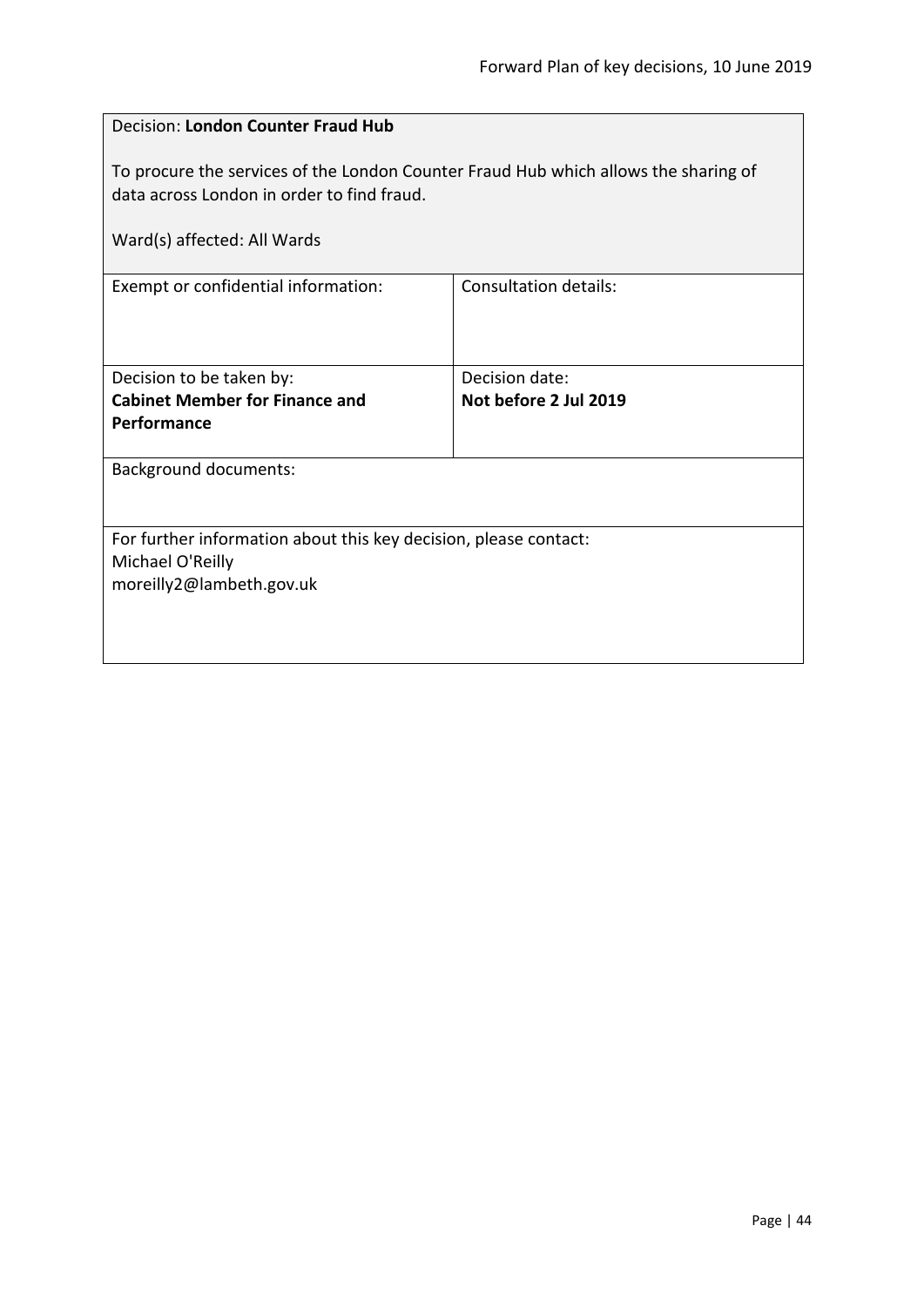| Decision: Year 2 of ICT Services five-year infrastructure investment strategy |  |
|-------------------------------------------------------------------------------|--|
|-------------------------------------------------------------------------------|--|

Proposed investment of £1.502m for Year 2 of ICT five year capital investment strategy (2018-2023) to refresh systems, security and equipment as they reach end of life and migrate from existing contracts.

| Ward(s) affected: All Wards                                                                                    |                                         |  |
|----------------------------------------------------------------------------------------------------------------|-----------------------------------------|--|
| Exempt or confidential information:                                                                            | Consultation details:                   |  |
| Decision to be taken by:<br><b>Cabinet Member for Finance and</b><br>Performance                               | Decision date:<br>Not before 2 Jul 2019 |  |
| <b>Background documents:</b>                                                                                   |                                         |  |
| For further information about this key decision, please contact:<br>Garry Jamieson<br>GJamieson@lambeth.gov.uk |                                         |  |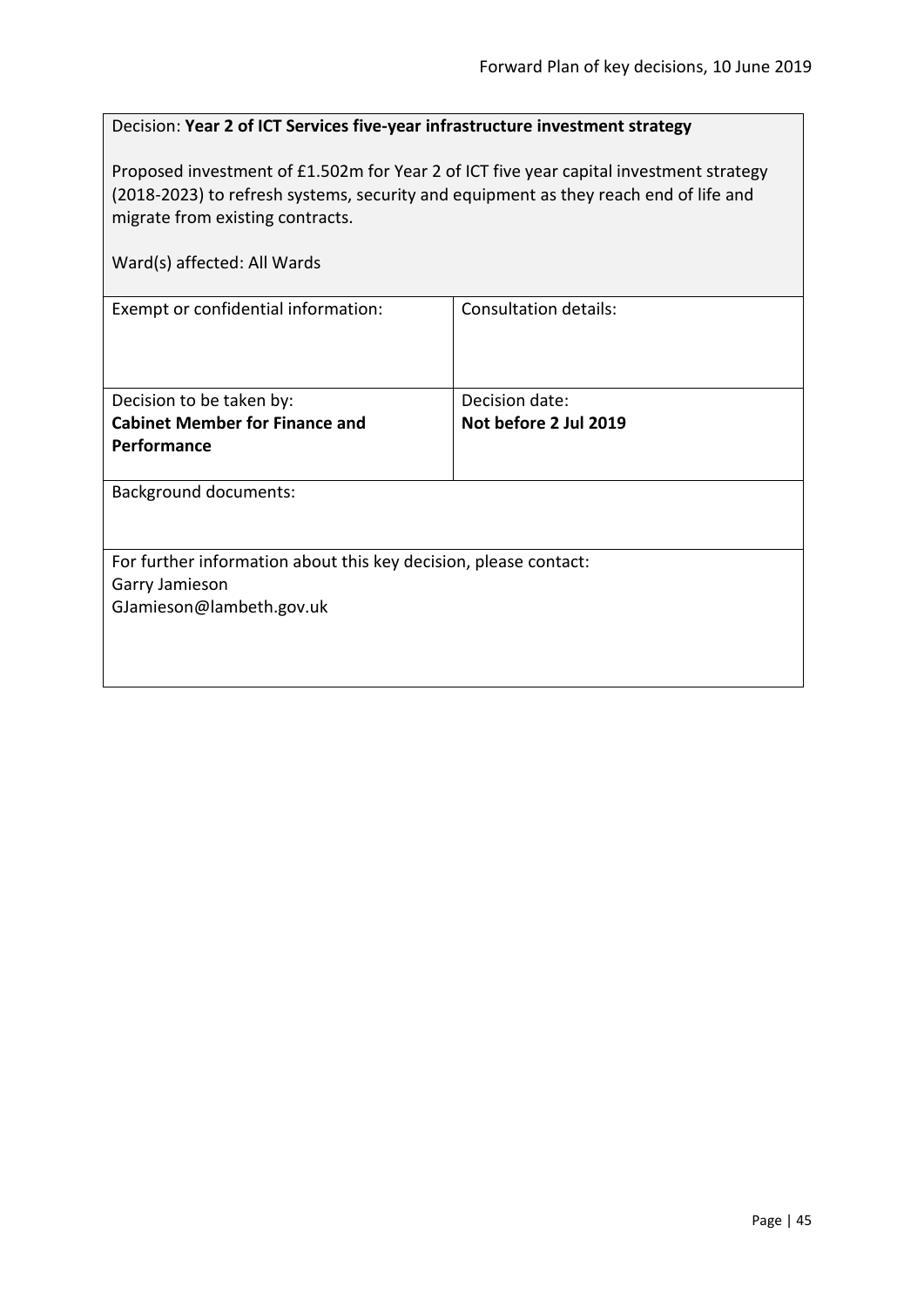| Decision: Subject Access Requests End to End Service                                                                             |                       |  |
|----------------------------------------------------------------------------------------------------------------------------------|-----------------------|--|
| Procurement of an end to end scanning and production service for subject access<br>requests in connection with the IICSA inquiry |                       |  |
| Ward(s) affected: All Wards                                                                                                      |                       |  |
| Exempt or confidential information:                                                                                              | Consultation details: |  |
| Decision to be taken by:                                                                                                         | Decision date:        |  |
| <b>Cabinet Member for Finance and</b><br>Performance                                                                             | Not before 9 Jul 2019 |  |
|                                                                                                                                  |                       |  |
| <b>Background documents:</b>                                                                                                     |                       |  |
| For further information about this key decision, please contact:                                                                 |                       |  |
| Alison McKane, Director of Legal and Governance                                                                                  |                       |  |
| AMcKane@lambeth.gov.uk                                                                                                           |                       |  |
| 7th Floor, Phoenix House<br>Tel: 020 7926 2353                                                                                   |                       |  |
|                                                                                                                                  |                       |  |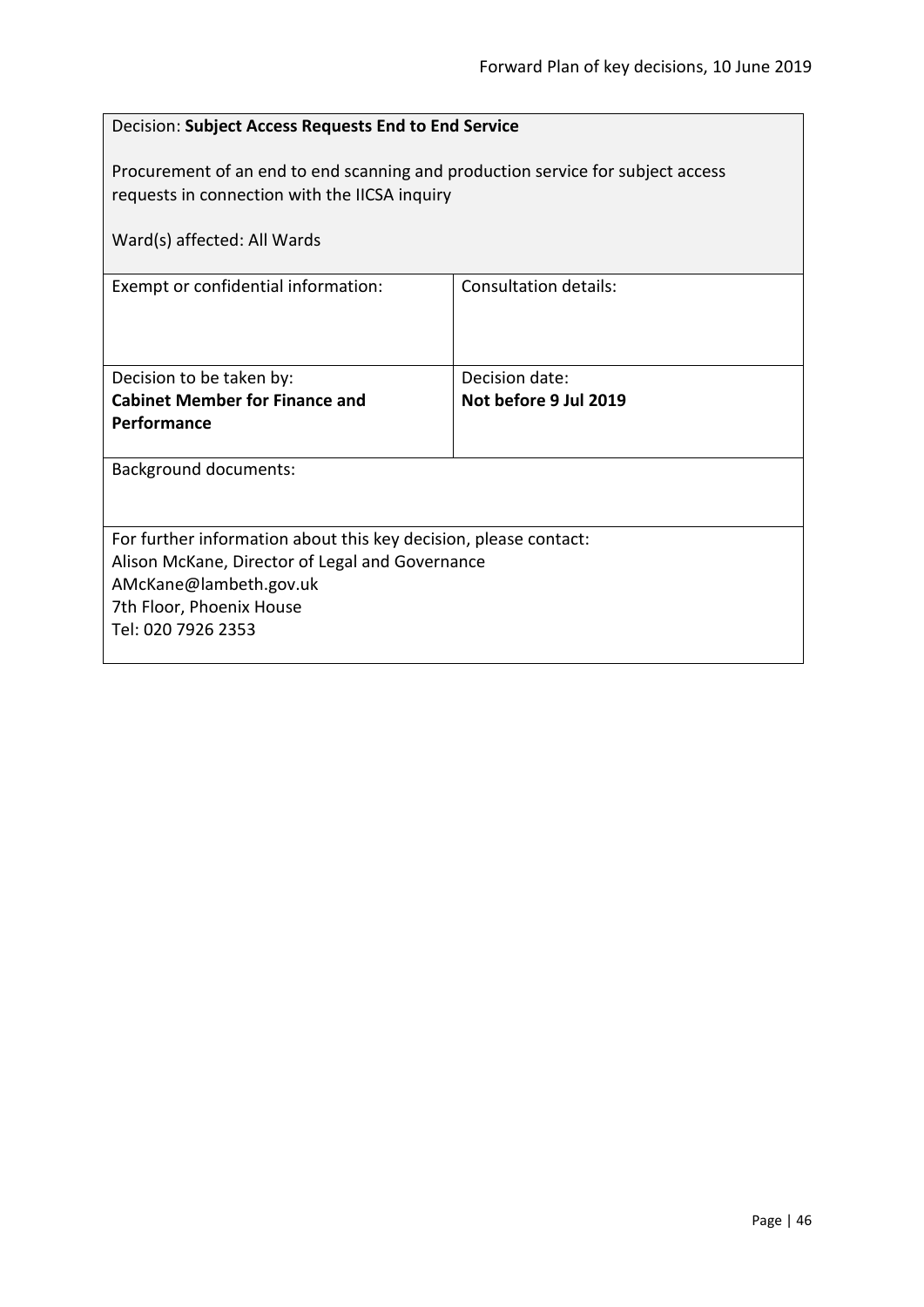| Decision: The Nine Elms Vauxhall Development Business Case                                            |                        |
|-------------------------------------------------------------------------------------------------------|------------------------|
| The approval of £1.986m from s106/Community Infrastructure Levy in Nine Elms Vauxhall<br>for 2017/18. |                        |
| Ward(s) affected: Oval; Stockwell                                                                     |                        |
| Exempt or confidential information:                                                                   | Consultation details:  |
|                                                                                                       |                        |
| Decision to be taken by:                                                                              | Decision date:         |
| <b>Cabinet Member for Health and Adult</b>                                                            | Not before 12 Dec 2016 |
| <b>Social Care</b>                                                                                    |                        |
| <b>Background documents:</b>                                                                          |                        |
|                                                                                                       |                        |
| For further information about this key decision, please contact:                                      |                        |
| Moira McGrath, Director of Strategy and Commissioning Adults                                          |                        |
| moira.mcgrath@nhs.net                                                                                 |                        |
| Tel: 0203 049 4481                                                                                    |                        |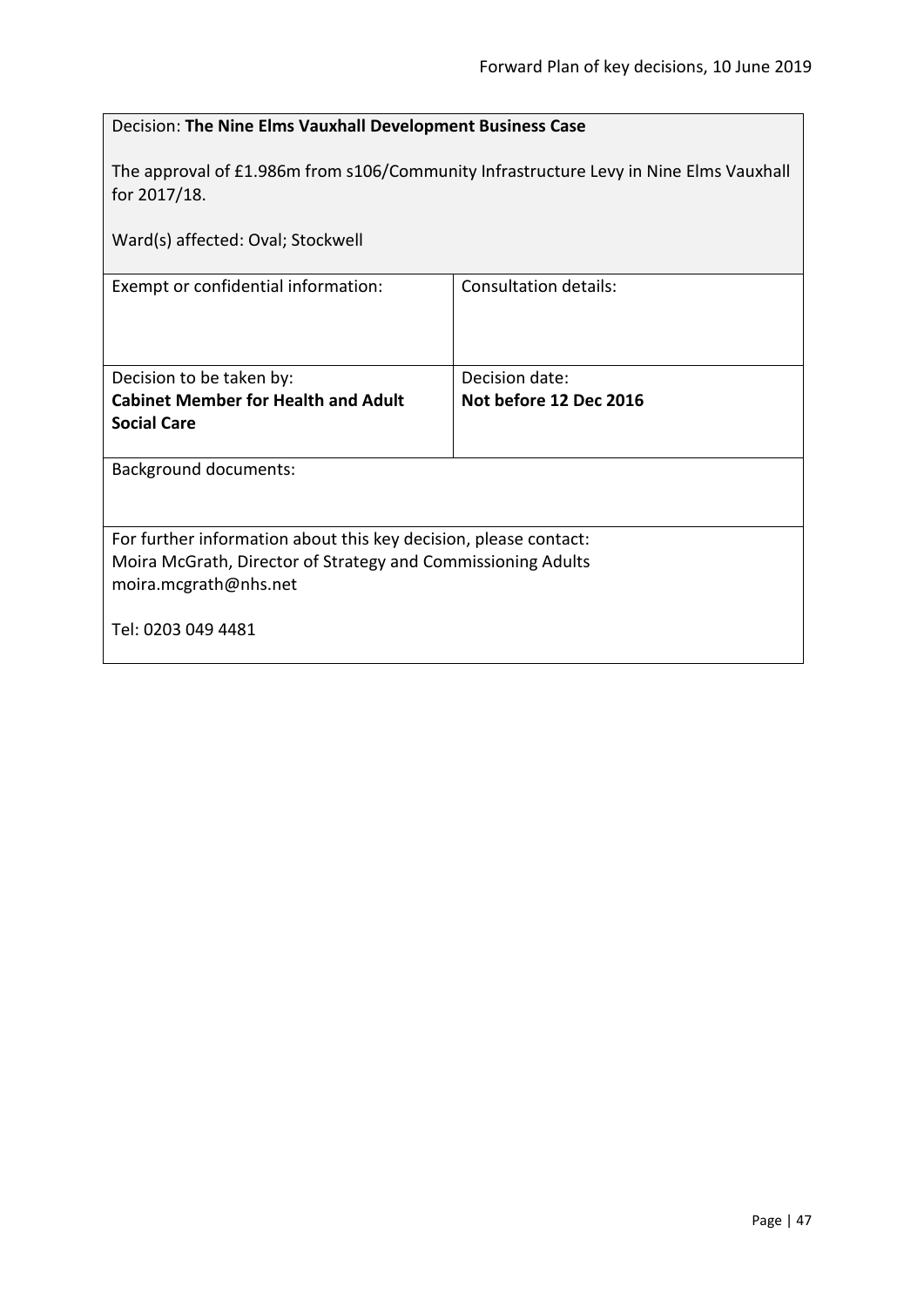### Decision: **Gateway Mental Health Support Service**

This proposed decision is for a one-year block contract with one-year extension option to be awarded to Look Ahead Housing and Support Ltd. The contract award will be made under waiver. Look Ahead have submitted proposals to develop a mental health supported housing service which will offer support to people with complex needs.

This provision will be developed to support move on from Lambeth rehabilitation wards and residential care homes as part of the Integrated Personalised Support Alliance (IPSA) initiative

| Exempt or confidential information:                                                                                                                       | Consultation details:  |
|-----------------------------------------------------------------------------------------------------------------------------------------------------------|------------------------|
| Decision to be taken by:                                                                                                                                  | Decision date:         |
| <b>Cabinet Member for Health and Adult</b>                                                                                                                | Not before 22 Aug 2016 |
| <b>Social Care</b>                                                                                                                                        |                        |
| <b>Background documents:</b>                                                                                                                              |                        |
| For further information about this key decision, please contact:<br>Moira McGrath, Director of Strategy and Commissioning Adults<br>moira.mcgrath@nhs.net |                        |
| Tel: 0203 049 4481                                                                                                                                        |                        |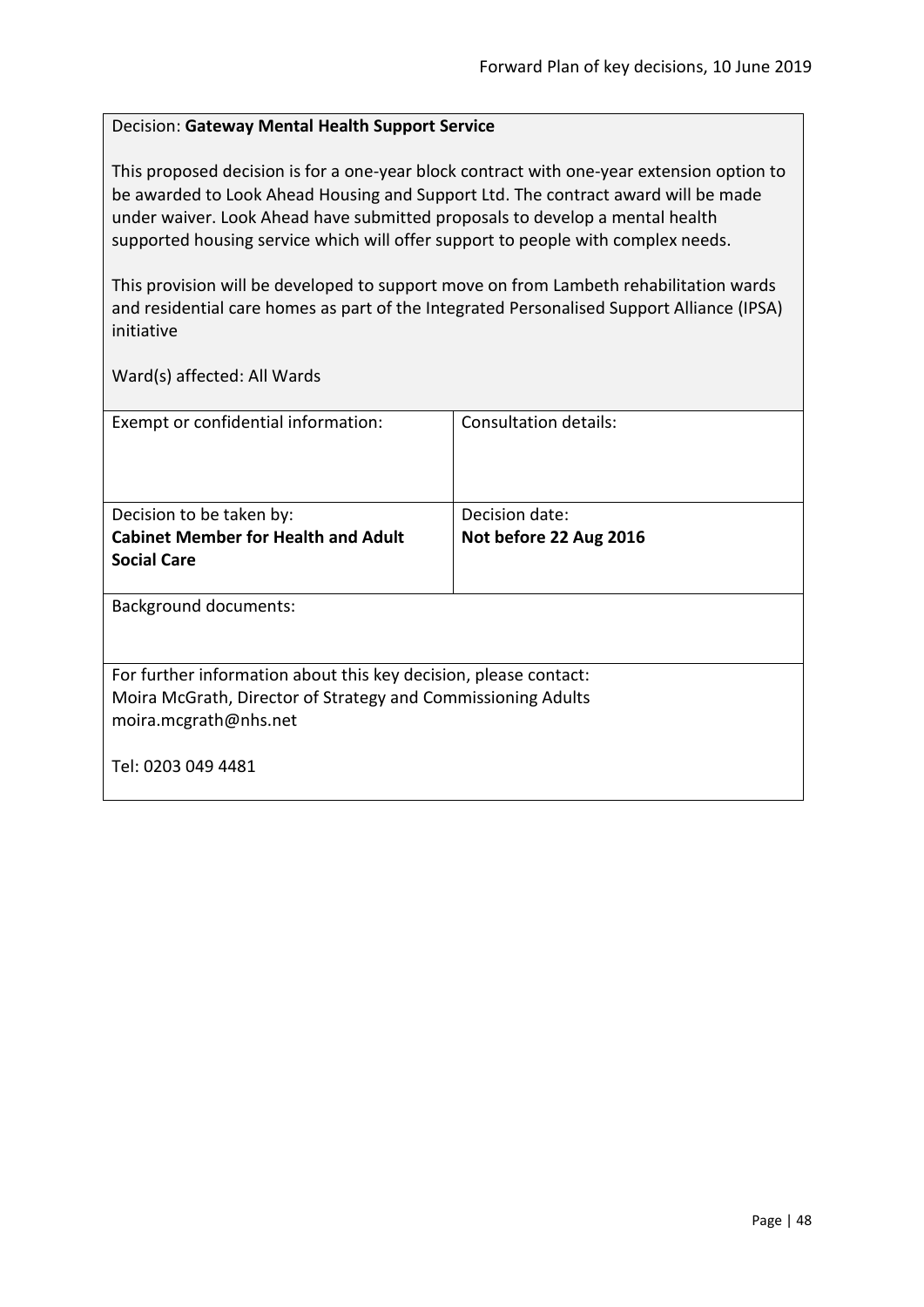| Decision: Latch House offender service                                                                                                                                           |                              |  |
|----------------------------------------------------------------------------------------------------------------------------------------------------------------------------------|------------------------------|--|
| This decision will enable the Council to undertake a competitive tendering process to<br>award the contract to provide the Latch House offender service from April 2018 onwards. |                              |  |
| Ward(s) affected: All Wards                                                                                                                                                      |                              |  |
| Exempt or confidential information:                                                                                                                                              | <b>Consultation details:</b> |  |
|                                                                                                                                                                                  |                              |  |
| Decision to be taken by:                                                                                                                                                         | Decision date:               |  |
| <b>Cabinet Member for Health and Adult</b><br><b>Social Care</b>                                                                                                                 | Not before 12 Feb 2018       |  |
|                                                                                                                                                                                  |                              |  |
| <b>Background documents:</b>                                                                                                                                                     |                              |  |
|                                                                                                                                                                                  |                              |  |
| For further information about this key decision, please contact:                                                                                                                 |                              |  |
| Mandy Green, Assistant Director, Homes and Communities                                                                                                                           |                              |  |
| mgreen3@lambeth.gov.uk                                                                                                                                                           |                              |  |
| Tel: 02079267020                                                                                                                                                                 |                              |  |
|                                                                                                                                                                                  |                              |  |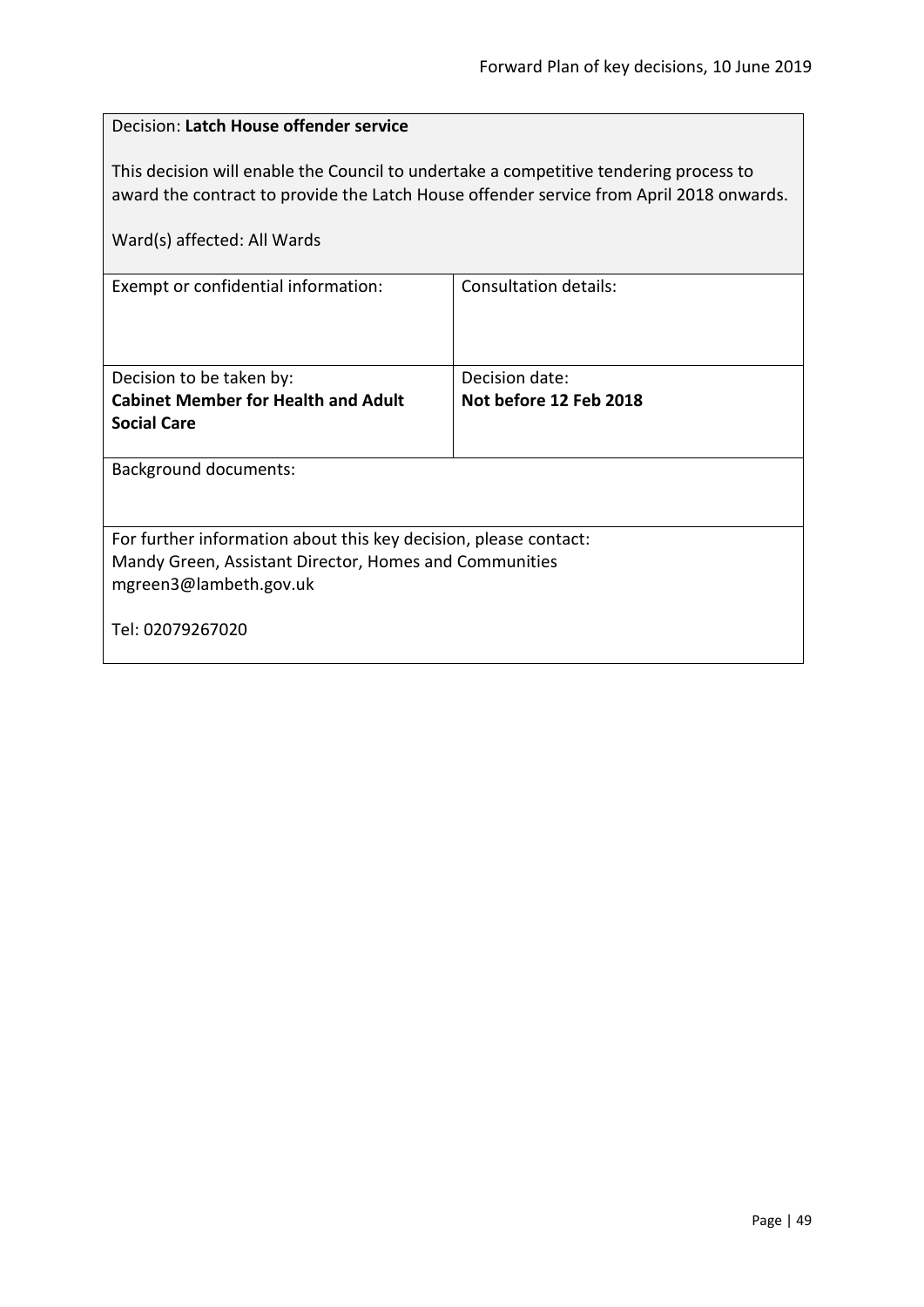Decision: **s75 partnership agreement with NHS Lambeth Clinical Commissioning Group**

Councils and Clinical Commissioning Groups are required under s75 of the NHS Act 2006 to have formal agreements in place that set out how they share resources and commission services. The proposed agreement will support integrated commissioning arrangements and the Living Well Network Alliance and will run from July 2018 to March 2025

| Exempt or confidential information:                                                                                                                       | Consultation details:  |  |
|-----------------------------------------------------------------------------------------------------------------------------------------------------------|------------------------|--|
| Decision to be taken by:                                                                                                                                  | Decision date:         |  |
| <b>Cabinet Member for Health and Adult</b>                                                                                                                | Not before 11 Jun 2018 |  |
| <b>Social Care</b>                                                                                                                                        |                        |  |
| <b>Background documents:</b>                                                                                                                              |                        |  |
| For further information about this key decision, please contact:<br>Moira McGrath, Director of Strategy and Commissioning Adults<br>moira.mcgrath@nhs.net |                        |  |
| Tel: 0203 049 4481                                                                                                                                        |                        |  |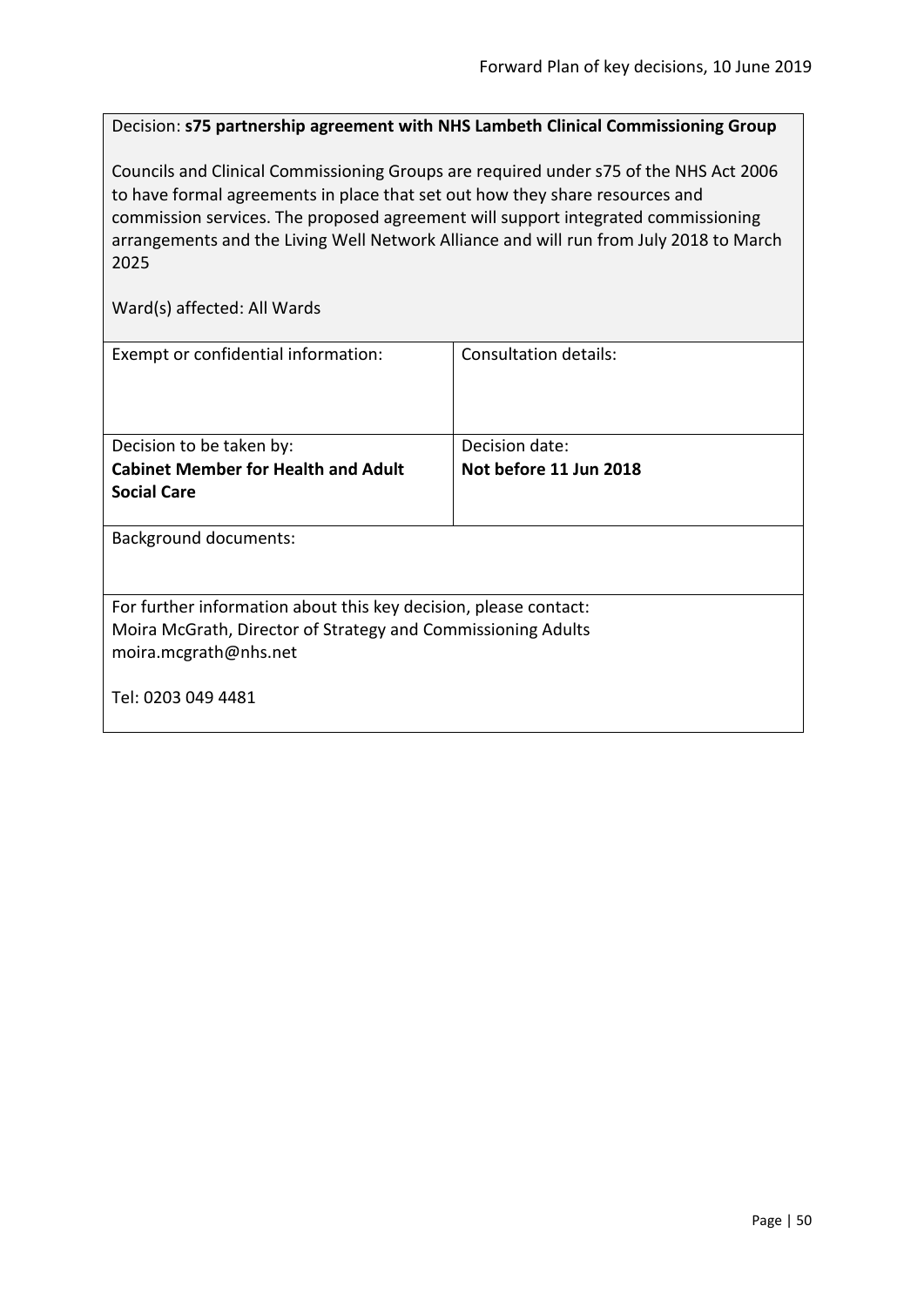Decision: **Careline24 Procurement of a new call handling, Supply, Installation and Maintenance service.**

Contract award for the provision of emergency call alarm call handling services Commissioning a new call monitoring and handling offer to be delivered by an external provider. This will enable us to upgrade from our current system which is outdated and not fit for future purpose. The provider will have the skills, experience and confidence to deal with as many alarm calls over the phone, thereby reducing the amount of home visits and referrals to emergency services.

This will contribute to our aim of a modernised, re-focussed and more cost efficient community alarm service for Lambeth residents.

Ward(s) affected: All Wards Exempt or confidential information: Consultation details: Decision to be taken by: **Cabinet Member for Health and Adult Social Care** Decision date: **Not before 5 Jan 2019** Background documents: For further information about this key decision, please contact: David Worrall, Senior Commissioning Manager, Health and Wellbeing dworrall@lambeth.gov.uk Phoenix House Tel: 020 7926 9978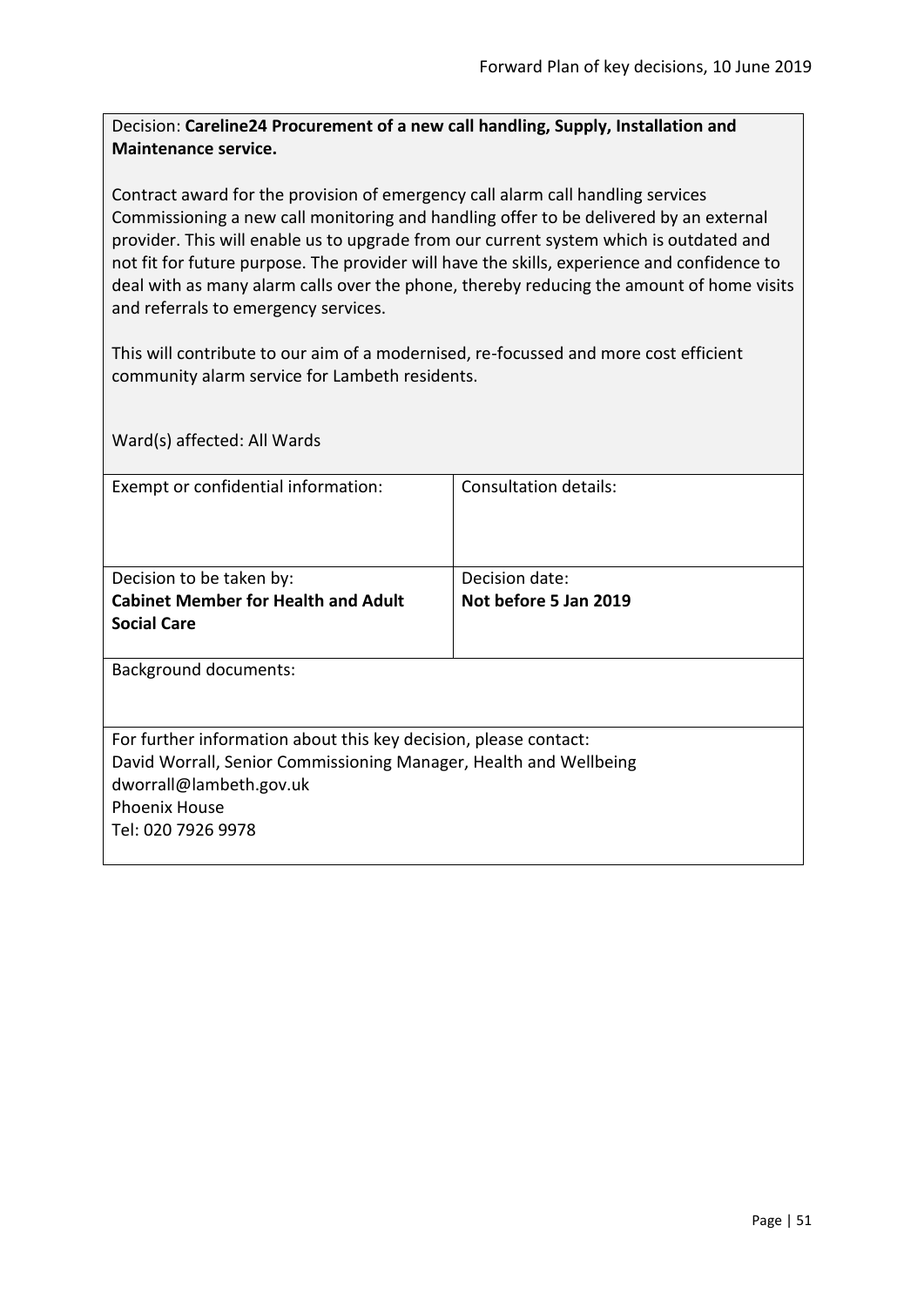#### Decision: **Condom distribution service**

Extension sought for 1 year to allow the continuation of the successful condom distribution before re-procurement next year and alignment of service with the refreshed LSL Sexual Health Strategy (to be launched in 2019). This 1-year extension was agreed within the original contract terms.

The service is jointly funded by Lambeth with Lewisham and Southwark councils; both have indicated they wish to continue with this contract while terms allow.

| Exempt or confidential information:                              | Consultation details:  |  |
|------------------------------------------------------------------|------------------------|--|
|                                                                  |                        |  |
|                                                                  |                        |  |
|                                                                  |                        |  |
| Decision to be taken by:                                         | Decision date:         |  |
| <b>Cabinet Member for Health and Adult</b>                       | Not before 11 Feb 2019 |  |
| <b>Social Care</b>                                               |                        |  |
|                                                                  |                        |  |
| Background documents:                                            |                        |  |
|                                                                  |                        |  |
|                                                                  |                        |  |
| For further information about this key decision, please contact: |                        |  |
| Natasha Hobbs, Senior Commissioner - Sexual Health               |                        |  |
| nhobbs@lambeth.gov.uk                                            |                        |  |
| 5th Floor, Civic Centre                                          |                        |  |
| Tel: 020 7926 8584                                               |                        |  |
|                                                                  |                        |  |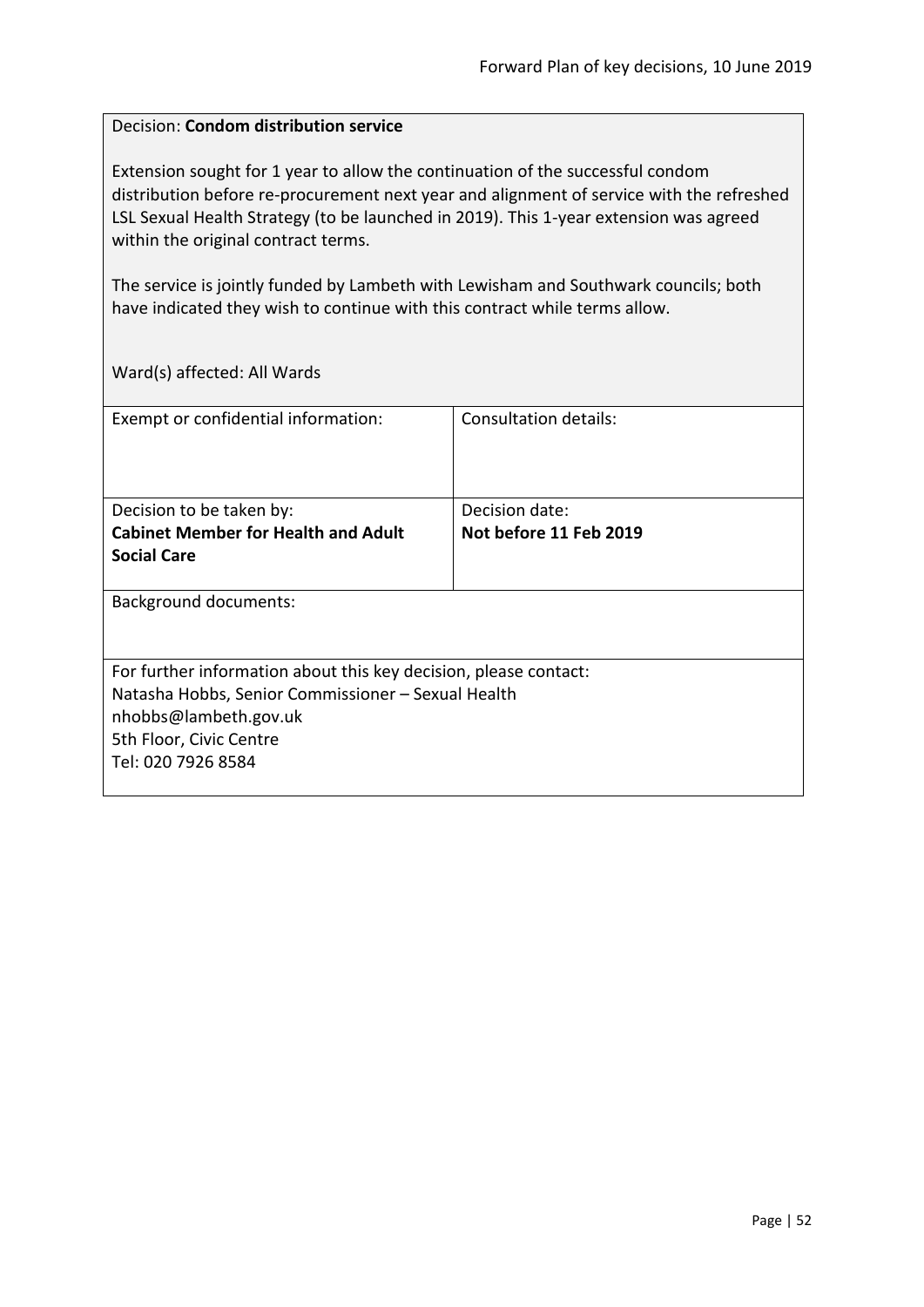## Decision: **Direct award of care, support and housing management alliance contract for Coburg Crescent resource centre**

The report requests that Cabinet Members approve a direct award to a group of providers in Lambeth to provide the care, support and housing management services for Coburg Crescent resource centre in an alliance contracting arrangement. This will help safeguard the success of the alliance, enable the alliance to coproduce the service specification and allow time for the alliance to deliver the recurrent revenue savings of £300k identified for 2020/21.

| Exempt or confidential information:                              | Consultation details: |  |
|------------------------------------------------------------------|-----------------------|--|
| Decision to be taken by:                                         | Decision date:        |  |
| <b>Cabinet Member for Health and Adult</b>                       | Not before 7 May 2019 |  |
| <b>Social Care</b>                                               |                       |  |
|                                                                  |                       |  |
| Background documents:                                            |                       |  |
|                                                                  |                       |  |
| For further information about this key decision, please contact: |                       |  |
| Georgie Jones-Conaghan, Strategic Commissioning Manager          |                       |  |
| gjonesconaghan@lambeth.gov.uk                                    |                       |  |
| Phoenix House, London, SW8 2LL                                   |                       |  |
| Tel: 020 7926 4684                                               |                       |  |
|                                                                  |                       |  |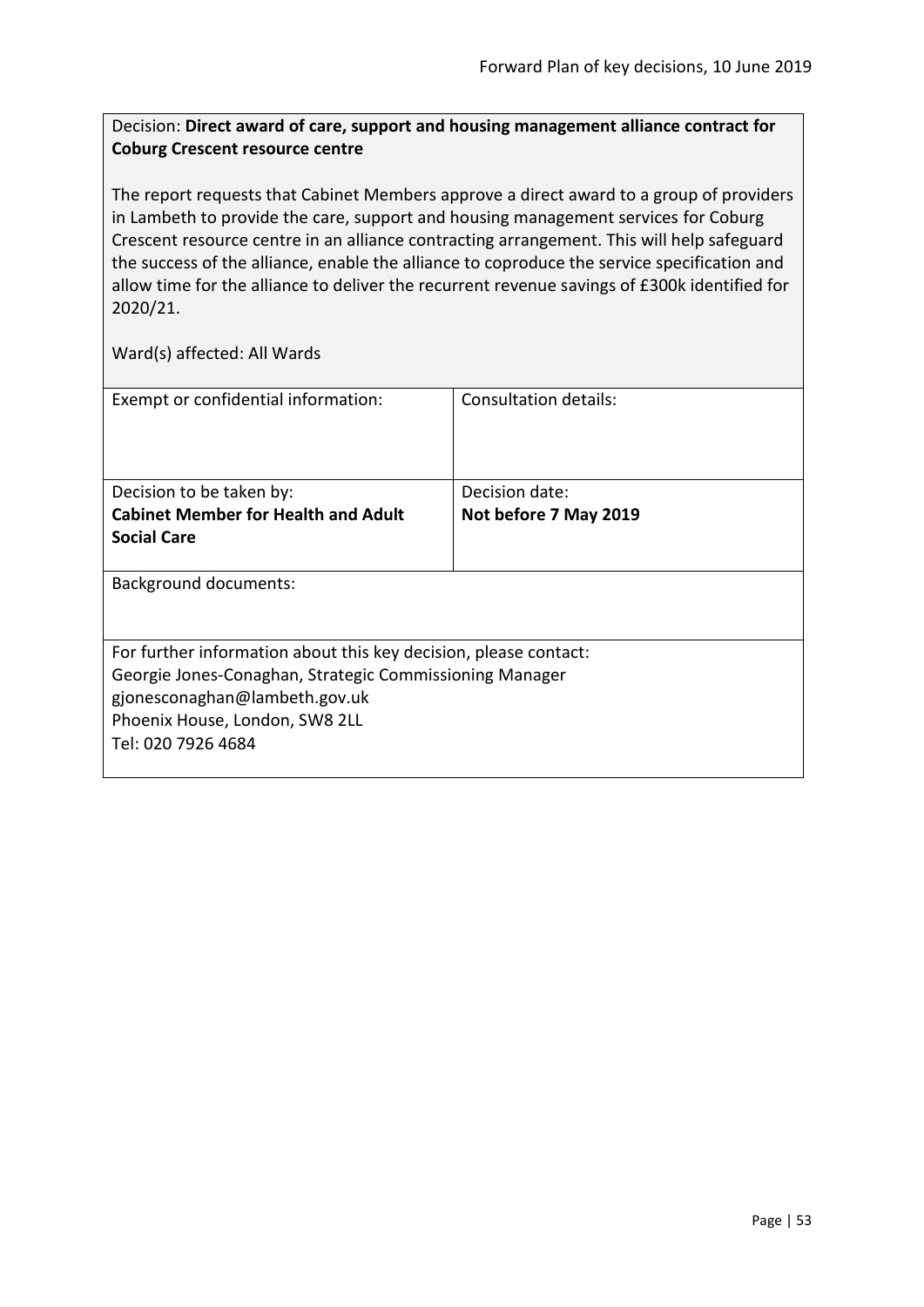| Decision: Variation to framework contract for London-wide sexual health testing e-<br>service                                                              |                              |  |
|------------------------------------------------------------------------------------------------------------------------------------------------------------|------------------------------|--|
| Ward(s) affected: All Wards                                                                                                                                |                              |  |
| Exempt or confidential information:                                                                                                                        | <b>Consultation details:</b> |  |
| Decision to be taken by:                                                                                                                                   | Decision date:               |  |
| <b>Cabinet Member for Health and Adult</b>                                                                                                                 | 13 Jun 2019                  |  |
| <b>Social Care</b>                                                                                                                                         |                              |  |
| <b>Background documents:</b>                                                                                                                               |                              |  |
| For further information about this key decision, please contact:<br>Jennifer Reiter, Senior Commissioning Officer, Sexual Health<br>jreiter@lambeth.gov.uk |                              |  |
| 3rd Floor, Phoenix House, 10 Wandsworth Road, London, SW8 2LL<br>Tel: 020 7926 2587                                                                        |                              |  |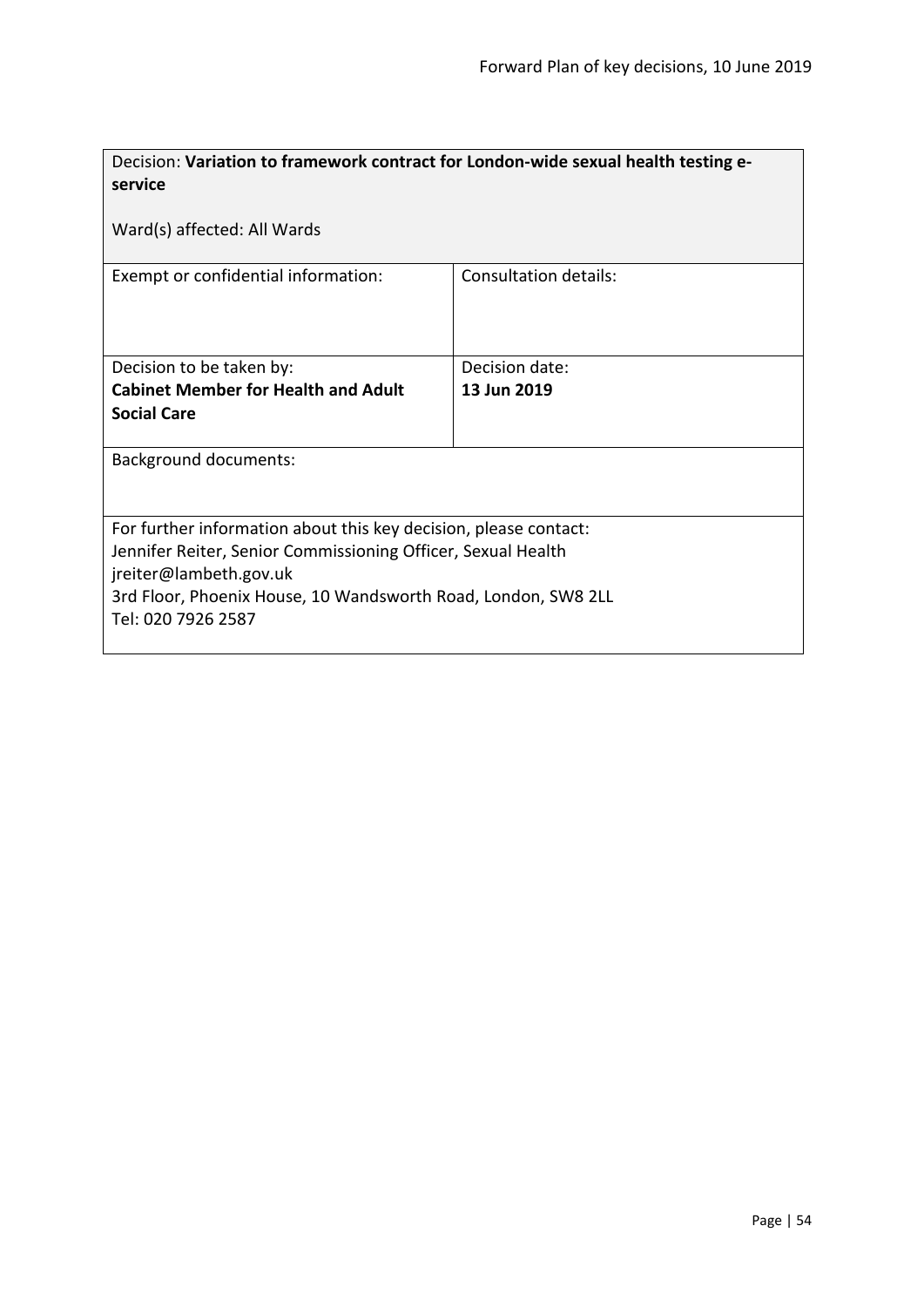### Decision: **Adult Social Care fees and charges**

The decision is to amend fees and charges for adult social care in relation to:

• Ceasing the provision of 6 weeks of non chargeable care in the community (excluding reablement services);

• Implementing a charge for the totality of domiciliary care provided when two carers provide support at the same time;

• Introducing reimbursement for setting up deferred payment arrangements/making domiciliary care arrangements for self-funders;

- Introducing charges for brokering care arrangements for self-funders;
- Increasing charges for Meals on Wheels;

• Making the community alarm / technology enabled care provision service chargeable for all and increasing the charge;

• Reducing the level of Disability Related Expenditure; and

• Updating the rate of the Minimum Income Guarantee.

| Ward(s) affected: All Wards                                      |                       |
|------------------------------------------------------------------|-----------------------|
| Exempt or confidential information:                              | Consultation details: |
| Decision to be taken by:                                         | Decision date:        |
| <b>Cabinet Member for Health and Adult</b>                       | Not before 9 Jul 2019 |
| <b>Social Care</b>                                               |                       |
| <b>Background documents:</b>                                     |                       |
| For further information about this key decision, please contact: |                       |
| Peter Hesketh, Assistant Director of Finance, ACS                |                       |
| PHesketh@lambeth.gov.uk                                          |                       |
| <b>Phoenix House</b>                                             |                       |
| Tel: 020 7926 9909                                               |                       |
|                                                                  |                       |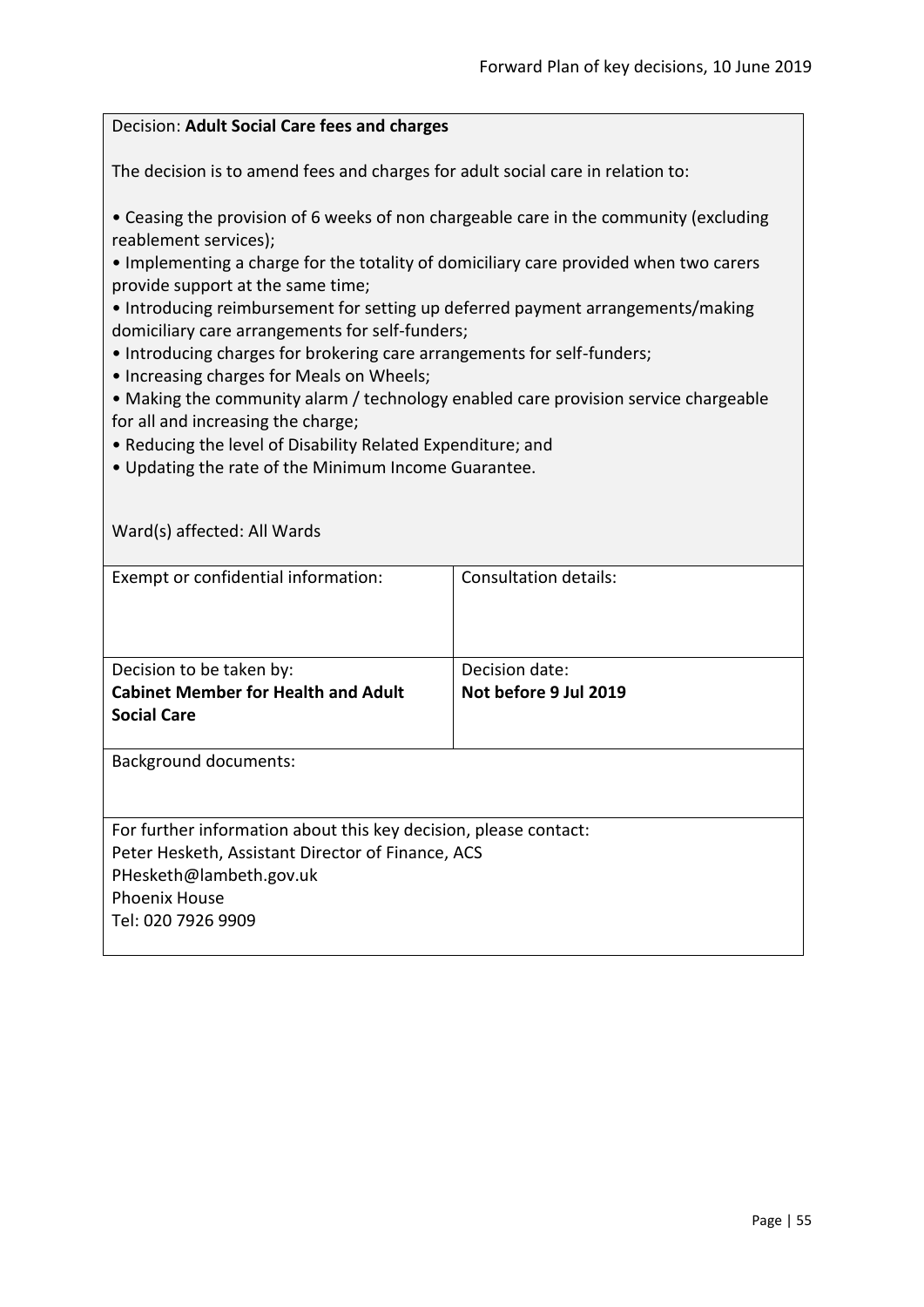| Decision: Redevelopment of 114 - 118 Lower Marsh                                                                                                                                                                                          |                        |  |
|-------------------------------------------------------------------------------------------------------------------------------------------------------------------------------------------------------------------------------------------|------------------------|--|
| to agreed that the Council owned site at $114 - 118$ Lower Marsh be redeveloped as a<br>mixed use retail and office led scheme.<br>Ward(s) affected: Bishop's                                                                             |                        |  |
|                                                                                                                                                                                                                                           |                        |  |
| Exempt or confidential information:                                                                                                                                                                                                       | Consultation details:  |  |
|                                                                                                                                                                                                                                           |                        |  |
| Decision to be taken by:                                                                                                                                                                                                                  | Decision date:         |  |
| <b>Cabinet Member for Planning, Investment</b><br>and New Homes                                                                                                                                                                           | Not before 26 Sep 2017 |  |
| <b>Background documents:</b>                                                                                                                                                                                                              |                        |  |
| For further information about this key decision, please contact:<br>Sandra Roebuck, Acting Strategic Director of Neighbourhoods and Growth<br>SRoebuck@lambeth.gov.uk<br>Blue Star House, London Borough of Lambeth<br>Tel: 020 7926 2594 |                        |  |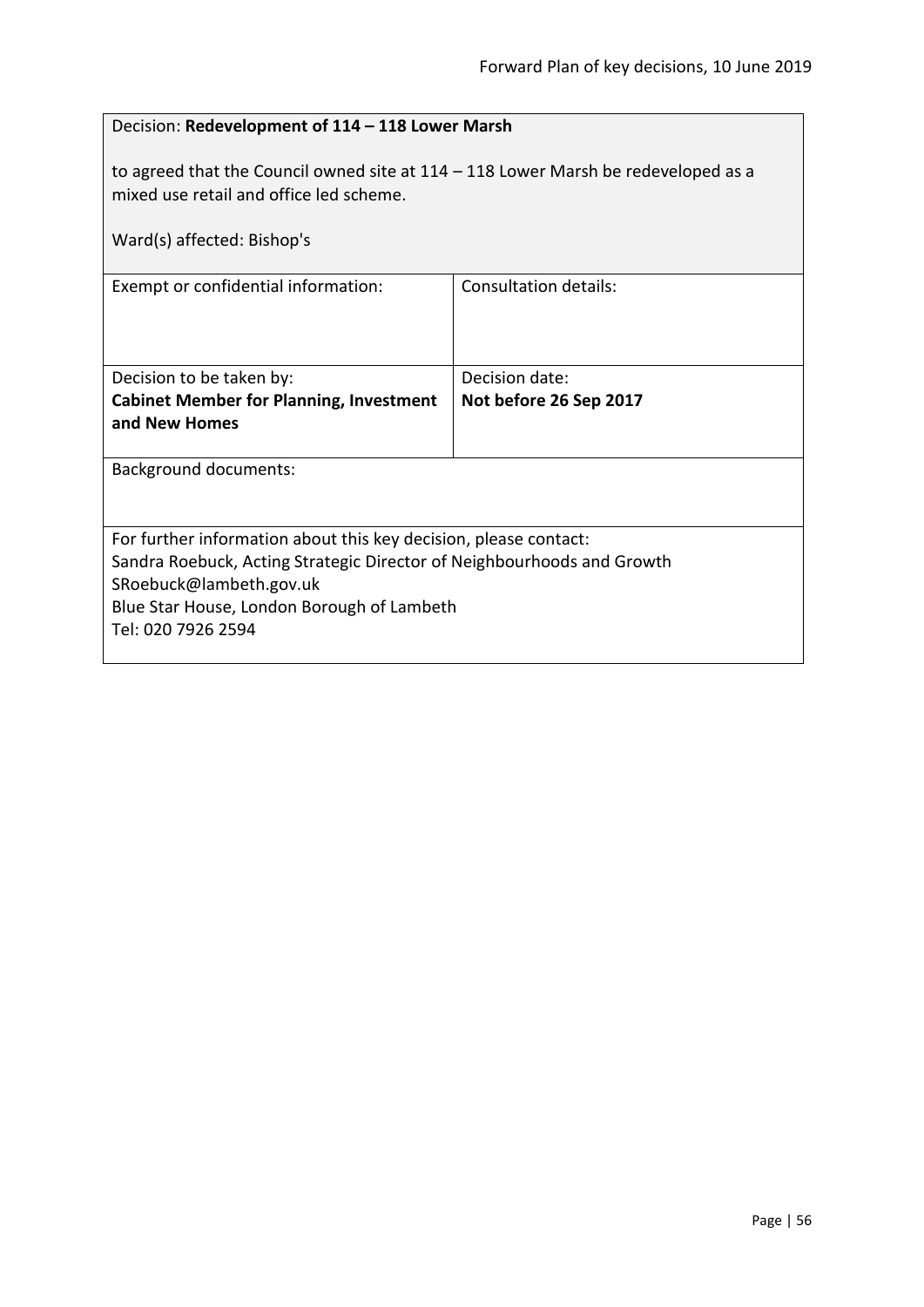## Decision: **Conversion of Brixton Recreation Centre storage space to work space**

To approve the reuse and letting of the storage space at Brixton Recreation Centre (off Beehive Place) and delegate authority to the Head of Strategic Property & Valuation Services to enter into an Agreement to Lease in the best interest of the council, subject to planning and listed building being grant for change of use and physical alterations.

Ward(s) affected: Coldharbour

| Exempt or confidential information:                                              | Consultation details: |  |
|----------------------------------------------------------------------------------|-----------------------|--|
|                                                                                  |                       |  |
|                                                                                  |                       |  |
| Decision to be taken by:                                                         | Decision date:        |  |
| <b>Cabinet Member for Planning, Investment</b>                                   | Not before 9 Oct 2017 |  |
| and New Homes                                                                    |                       |  |
|                                                                                  |                       |  |
| <b>Background documents:</b>                                                     |                       |  |
|                                                                                  |                       |  |
|                                                                                  |                       |  |
| For further information about this key decision, please contact:<br>Tom Bridgman |                       |  |
| tbridgman@lambeth.gov.uk                                                         |                       |  |
|                                                                                  |                       |  |
|                                                                                  |                       |  |
|                                                                                  |                       |  |
|                                                                                  |                       |  |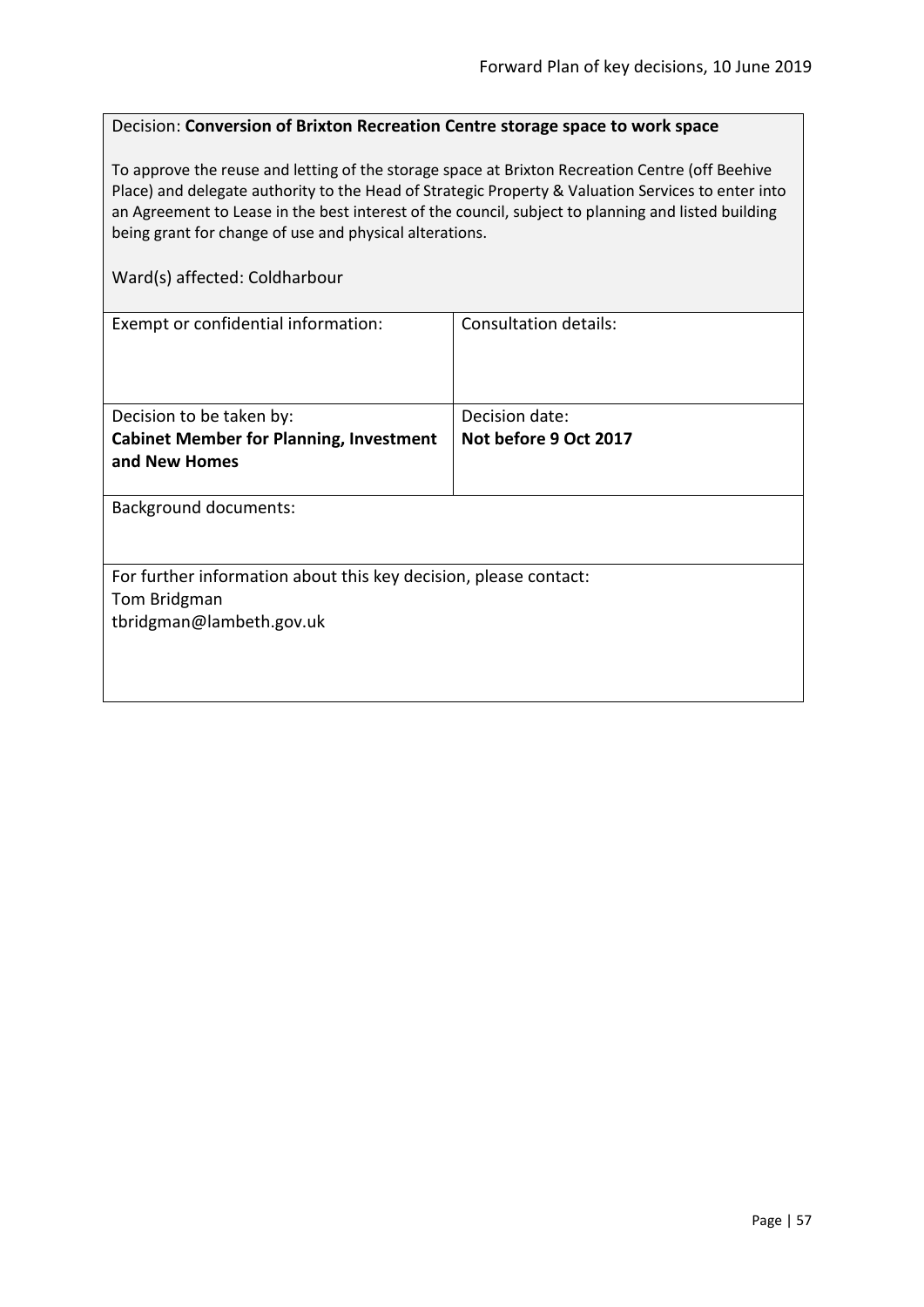### Decision: **Oval and Prince's Co-operative Local Investment Plan**

To agree priorities for infrastructure investment in Oval and Prince's wards for the next five years. Priorities have been informed by public consultation from January to March 2017.

| Ward(s) affected: Oval; Prince's                                                                          |                       |  |
|-----------------------------------------------------------------------------------------------------------|-----------------------|--|
| Exempt or confidential information:                                                                       | Consultation details: |  |
| Decision to be taken by:                                                                                  | Decision date:        |  |
| <b>Cabinet Member for Planning, Investment</b>                                                            | Not before 9 Oct 2017 |  |
| and New Homes                                                                                             |                       |  |
| Background documents:                                                                                     |                       |  |
| For further information about this key decision, please contact:                                          |                       |  |
| Conor McDonagh, Head of Area Regeneration for Vauxhall, Stockwell and Norwood<br>cmcdonagh@lambeth.gov.uk |                       |  |
| 1st Floor, Phoenix House, 10 Wandsworth Road, London, SW8 2LL                                             |                       |  |
| Tel: 020 7926 5980                                                                                        |                       |  |
|                                                                                                           |                       |  |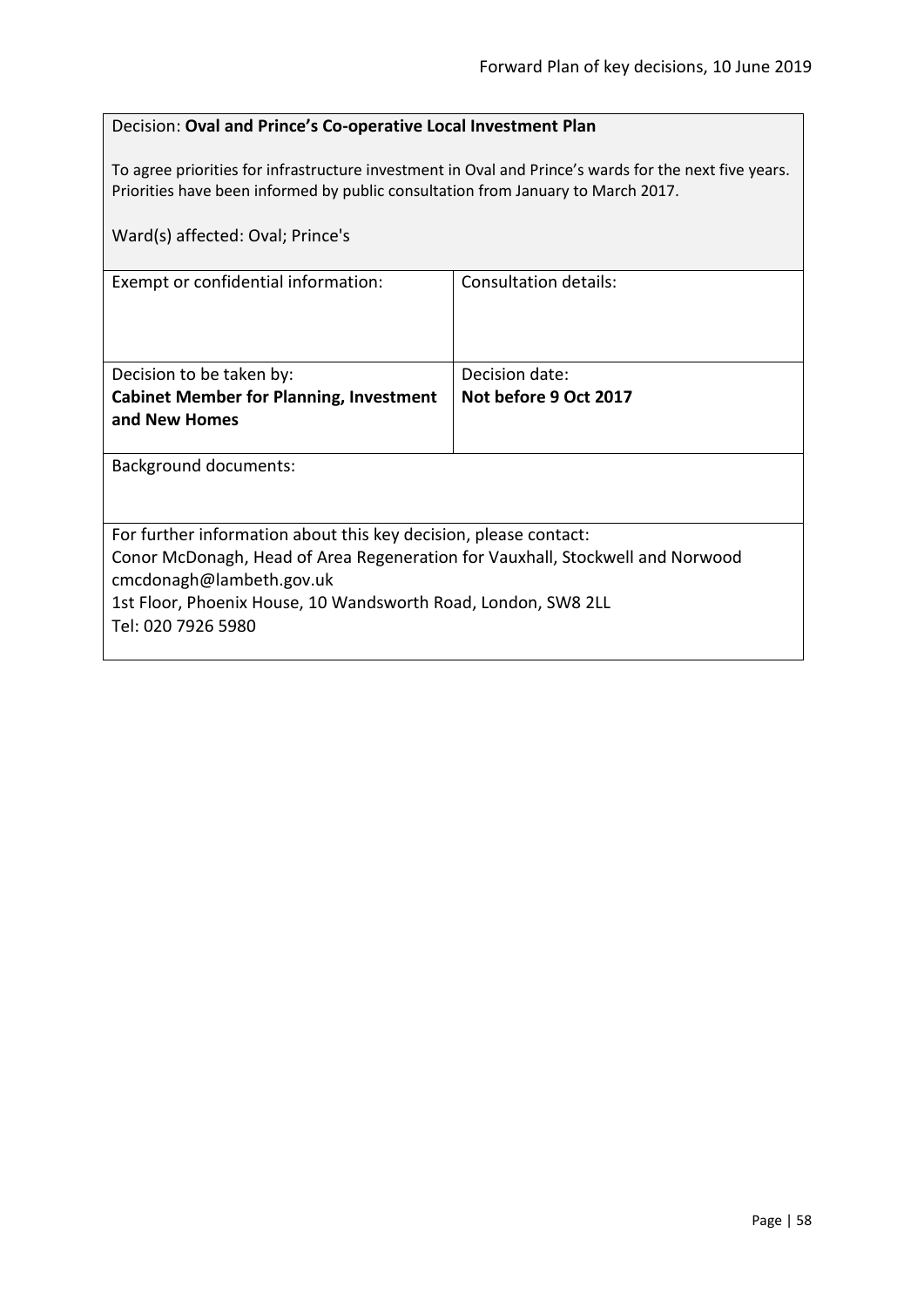### Decision: **Carmelita Centre and Orsett Street Lead Consultant Architect**

To appoint a Lead Consultant Architect for the Carmelita Centre and Orsett Street projects. This appointment will allow the progression of these projects – the architect will present several options for the developments, and after a decision is made will work on their further design.

### Ward(s) affected: Prince's

| Exempt or confidential information:<br>Part exempt<br>Information relating to the financial or<br>business affairs of any particular person<br>(including the authority holding that<br>information) | <b>Consultation details:</b> |
|------------------------------------------------------------------------------------------------------------------------------------------------------------------------------------------------------|------------------------------|
| Decision to be taken by:                                                                                                                                                                             | Decision date:               |
| <b>Cabinet Member for Planning, Investment</b><br>and New Homes                                                                                                                                      | Not before 15 Jan 2018       |
| <b>Background documents:</b>                                                                                                                                                                         |                              |
| For further information about this key decision, please contact:<br>Annabel Gray, Consultant Project Manager<br>AGray@lambeth.gov.uk                                                                 |                              |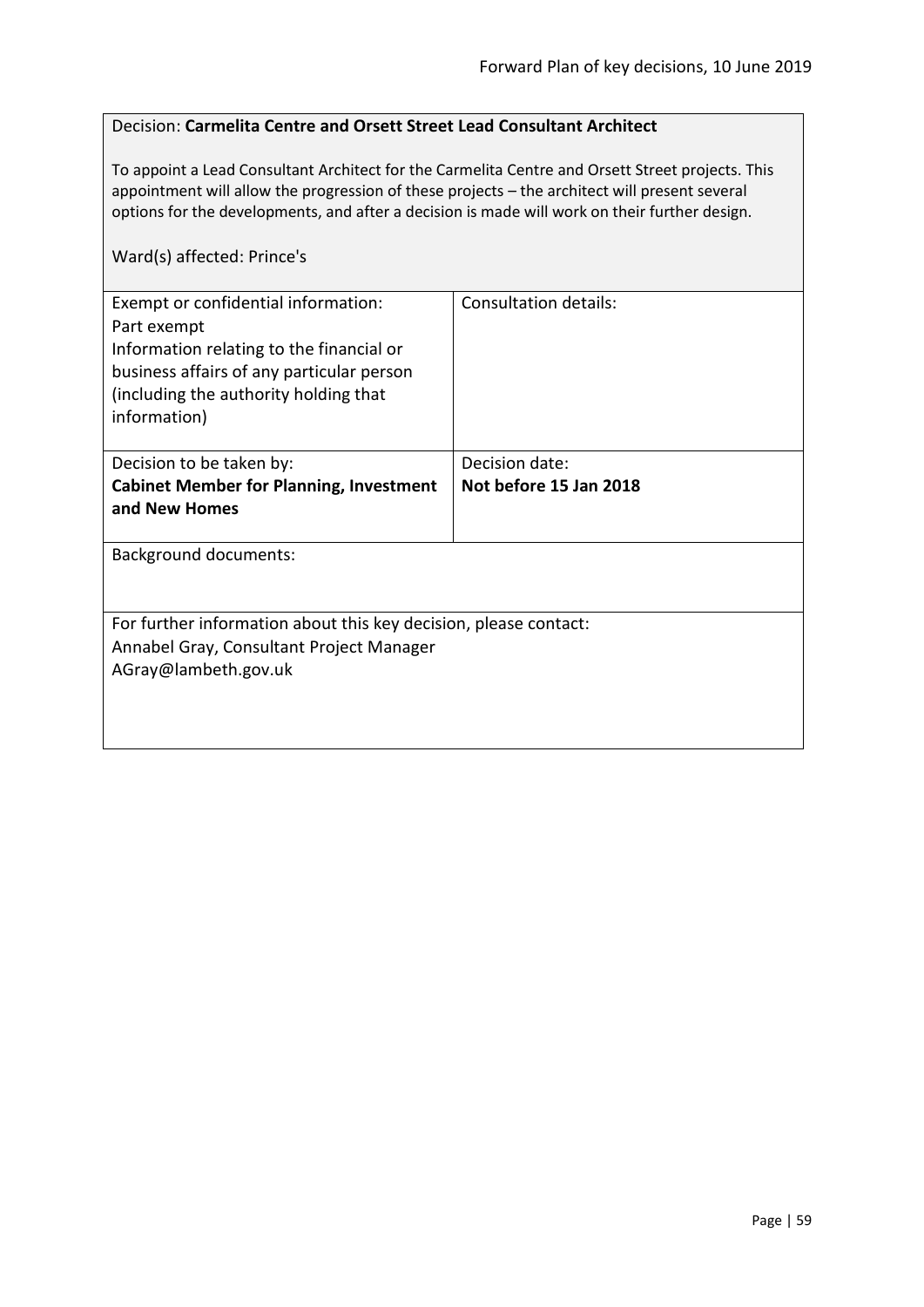| Decision: West Norwood land acquisition                                                                                                                                                                                                                              |                              |  |
|----------------------------------------------------------------------------------------------------------------------------------------------------------------------------------------------------------------------------------------------------------------------|------------------------------|--|
| 1. To seek to acquire a site in Norwood commercial area on the terms recommended within<br>the decision report<br>2.<br>To approve the procurement of additional commercial property and legal services to<br>support the potential acquisition of the site          |                              |  |
| Ward(s) affected: Gipsy Hill                                                                                                                                                                                                                                         |                              |  |
| Exempt or confidential information:                                                                                                                                                                                                                                  | <b>Consultation details:</b> |  |
|                                                                                                                                                                                                                                                                      |                              |  |
| Decision to be taken by:                                                                                                                                                                                                                                             | Decision date:               |  |
| <b>Cabinet Member for Planning, Investment</b><br>and New Homes                                                                                                                                                                                                      | Not before 19 Feb 2018       |  |
| <b>Background documents:</b>                                                                                                                                                                                                                                         |                              |  |
|                                                                                                                                                                                                                                                                      |                              |  |
| For further information about this key decision, please contact:<br>Conor McDonagh, Head of Area Regeneration for Vauxhall, Stockwell and Norwood<br>cmcdonagh@lambeth.gov.uk<br>1st Floor, Phoenix House, 10 Wandsworth Road, London, SW8 2LL<br>Tel: 020 7926 5980 |                              |  |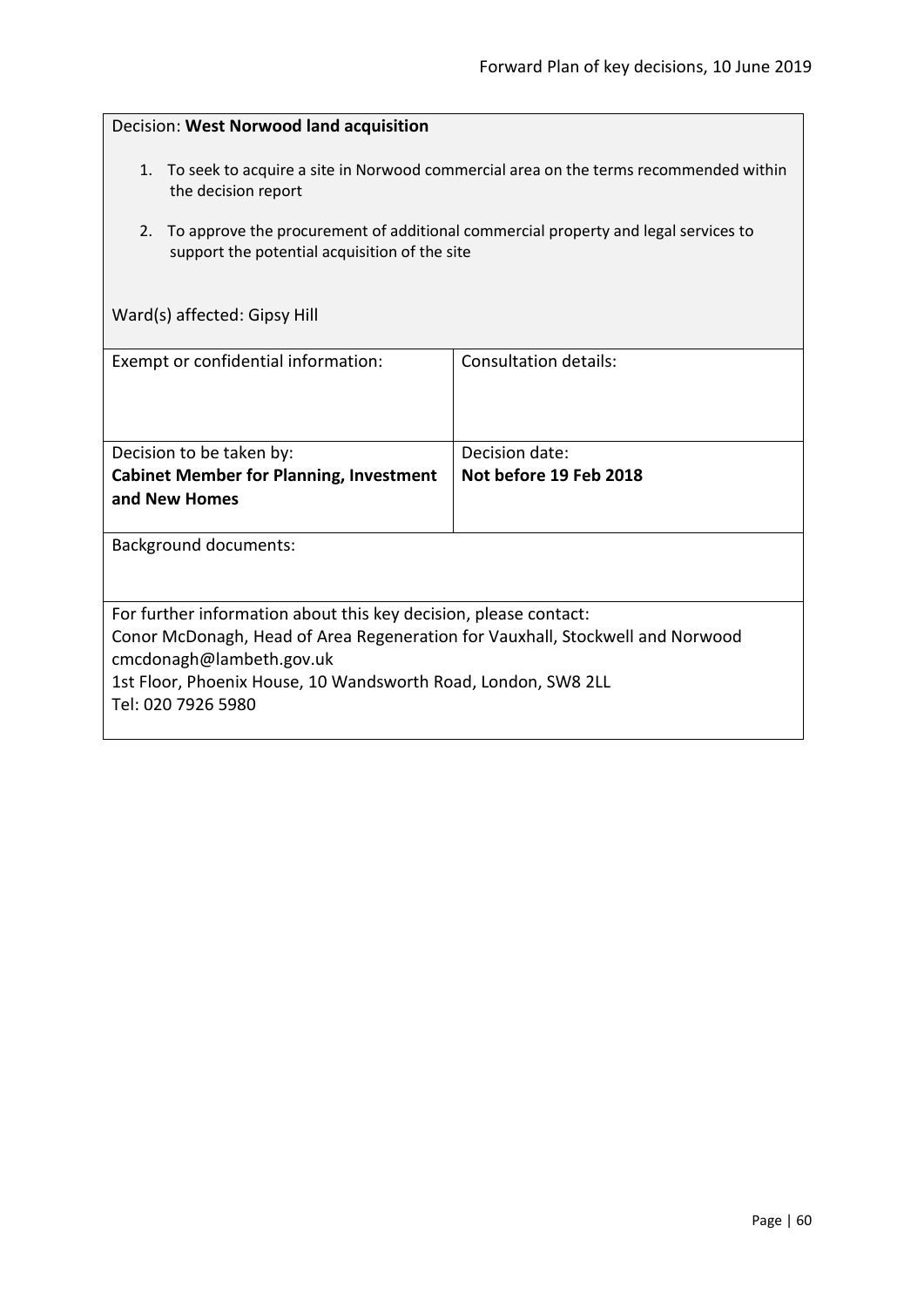| Decision: 114-118 Lower Marsh: Development Funding               |                       |  |
|------------------------------------------------------------------|-----------------------|--|
| Ward(s) affected: Bishop's                                       |                       |  |
| Exempt or confidential information:                              | Consultation details: |  |
| Decision to be taken by:                                         | Decision date:        |  |
| <b>Cabinet Member for Planning, Investment</b>                   | Not before 3 Dec 2018 |  |
| and New Homes                                                    |                       |  |
| <b>Background documents:</b>                                     |                       |  |
| For further information about this key decision, please contact: |                       |  |
| <b>Owain Jones</b>                                               |                       |  |
| ojones@lambeth.gov.uk                                            |                       |  |
|                                                                  |                       |  |
|                                                                  |                       |  |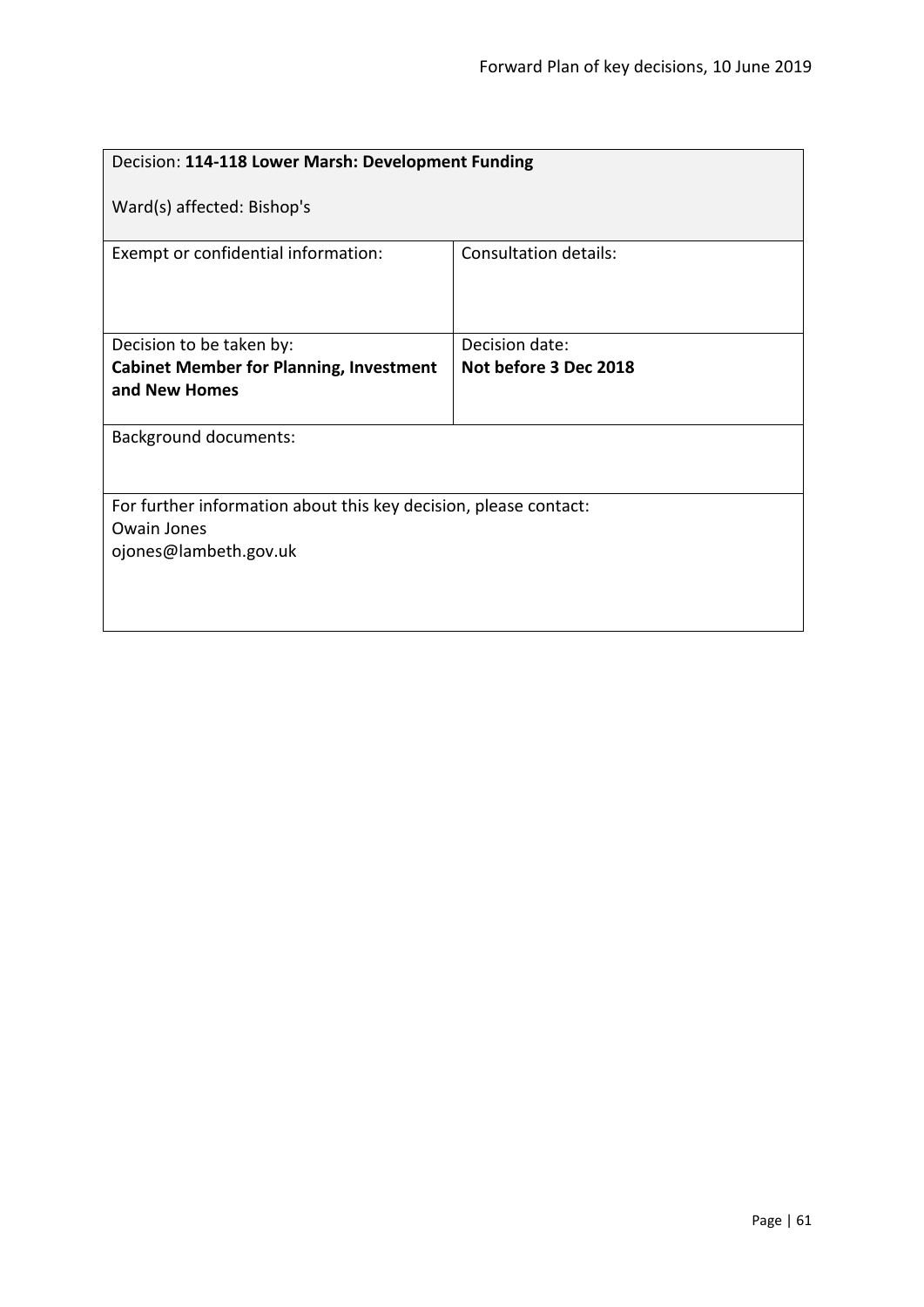| Decision: Land acquisition in Waterloo area                                                                                                                                                                                                                                                |                       |  |
|--------------------------------------------------------------------------------------------------------------------------------------------------------------------------------------------------------------------------------------------------------------------------------------------|-----------------------|--|
| Agree funding for the acquisition of a site in the Waterloo area to help realise wider<br>regeneration objectives and to delegate the negotiation of final terms to the Director of<br>Finance & Property, in consultation with the relevant Cabinet Members<br>Ward(s) affected: Bishop's |                       |  |
| Exempt or confidential information:                                                                                                                                                                                                                                                        | Consultation details: |  |
|                                                                                                                                                                                                                                                                                            |                       |  |
| Decision to be taken by:                                                                                                                                                                                                                                                                   | Decision date:        |  |
| <b>Cabinet Member for Planning, Investment</b><br>and New Homes                                                                                                                                                                                                                            | Not before 7 Jan 2019 |  |
| <b>Background documents:</b>                                                                                                                                                                                                                                                               |                       |  |
|                                                                                                                                                                                                                                                                                            |                       |  |
| For further information about this key decision, please contact:                                                                                                                                                                                                                           |                       |  |
| Tom Bridgman                                                                                                                                                                                                                                                                               |                       |  |
| tbridgman@lambeth.gov.uk                                                                                                                                                                                                                                                                   |                       |  |
|                                                                                                                                                                                                                                                                                            |                       |  |
|                                                                                                                                                                                                                                                                                            |                       |  |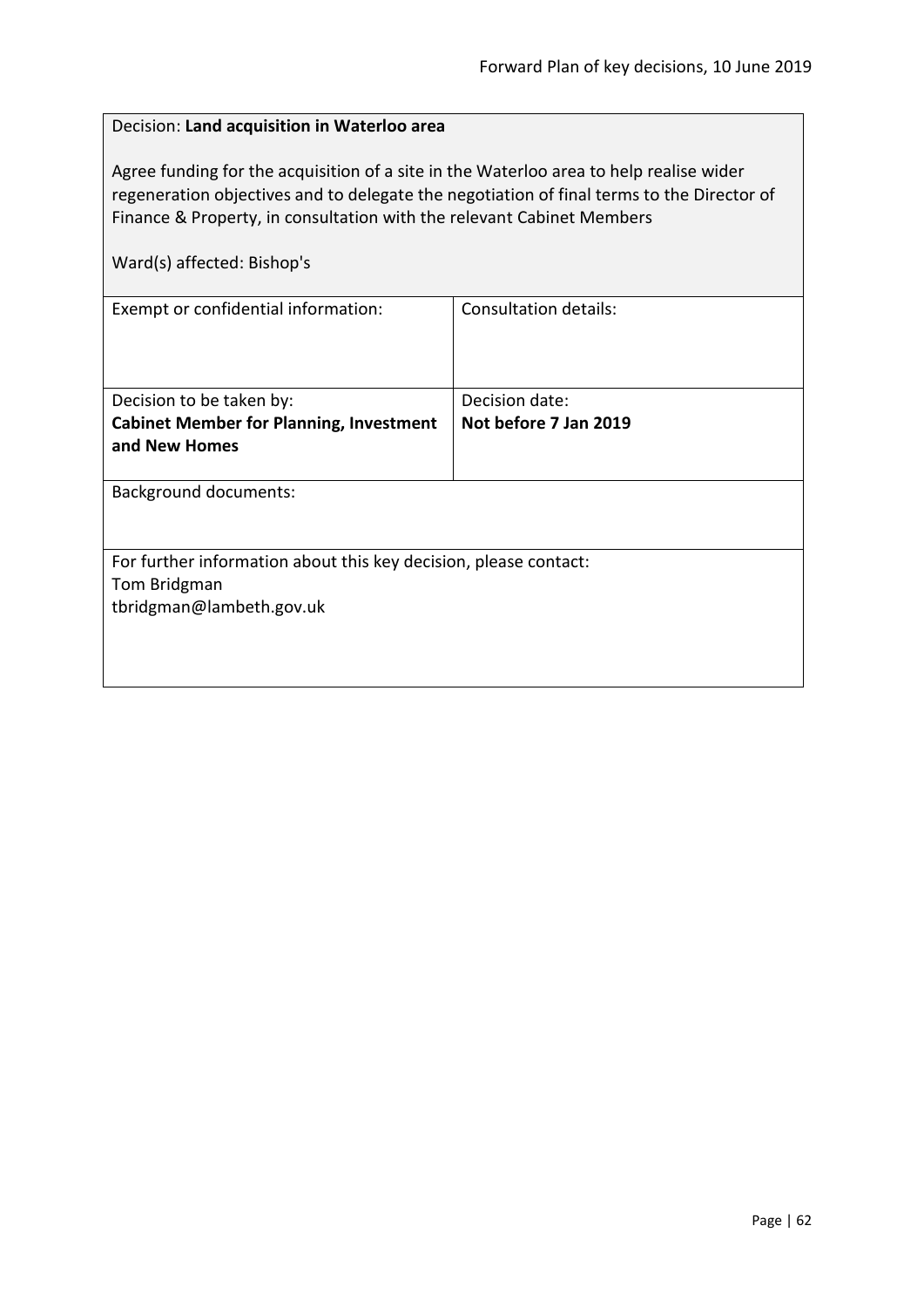| Decision: South Bank and Waterloo Neighbours Draft Neighbourhood Development Plan                                                              |                        |  |
|------------------------------------------------------------------------------------------------------------------------------------------------|------------------------|--|
| To consider the recommendations in the Examiner's report and whether the draft<br>neighbourhood development plan should be sent to referendum. |                        |  |
| Ward(s) affected: Bishop's                                                                                                                     |                        |  |
| Exempt or confidential information:                                                                                                            | Consultation details:  |  |
| Decision to be taken by:                                                                                                                       | Decision date:         |  |
| <b>Cabinet Member for Planning, Investment</b><br>and New Homes                                                                                | Not before 15 Apr 2019 |  |
| <b>Background documents:</b>                                                                                                                   |                        |  |
| For further information about this key decision, please contact:<br>Dominique Barnett, Principal Planner, Policy<br>DBarnett@lambeth.gov.uk    |                        |  |
|                                                                                                                                                |                        |  |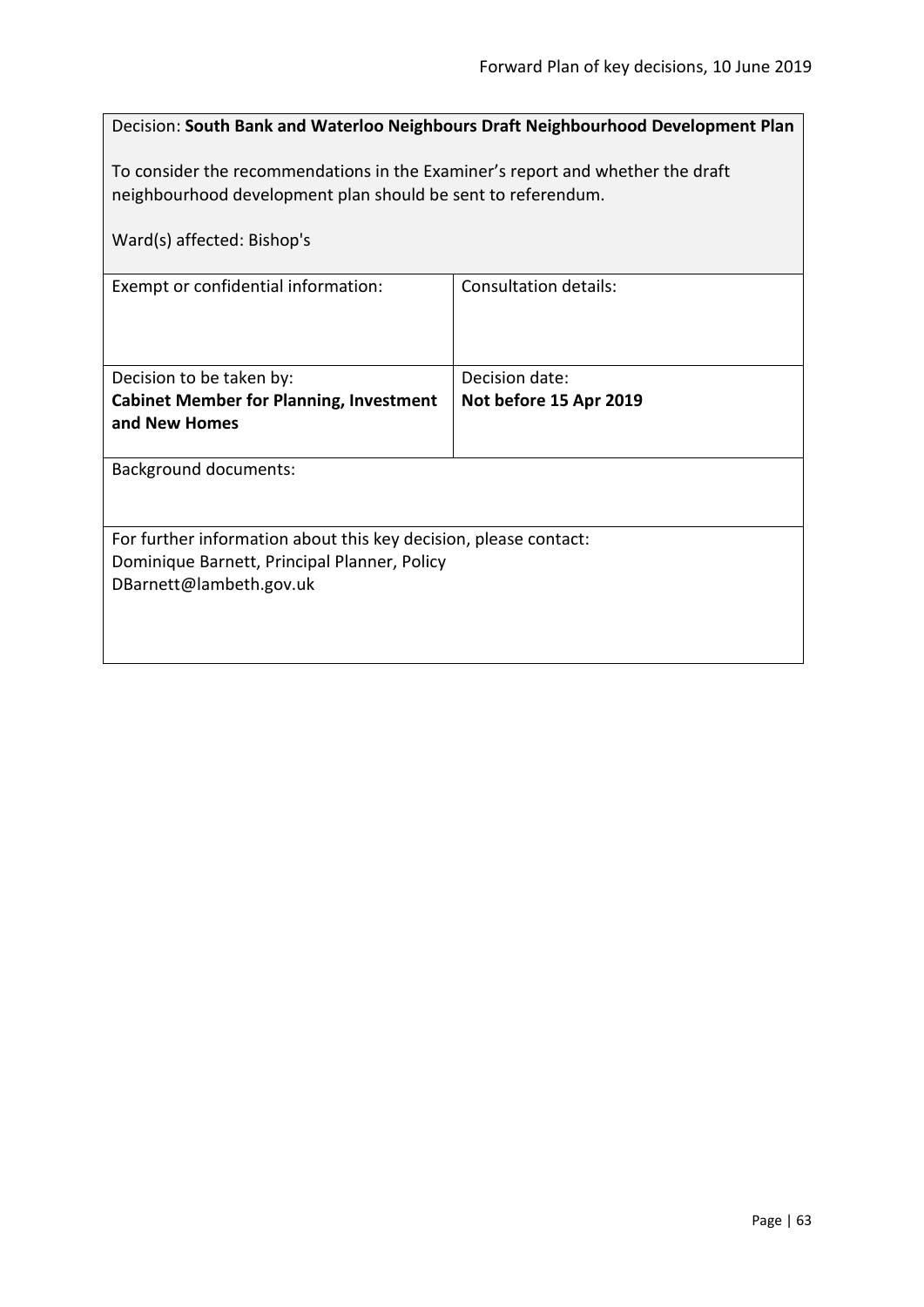### Decision: **S106 Monitoring and CIL Administration Costs 2018/19**

The report authorises the allocation of up to £580,837 from Community Infrastructure Levy (CIL) administration funds and Section 106 monitoring receipts to fund Section 106 monitoring and Community Infrastructure Levy administration costs for 2018/19.

| Ward(s) affected: All Wards                                                                                                            |                                          |
|----------------------------------------------------------------------------------------------------------------------------------------|------------------------------------------|
| Exempt or confidential information:                                                                                                    | <b>Consultation details:</b>             |
| Decision to be taken by:<br><b>Cabinet Member for Planning, Investment</b><br>and New Homes                                            | Decision date:<br>Not before 15 Apr 2019 |
| <b>Background documents:</b>                                                                                                           |                                          |
| For further information about this key decision, please contact:<br>Benny Clutario, S106 Programme Officer<br>bclutario@lambeth.gov.uk |                                          |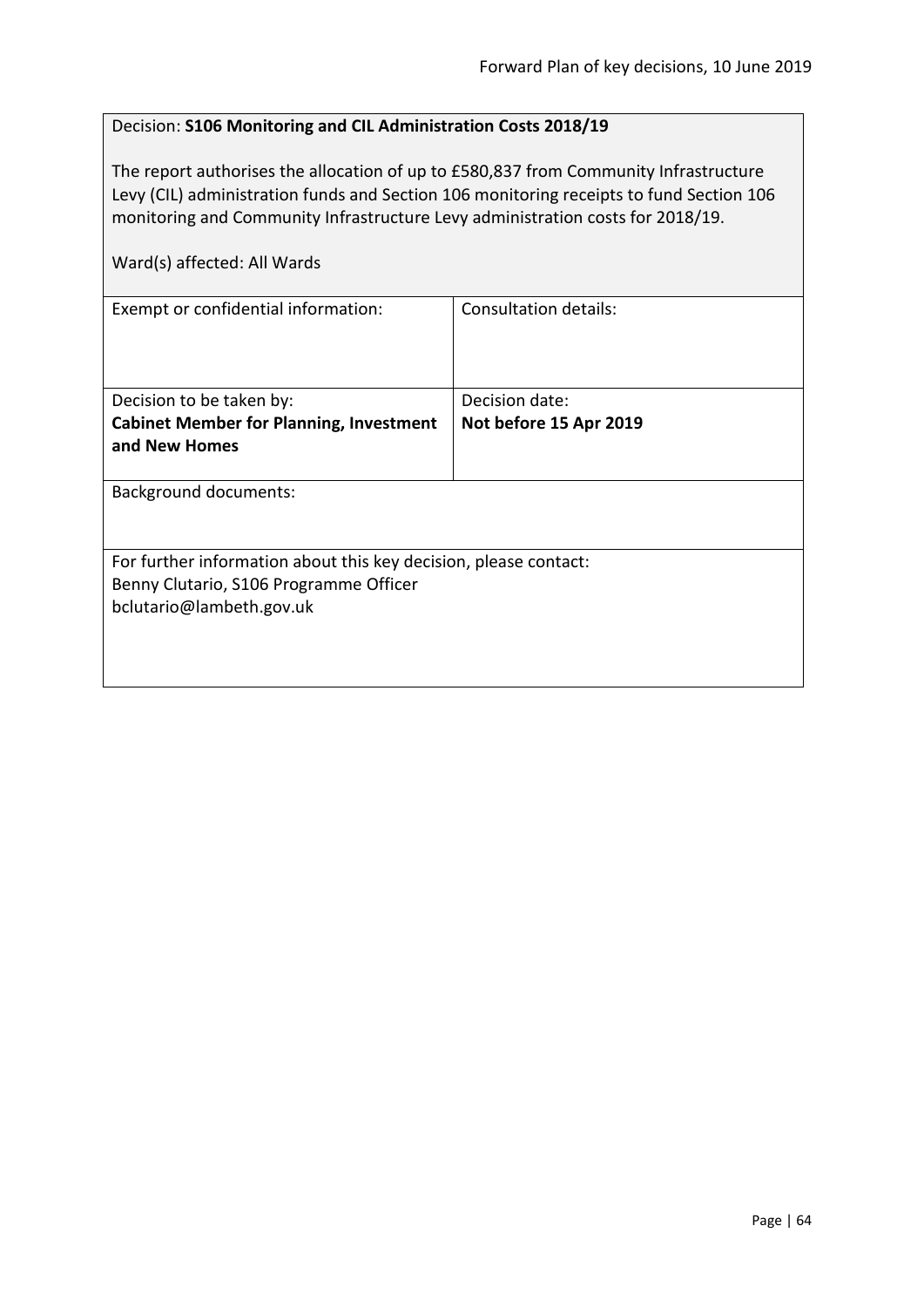|                                                                                                                                                      | Decision: Knights Walk - Phase 1, Appropriation for Planning Purposes |  |
|------------------------------------------------------------------------------------------------------------------------------------------------------|-----------------------------------------------------------------------|--|
| To exercise the Council's powers to appropriate the Phase 1 site at Knights Walk for<br>planning                                                     |                                                                       |  |
| purposes to enable the construction of the Phase 1 development.                                                                                      |                                                                       |  |
| Ward(s) affected: Prince's                                                                                                                           |                                                                       |  |
| Exempt or confidential information:                                                                                                                  | <b>Consultation details:</b>                                          |  |
| Decision to be taken by:                                                                                                                             | Decision date:                                                        |  |
| <b>Cabinet Member for Planning, Investment</b><br>and New Homes                                                                                      | Not before 15 Apr 2019                                                |  |
| <b>Background documents:</b>                                                                                                                         |                                                                       |  |
| For further information about this key decision, please contact:<br>Mandy Green, Assistant Director, Homes and Communities<br>mgreen3@lambeth.gov.uk |                                                                       |  |
| Tel: 02079267020                                                                                                                                     |                                                                       |  |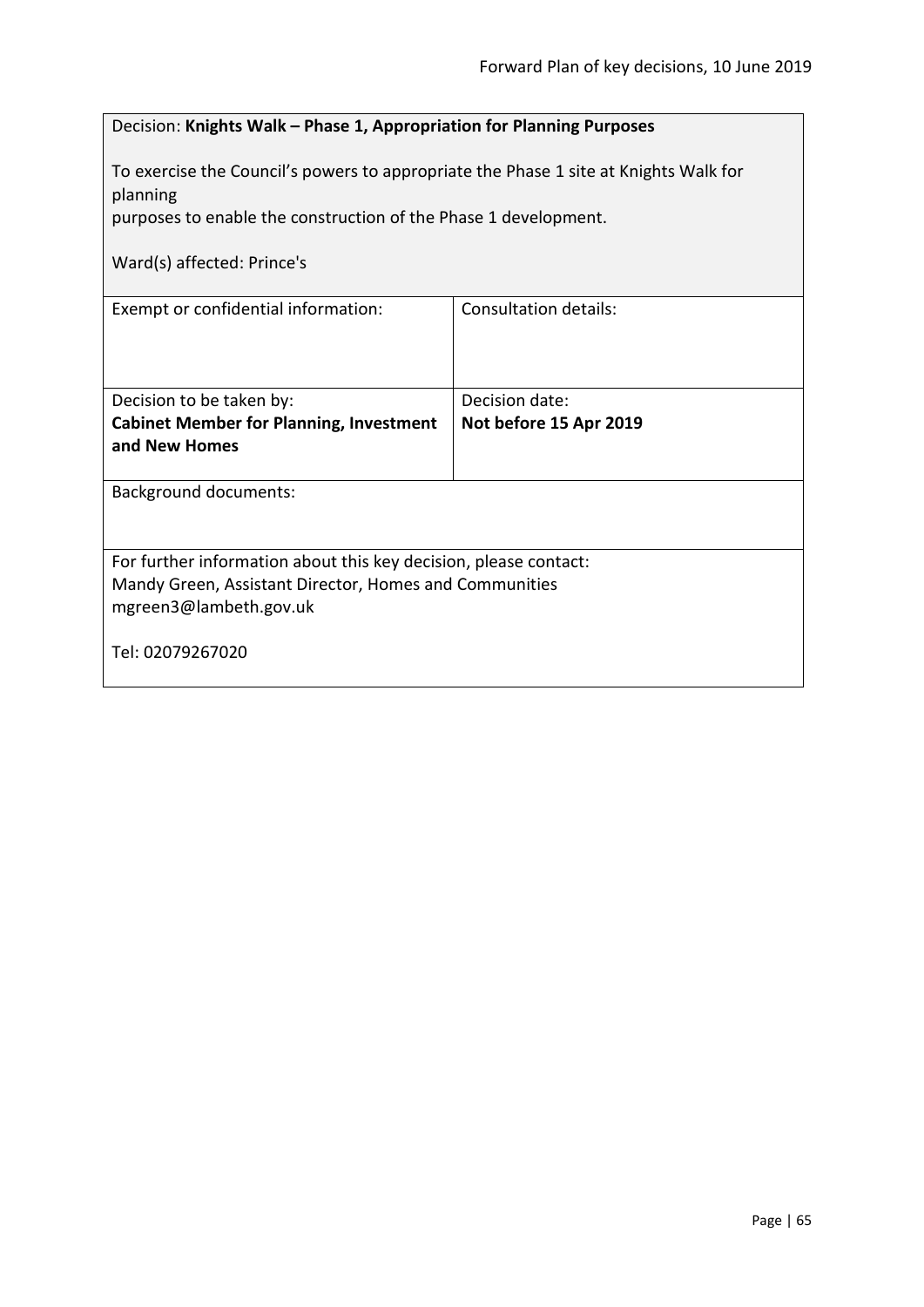## Decision: **South Lambeth estate – Phase 1, Appropriation for Planning Purposes**

To exercise the Council's powers to appropriate the Phase 1 site at South Lambeth for planning purposes to enable the construction of the Phase 1 development.

| Ward(s) affected: Stockwell                                                                                                                          |                        |  |
|------------------------------------------------------------------------------------------------------------------------------------------------------|------------------------|--|
| Exempt or confidential information:                                                                                                                  | Consultation details:  |  |
| Decision to be taken by:                                                                                                                             | Decision date:         |  |
| <b>Cabinet Member for Planning, Investment</b>                                                                                                       | Not before 15 Apr 2019 |  |
| and New Homes                                                                                                                                        |                        |  |
| <b>Background documents:</b>                                                                                                                         |                        |  |
| For further information about this key decision, please contact:<br>Mandy Green, Assistant Director, Homes and Communities<br>mgreen3@lambeth.gov.uk |                        |  |
| Tel: 02079267020                                                                                                                                     |                        |  |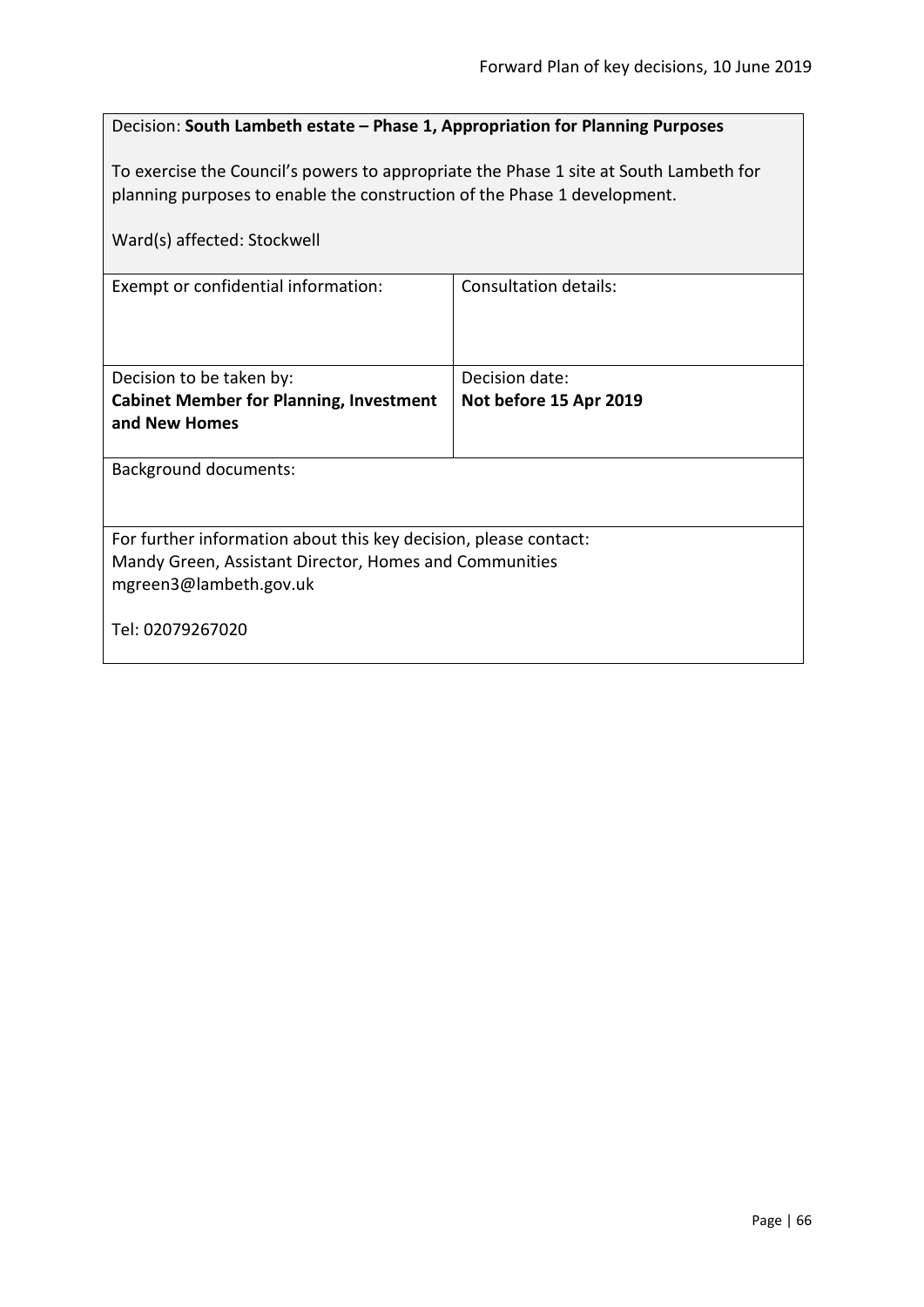| Decision: GLA Good Growth Fund Stage 2 Application: Regenerating Brixton's Rec |                       |  |
|--------------------------------------------------------------------------------|-----------------------|--|
| Quarter                                                                        |                       |  |
|                                                                                |                       |  |
| Ward(s) affected: Coldharbour                                                  |                       |  |
|                                                                                |                       |  |
| Exempt or confidential information:                                            | Consultation details: |  |
|                                                                                |                       |  |
|                                                                                |                       |  |
|                                                                                |                       |  |
| Decision to be taken by:                                                       | Decision date:        |  |
| <b>Cabinet Member for Planning, Investment</b>                                 | 7 Jun 2019            |  |
| and New Homes                                                                  |                       |  |
|                                                                                |                       |  |
| <b>Background documents:</b>                                                   |                       |  |
|                                                                                |                       |  |
|                                                                                |                       |  |
| For further information about this key decision, please contact:               |                       |  |
| Will Steadman, Head of Area Regeneration (Brixton and Clapham),                |                       |  |
| wsteadman@lambeth.gov.uk                                                       |                       |  |
|                                                                                |                       |  |
|                                                                                |                       |  |
|                                                                                |                       |  |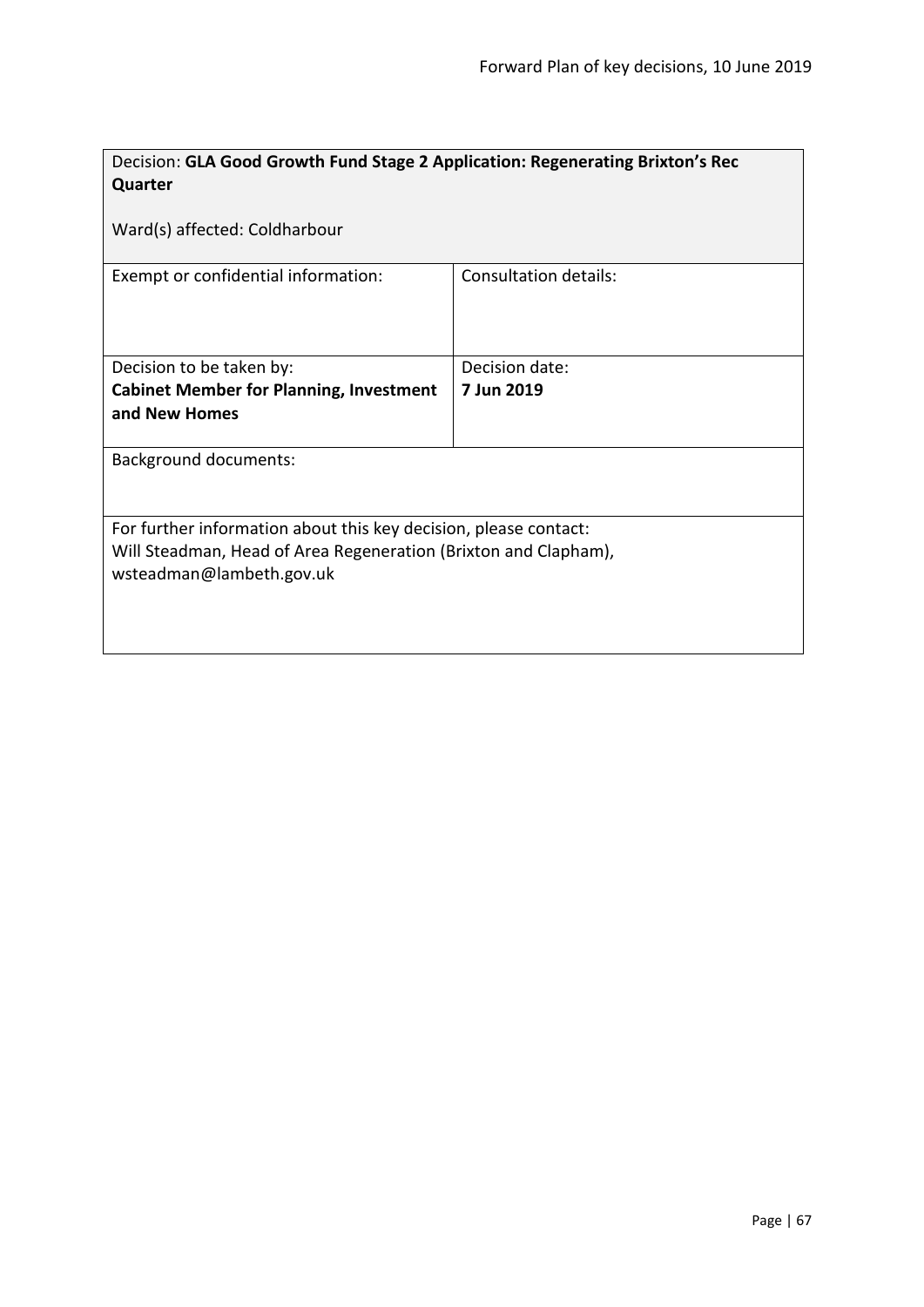| Decision: Report to Authorise the Second Round Public Consultation on a Draft CIL |
|-----------------------------------------------------------------------------------|
| <b>Charging Schedule</b>                                                          |

To report on the results of the first round public consultation on a Preliminary Draft Charging Schedule for CIL and authorise the second round public consultation on the Draft CIL Charging Schedule

| Exempt or confidential information:                                                                                                    | Consultation details:  |
|----------------------------------------------------------------------------------------------------------------------------------------|------------------------|
| Decision to be taken by:                                                                                                               | Decision date:         |
| <b>Cabinet Member for Planning, Investment</b><br>and New Homes                                                                        | Not before 24 Apr 2019 |
| <b>Background documents:</b>                                                                                                           |                        |
| For further information about this key decision, please contact:<br>Benny Clutario, S106 Programme Officer<br>bclutario@lambeth.gov.uk |                        |
|                                                                                                                                        |                        |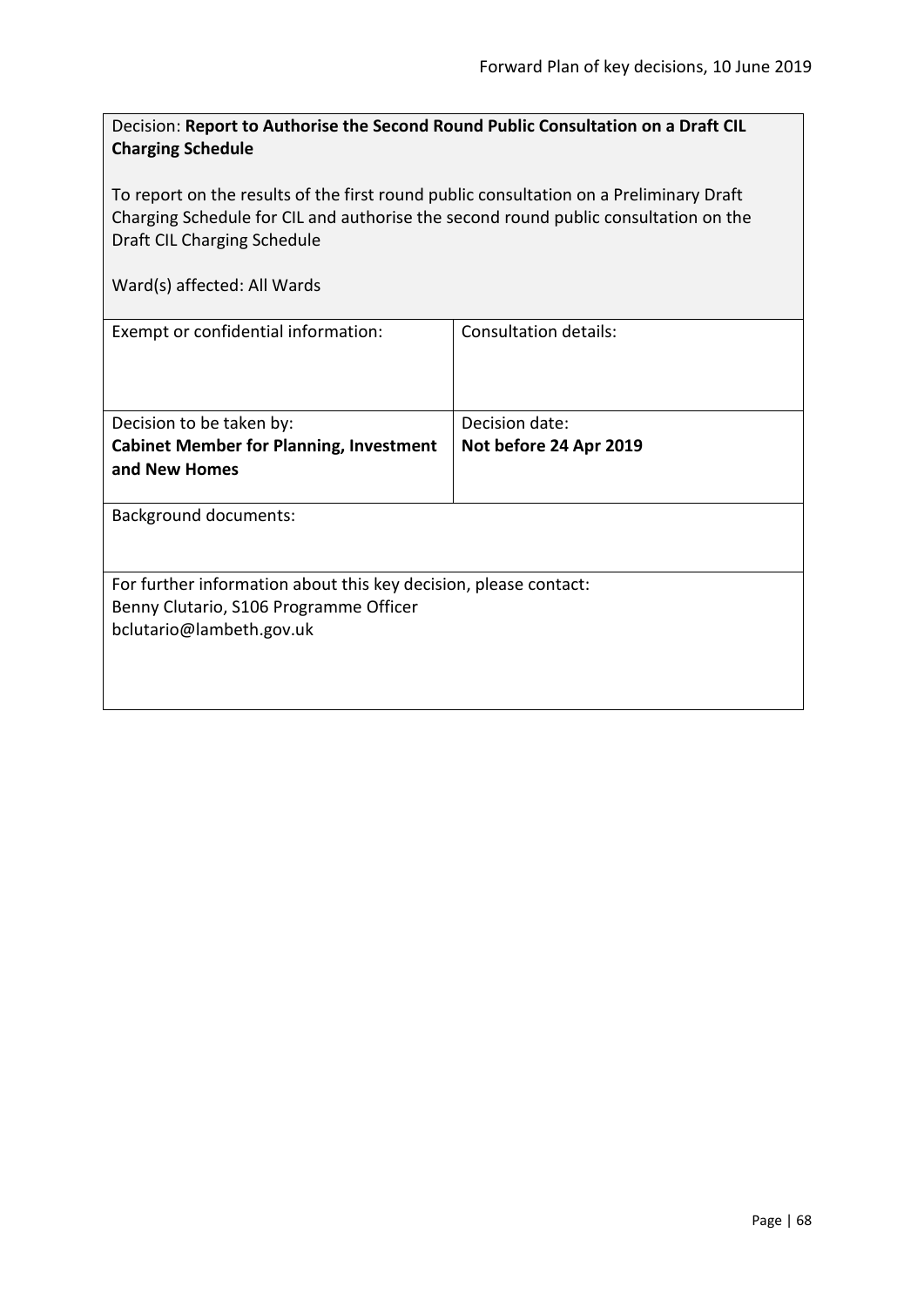| Decision: Somerleyton Road, Phase 1 - Blocks A&B                 |                              |  |
|------------------------------------------------------------------|------------------------------|--|
| Ward(s) affected: Coldharbour                                    |                              |  |
| Exempt or confidential information:                              | <b>Consultation details:</b> |  |
| Decision to be taken by:                                         | Decision date:               |  |
| <b>Cabinet Member for Planning, Investment</b>                   | 17 May 2019                  |  |
| and New Homes                                                    |                              |  |
| <b>Background documents:</b>                                     |                              |  |
| For further information about this key decision, please contact: |                              |  |
|                                                                  |                              |  |
|                                                                  |                              |  |
|                                                                  |                              |  |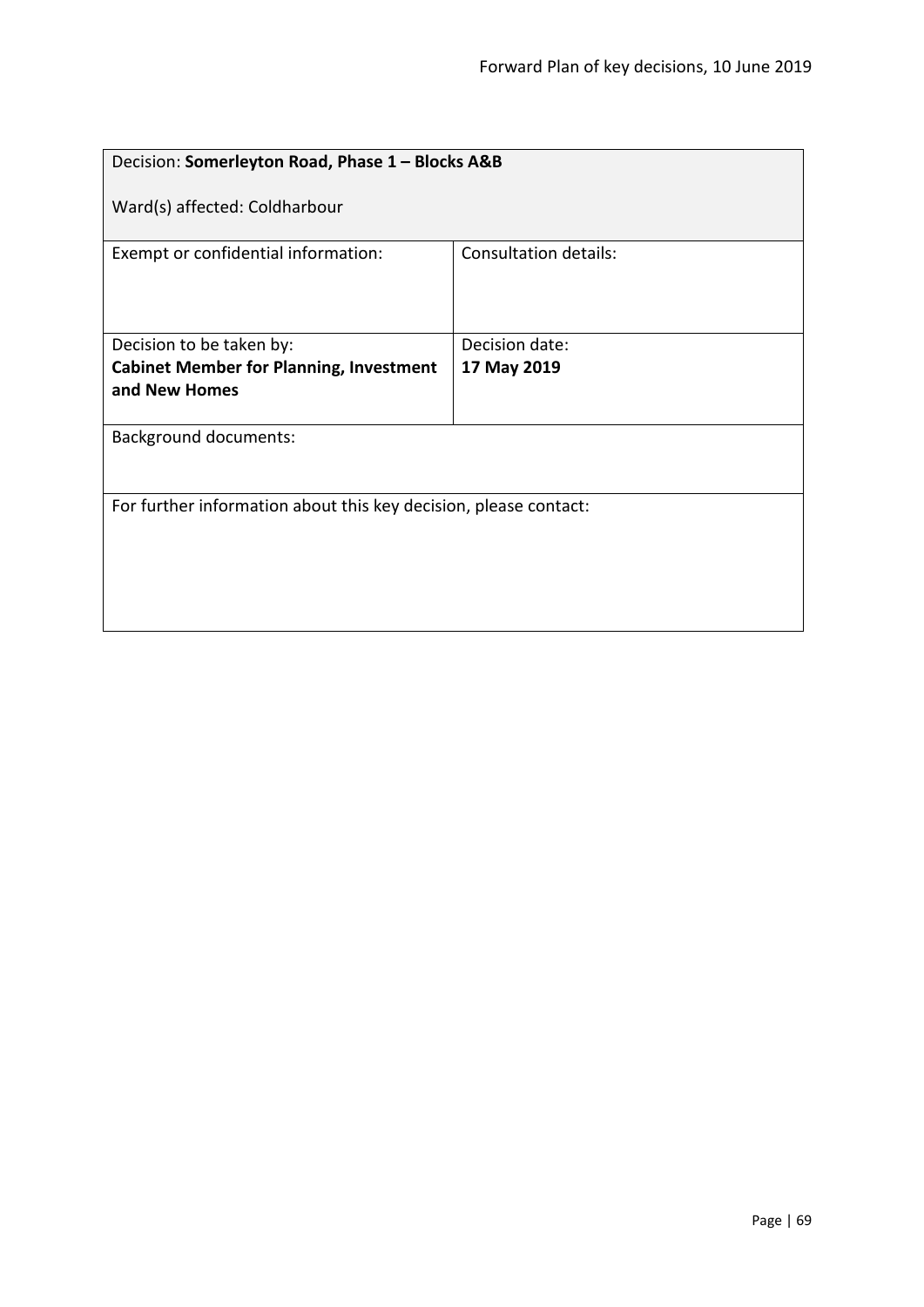# Decision: **Estate Regeneration – Early Buy Backs – Funding Request**

To secure further funding through borrowing to continue the early buy-back programme, which is required as part of the estate regeneration programme.

Ward(s) affected: Clapham Town; Gipsy Hill; Larkhall; Prince's; Stockwell; Tulse Hill

| Exempt or confidential information:                              | <b>Consultation details:</b> |  |
|------------------------------------------------------------------|------------------------------|--|
| Decision to be taken by:                                         | Decision date:               |  |
| <b>Cabinet Member for Planning, Investment</b><br>and New Homes  | Not before 9 May 2019        |  |
|                                                                  |                              |  |
| <b>Background documents:</b>                                     |                              |  |
|                                                                  |                              |  |
| For further information about this key decision, please contact: |                              |  |
|                                                                  |                              |  |
|                                                                  |                              |  |
|                                                                  |                              |  |
|                                                                  |                              |  |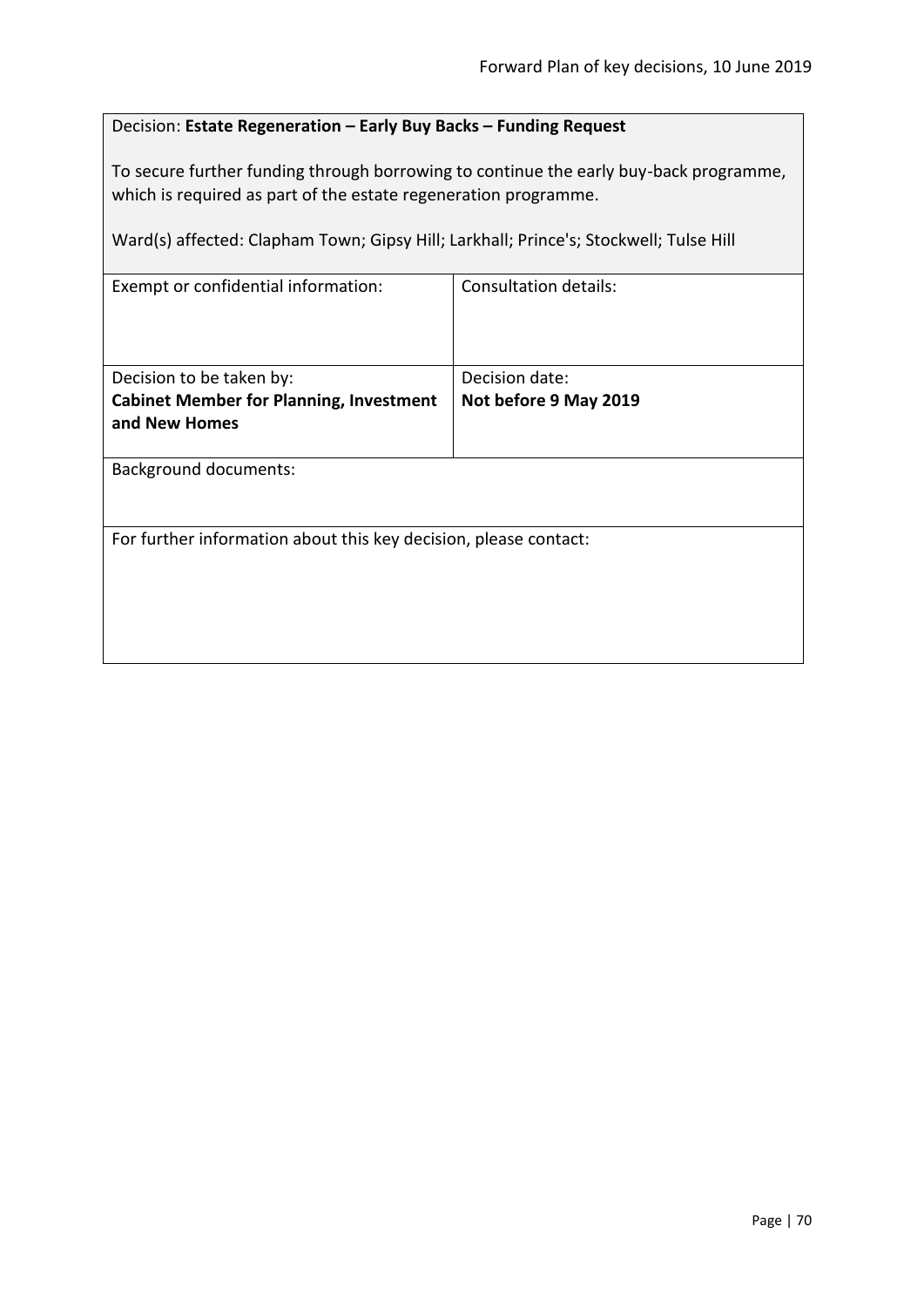Decision: **Housing Regeneration: Procurement of contractor for the provisions of new flooring, supply & fitting service for decanting residents**

To procure a flooring provisions contractor for fit out of properties as part of the estate regeneration programme.

The value of this contract would exceed the EU threshold.

| Exempt or confidential information:                                                                                                                                                         | Consultation details:                   |
|---------------------------------------------------------------------------------------------------------------------------------------------------------------------------------------------|-----------------------------------------|
| Decision to be taken by:<br><b>Cabinet Member for Planning, Investment</b><br>and New Homes                                                                                                 | Decision date:<br>Not before 2 Jul 2019 |
| <b>Background documents:</b>                                                                                                                                                                |                                         |
| For further information about this key decision, please contact:<br>Bashir Miah, Regeneration Officer<br>bmiah@lambeth.gov.uk<br>Hambrook House, Porden Road, SW2 5RW<br>Tel: 020 7926 3607 |                                         |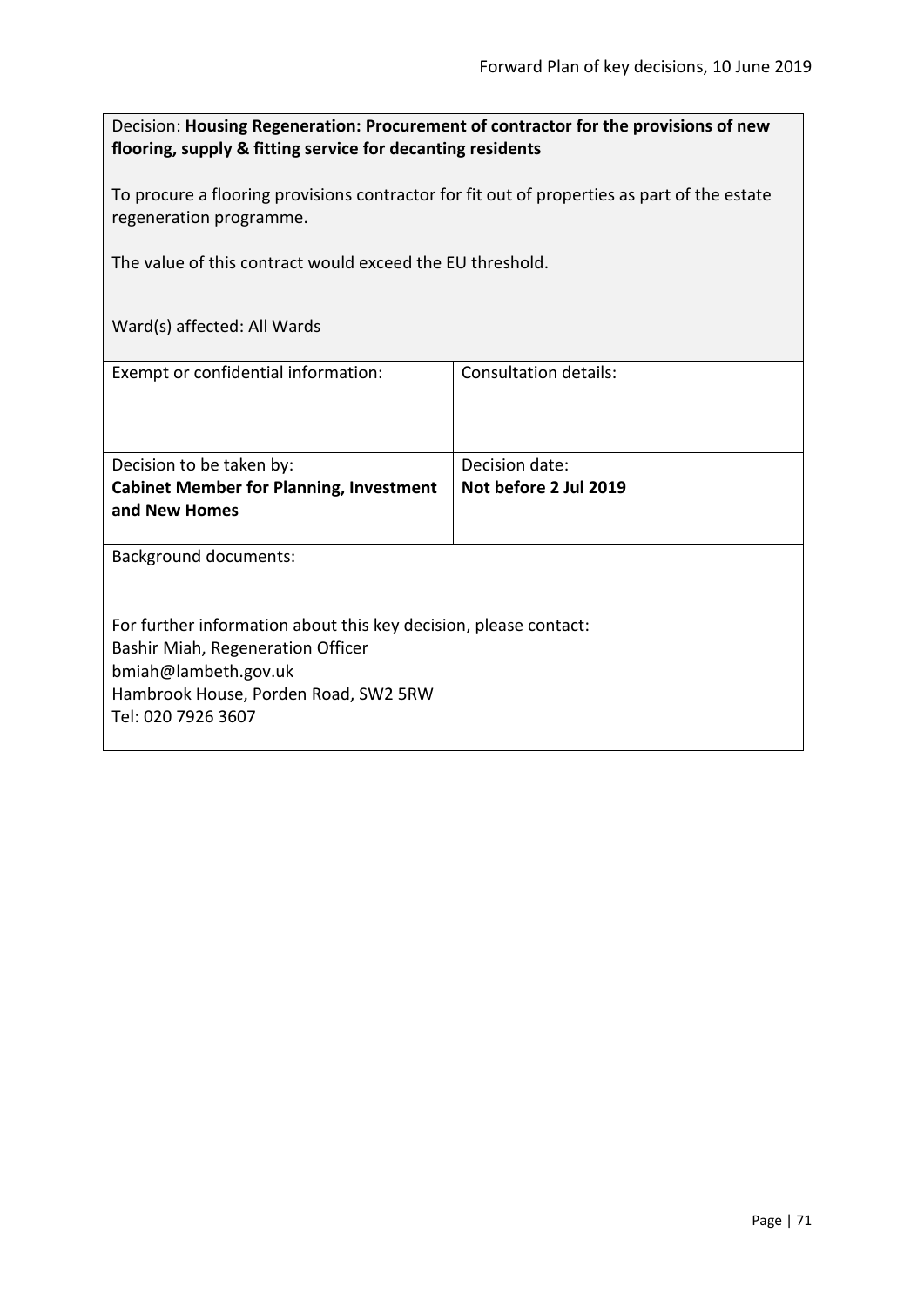#### Decision: **Brixton Creative Enterprise Zone**

A cabinet member decision is required to 'approve the council entering into contract with the Greater London Authority regarding the acceptance of Creative Enterprise Zone funding. '

The Creative Enterprise Zone funding will be used to establish the Brixton Creative Enterprise Zone Programme.

| Exempt or confidential information:                                                | Consultation details: |
|------------------------------------------------------------------------------------|-----------------------|
|                                                                                    |                       |
|                                                                                    |                       |
|                                                                                    |                       |
|                                                                                    |                       |
| Decision to be taken by:                                                           | Decision date:        |
| <b>Cabinet Member for Planning, Investment</b>                                     | Not before 2 Jul 2019 |
| and New Homes                                                                      |                       |
|                                                                                    |                       |
| <b>Background documents:</b>                                                       |                       |
|                                                                                    |                       |
|                                                                                    |                       |
| For further information about this key decision, please contact:                   |                       |
|                                                                                    |                       |
| Nathan Vasey, Senior Business and Inward Investment Officer, Investment and Growth |                       |
| NVasey@lambeth.gov.uk                                                              |                       |
|                                                                                    |                       |
|                                                                                    |                       |
|                                                                                    |                       |
|                                                                                    |                       |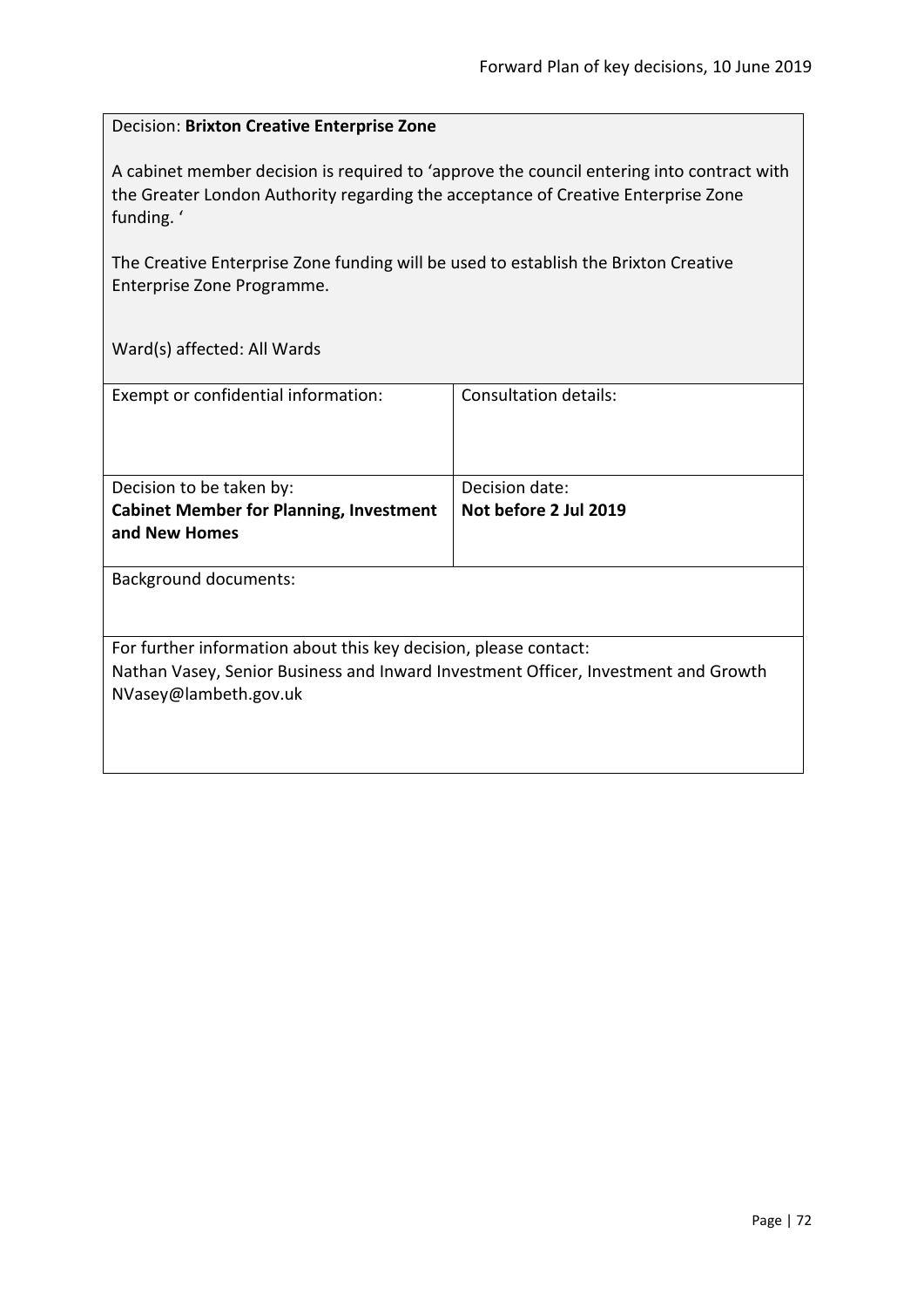#### Decision: **South London Innovation Corridor - Partner Borough Grant Agreements**

A cabinet member decision is required to 'approve the council entering into grant agreements with Lewisham, Southwark and Wandsworth councils in relation to the South London Innovation Corridor'

This decision follows Lambeth Council (as accountable body) entering into grant agreement with the Corporation of London.

Ward(s) affected: All Wards

| Exempt or confidential information:                                                                                                                                             | Consultation details:                   |
|---------------------------------------------------------------------------------------------------------------------------------------------------------------------------------|-----------------------------------------|
| Decision to be taken by:<br><b>Cabinet Member for Planning, Investment</b><br>and New Homes                                                                                     | Decision date:<br>Not before 2 Jul 2019 |
| <b>Background documents:</b>                                                                                                                                                    |                                         |
| For further information about this key decision, please contact:<br>Nathan Vasey, Senior Business and Inward Investment Officer, Investment and Growth<br>NVasey@lambeth.gov.uk |                                         |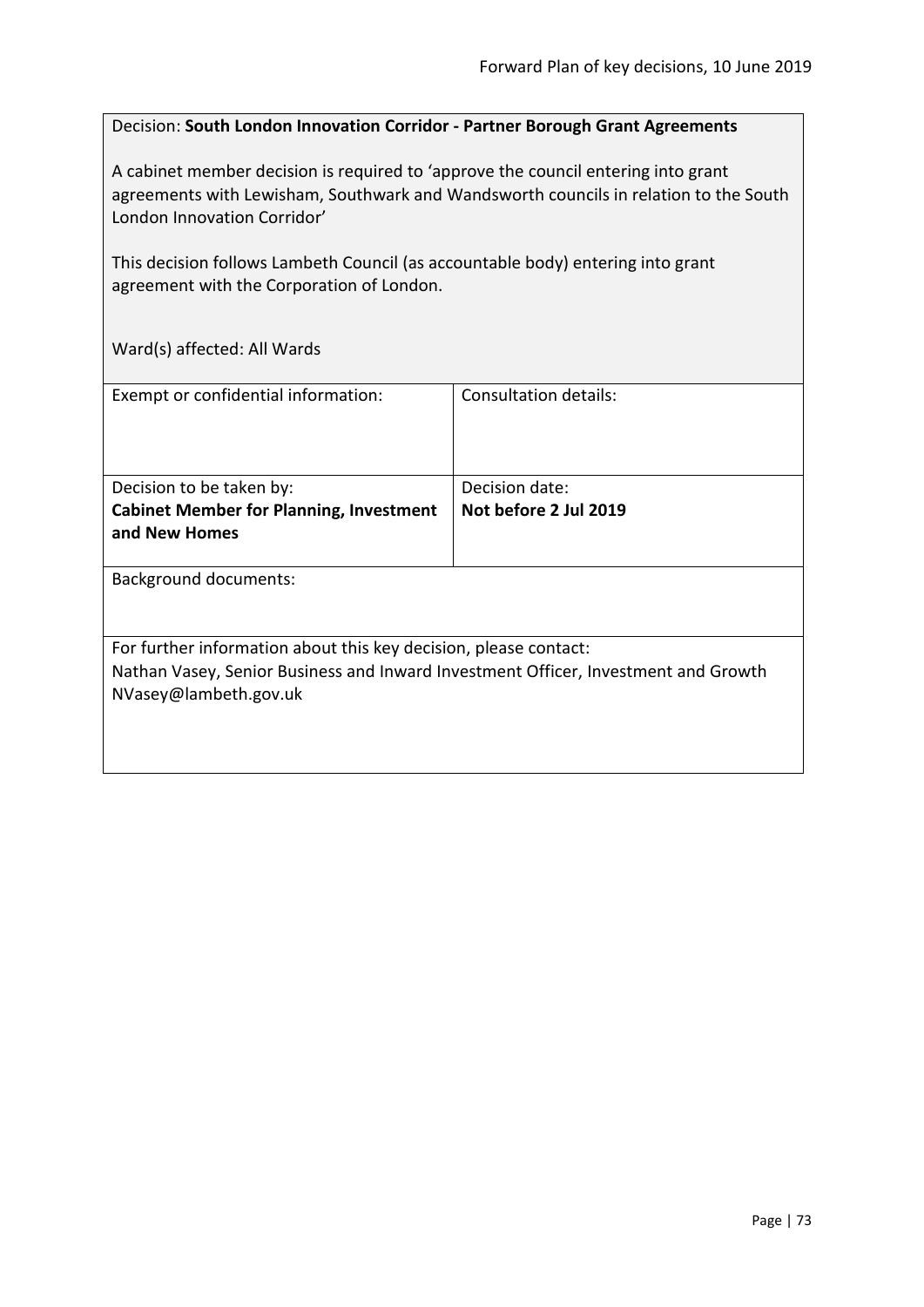# Decision: **GLA Procured Adult Education Budget: In-Work Training 2019-23**

To approve the council entering into contract with the Greater London Authority who have approved an award of £1,069,036 to Lambeth following a successful bid to deliver in-work training to low-paid and low skilled workers in Lambeth from 01/08/19 to 31/07/23.

| Ward(s) affected: All Wards                                      |                              |
|------------------------------------------------------------------|------------------------------|
| Exempt or confidential information:                              | <b>Consultation details:</b> |
| Decision to be taken by:                                         | Decision date:               |
| <b>Cabinet Member for Jobs, Skills and</b>                       | Not before 9 Jul 2019        |
| <b>Community Safety (job-share)</b>                              |                              |
| <b>Background documents:</b>                                     |                              |
| For further information about this key decision, please contact: |                              |
| Lesley Robinson                                                  |                              |
| LRobinson2@lambeth.gov.uk                                        |                              |
|                                                                  |                              |
|                                                                  |                              |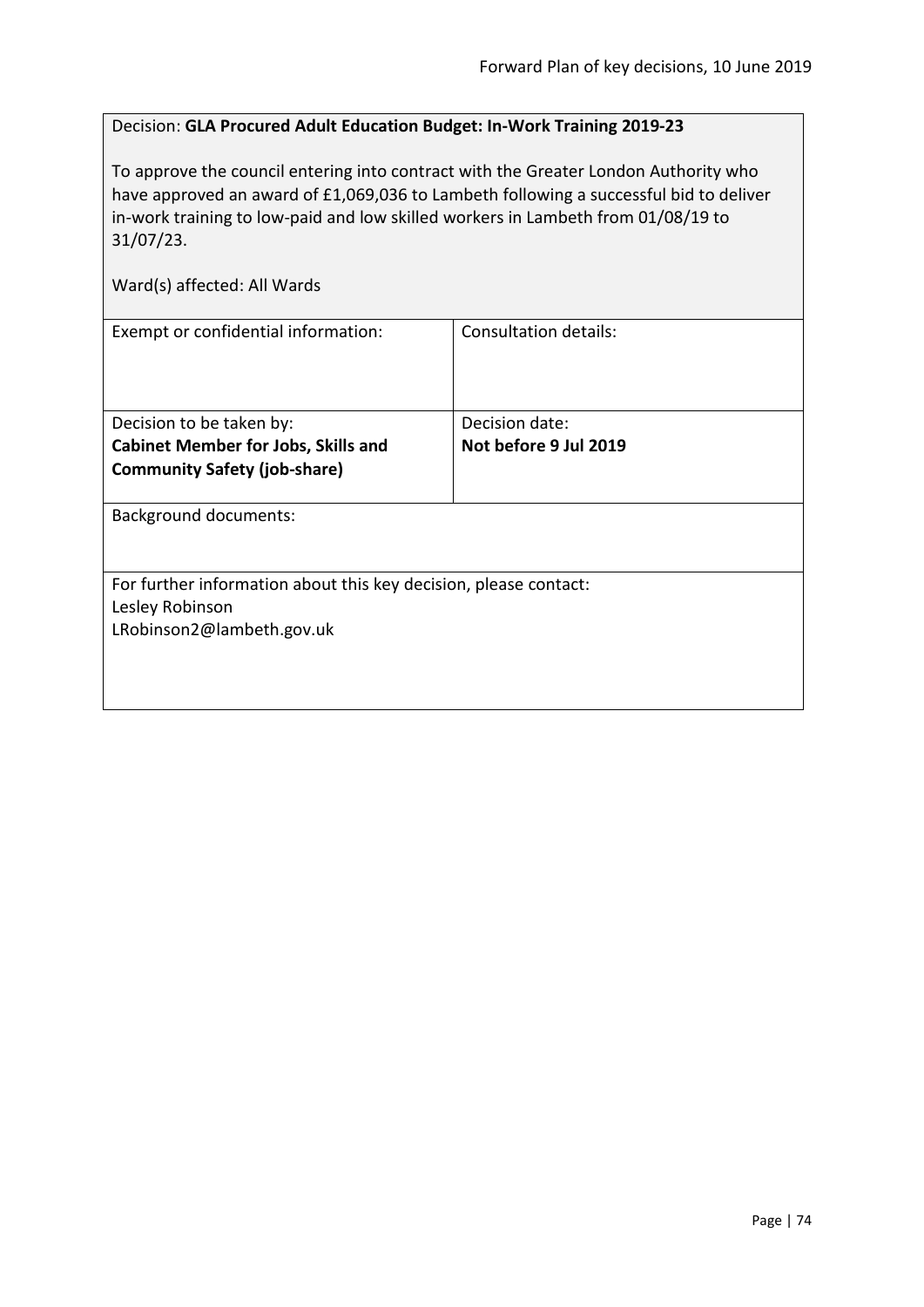### Decision: **Proposal regarding the site at the former Clapham Old Library**

Following the acquisition of the property at 60 Orlando Road, the Council is proposing to work with Ipsus Developments and Omnibus Theatre to bring forward plans for a small scale redevelopment of the rear of the site, with the aim of creating a new asset, subject to further discussions with the planning department and formal consent, which will provide a sustainable revenue stream to the parties. The form of this joint venture is being discussed and it is anticipated that any works contracts will be under the OJEU threshold.

The Council wishes to engage with the above parties who will bring the local and commercial expertise to the venture. Ipsus Developments brought the opportunity to the Council and in recognition of their input to the process, it is proposed that the Council continues to utilise their significant local development expertise.

The Council also wishes to continue to work collaboratively with Omnibus to ensure the future of the building as a leading performance arts venue.

Ward(s) affected: Clapham Town

| Exempt or confidential information:                              | Consultation details:  |
|------------------------------------------------------------------|------------------------|
|                                                                  |                        |
|                                                                  |                        |
|                                                                  |                        |
|                                                                  |                        |
| Decision to be taken by:                                         | Decision date:         |
| <b>Cabinet Member for Equalities and Culture</b>                 | Not before 12 Jun 2017 |
|                                                                  |                        |
|                                                                  |                        |
|                                                                  |                        |
| <b>Background documents:</b>                                     |                        |
|                                                                  |                        |
|                                                                  |                        |
| For further information about this key decision, please contact: |                        |
| Sophie Linton, Head of Valuation and Strategic Property Services |                        |
| SLinton@lambeth.gov.uk                                           |                        |
|                                                                  |                        |
| 2nd Floor, Olive Morris House                                    |                        |
| Tel: 020 7926 6954                                               |                        |
|                                                                  |                        |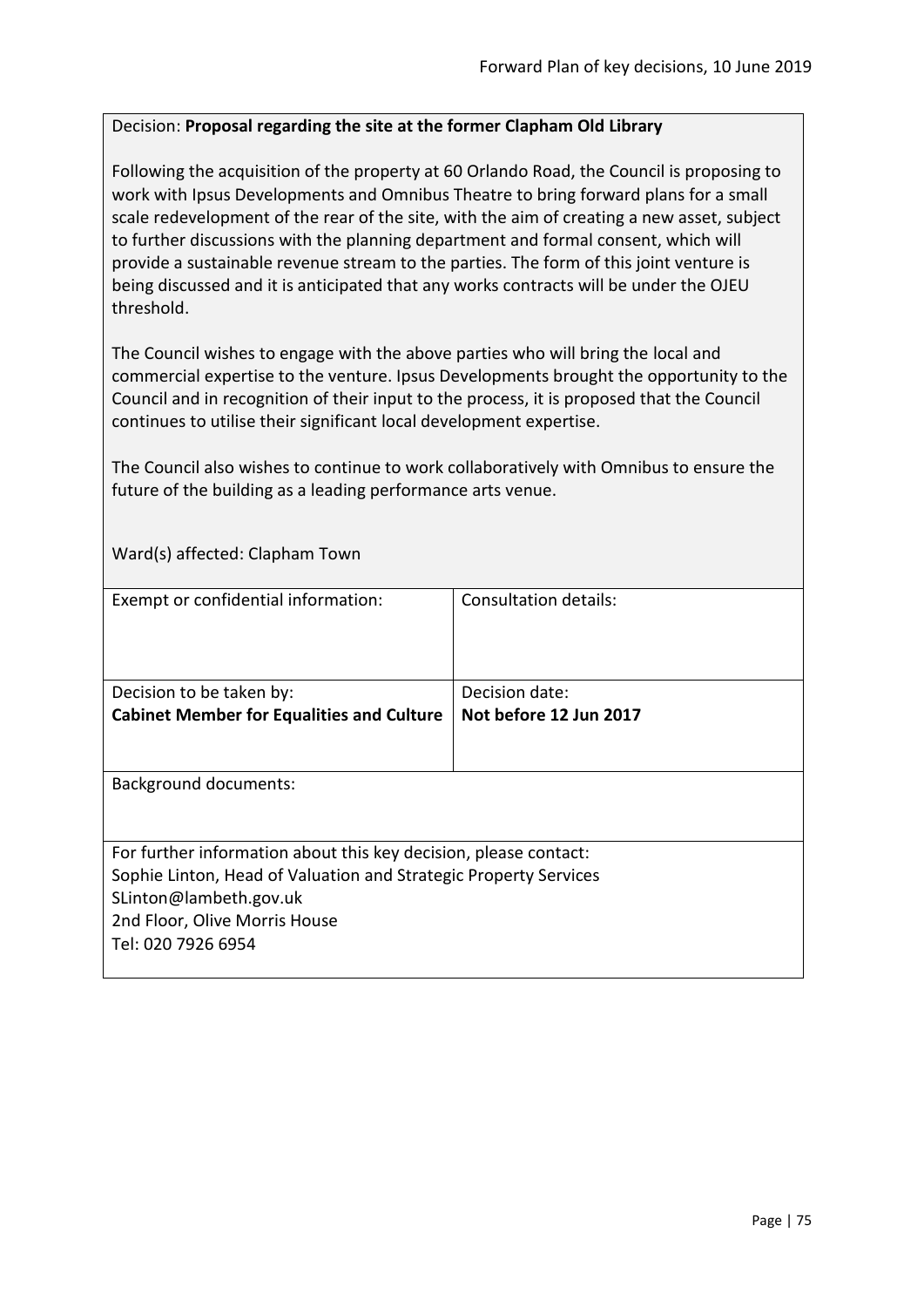Decision: **Transfer of the Greek Enclosure from the Greek Cathedral trust of St Stephen's Chapel to the Council**

To agree the formal legal vesting contract process for the Greek Cathedral Trust to transfer St Stephen's Chapel, the boundary wall to the Greek Enclosure and Burial Rights to the Council

Ward(s) affected: Knight's Hill; Thurlow Park

| Exempt or confidential information:                              | Consultation details:  |  |
|------------------------------------------------------------------|------------------------|--|
|                                                                  |                        |  |
| Decision to be taken by:                                         | Decision date:         |  |
| <b>Cabinet Member for Equalities and Culture</b>                 | Not before 23 Jul 2018 |  |
|                                                                  |                        |  |
| <b>Background documents:</b>                                     |                        |  |
| For further information about this key decision, please contact: |                        |  |
| Dan Thomas, Programme Manager (Parks & Special Projects)         |                        |  |
| dthomas4@lambeth.gov.uk                                          |                        |  |
|                                                                  |                        |  |
|                                                                  |                        |  |
|                                                                  |                        |  |
|                                                                  |                        |  |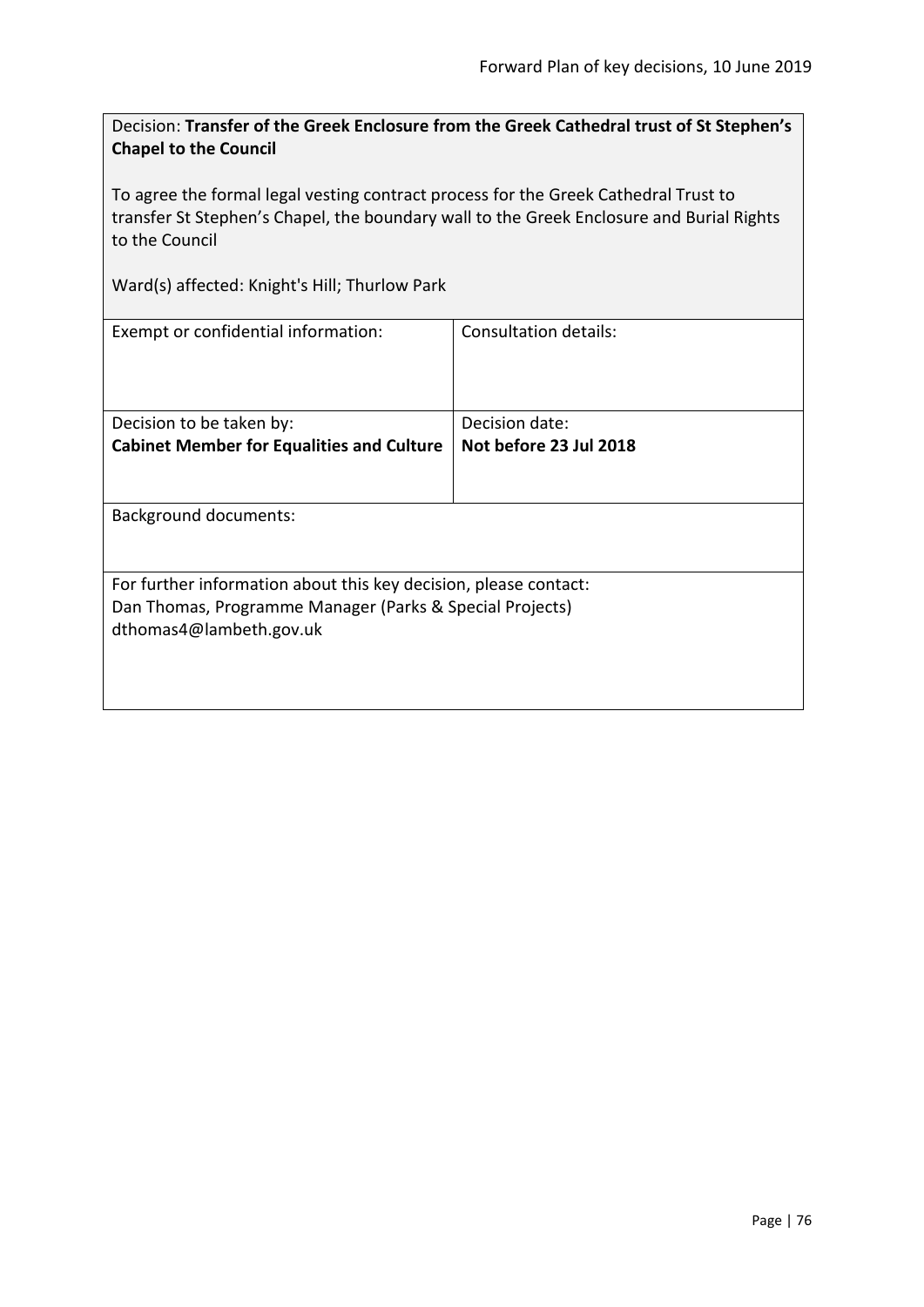#### Decision: **West Norwood Cemetery Management Arrangements**

To approve the revised management arrangements for the South Metropolitan (West Norwood) Cemetery following the dissolution of the current Scheme of Management, to take effect from 1 April 2019.

Dissolution is subject to the required criteria being met and approval from the appropriate external bodies

Ward(s) affected: Gipsy Hill

| Exempt or confidential information:                                            | Consultation details:  |
|--------------------------------------------------------------------------------|------------------------|
|                                                                                |                        |
|                                                                                |                        |
| Decision to be taken by:                                                       | Decision date:         |
| <b>Cabinet Member for Equalities and Culture</b>                               | Not before 15 Aug 2018 |
|                                                                                |                        |
|                                                                                |                        |
| <b>Background documents:</b>                                                   |                        |
|                                                                                |                        |
| For further information about this key decision, please contact:               |                        |
| Kevin Crook, Assistant Director: Neighbourhood (Parks, Leisure and Cemeteries) |                        |
| kcrook@lambeth.gov.uk                                                          |                        |
| Blue Star House - 4th Floor                                                    |                        |
| Tel: 020 7926 8973                                                             |                        |
|                                                                                |                        |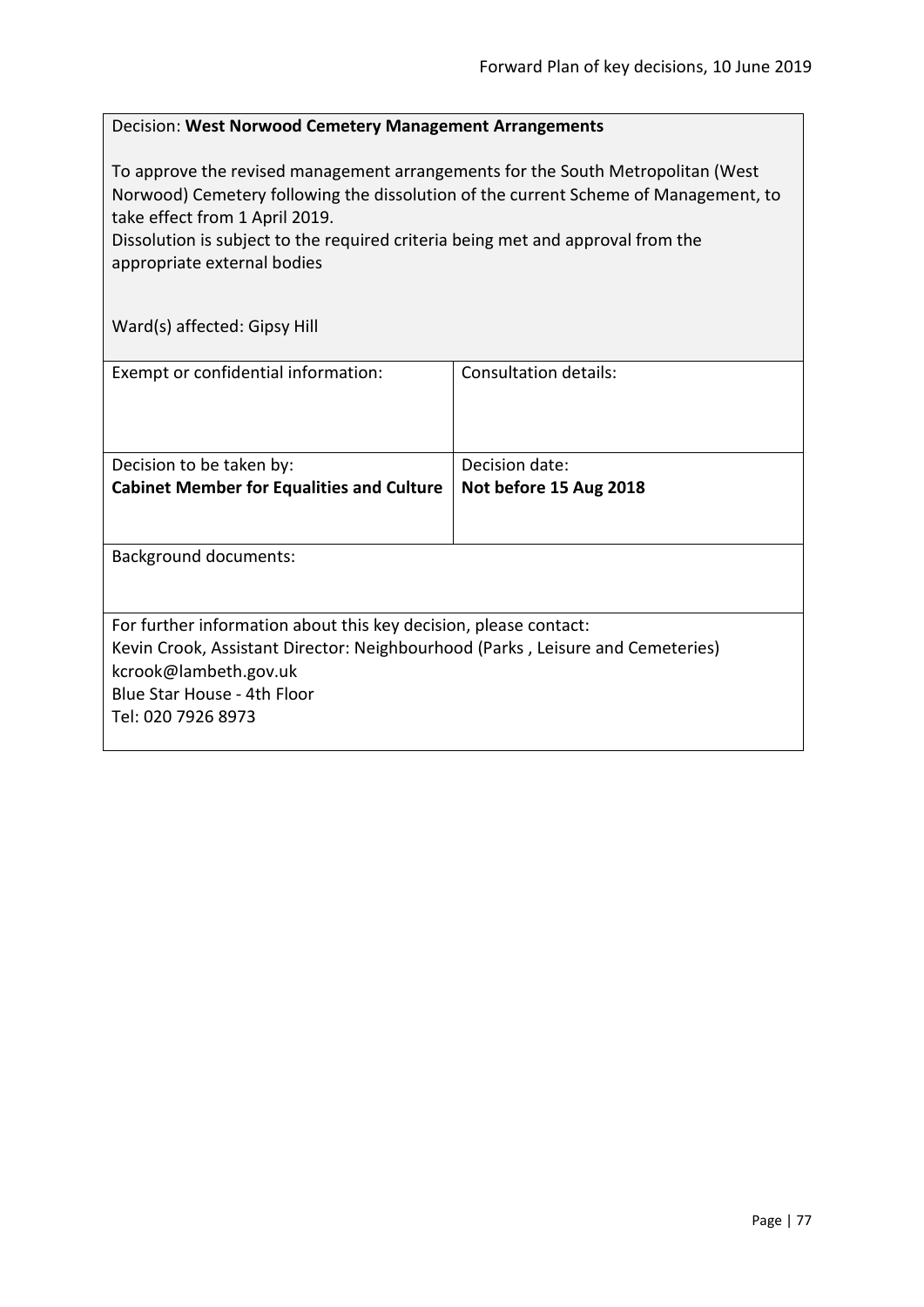Decision: **Appointment of a construction company to deliver investment priorities into Vauxhall Park**

To appoint a construction company/supplier following a competitive tender. Works include landscaping, planting and formal garden, railings, play-park, paths and surfaces, heritage components and exercise.

The works are planned to commence in September 2018.

Ward(s) affected: Oval

| Exempt or confidential information:                              | Consultation details:  |
|------------------------------------------------------------------|------------------------|
| Decision to be taken by:                                         | Decision date:         |
| <b>Cabinet Member for Equalities and Culture</b>                 | Not before 15 Aug 2018 |
|                                                                  |                        |
| <b>Background documents:</b>                                     |                        |
|                                                                  |                        |
| For further information about this key decision, please contact: |                        |
| Dan Thomas, Programme Manager (Parks & Special Projects)         |                        |
| dthomas4@lambeth.gov.uk                                          |                        |
|                                                                  |                        |
|                                                                  |                        |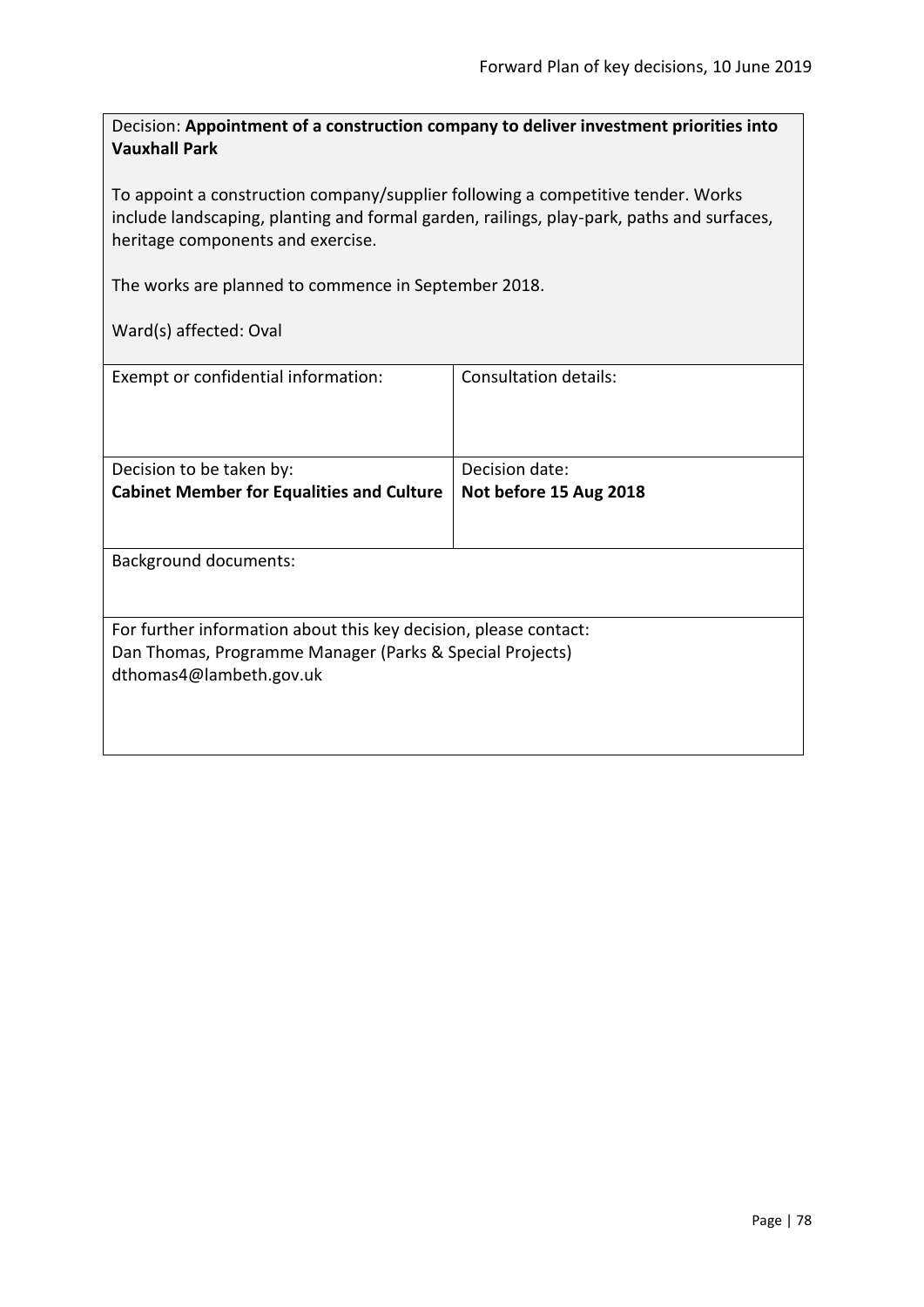| <b>Decision: Events Strategy Review</b>                                                 |                        |  |
|-----------------------------------------------------------------------------------------|------------------------|--|
| To approve a package of measures forming a review of Lambeth's outdoor events strategy. |                        |  |
| Ward(s) affected: All Wards                                                             |                        |  |
| Exempt or confidential information:                                                     | Consultation details:  |  |
|                                                                                         |                        |  |
| Decision to be taken by:                                                                | Decision date:         |  |
| <b>Cabinet Member for Equalities and Culture</b>                                        | Not before 26 Nov 2018 |  |
|                                                                                         |                        |  |
| <b>Background documents:</b>                                                            |                        |  |
|                                                                                         |                        |  |
| For further information about this key decision, please contact:                        |                        |  |
| Kevin Crook, Assistant Director: Neighbourhood (Parks, Leisure and Cemeteries)          |                        |  |
| kcrook@lambeth.gov.uk                                                                   |                        |  |
| Blue Star House - 4th Floor<br>Tel: 020 7926 8973                                       |                        |  |
|                                                                                         |                        |  |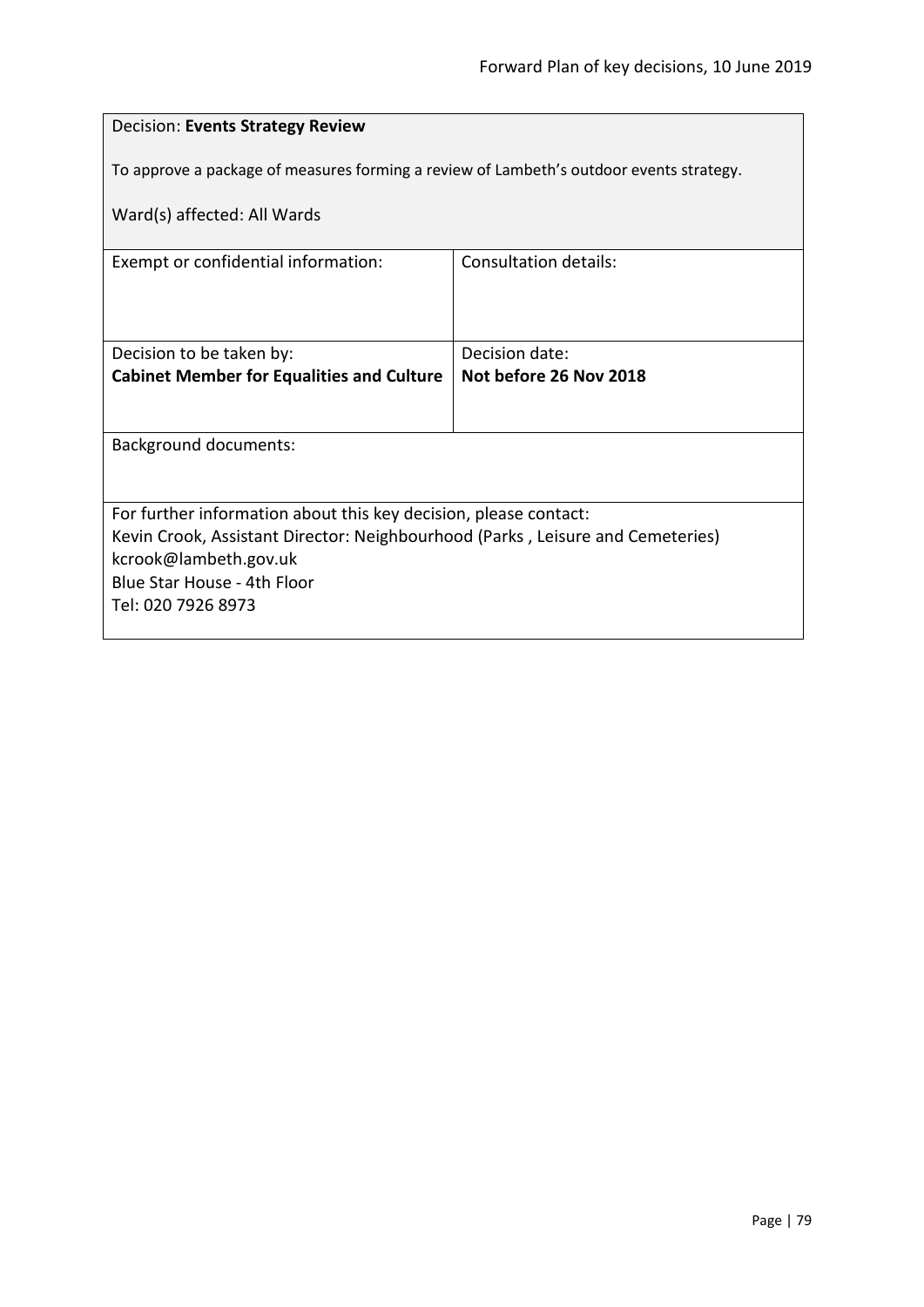### Decision: **Lambeth Country Show 2019 – Security & Crowd Management**

We are seeking to implement a two year fixed price contract agreement as part of the tender with an agreement for an extension for a further two years. The annual value of the contract is £190,000. As this report seeks to implement a two year fixed contract, the total value of the contract is £380,000. The agreement for an extension for a further two years brings the total maximum contract value to £760,000.

Ward(s) affected: All Wards

| Exempt or confidential information:                                                                                                | Consultation details: |
|------------------------------------------------------------------------------------------------------------------------------------|-----------------------|
| Decision to be taken by:                                                                                                           | Decision date:        |
| <b>Cabinet Member for Equalities and Culture</b>                                                                                   | Not before 2 Apr 2019 |
| <b>Background documents:</b>                                                                                                       |                       |
| For further information about this key decision, please contact:<br>Tim Fanucci, Senior Project Manager<br>tfanucci@lambeth.gov.uk |                       |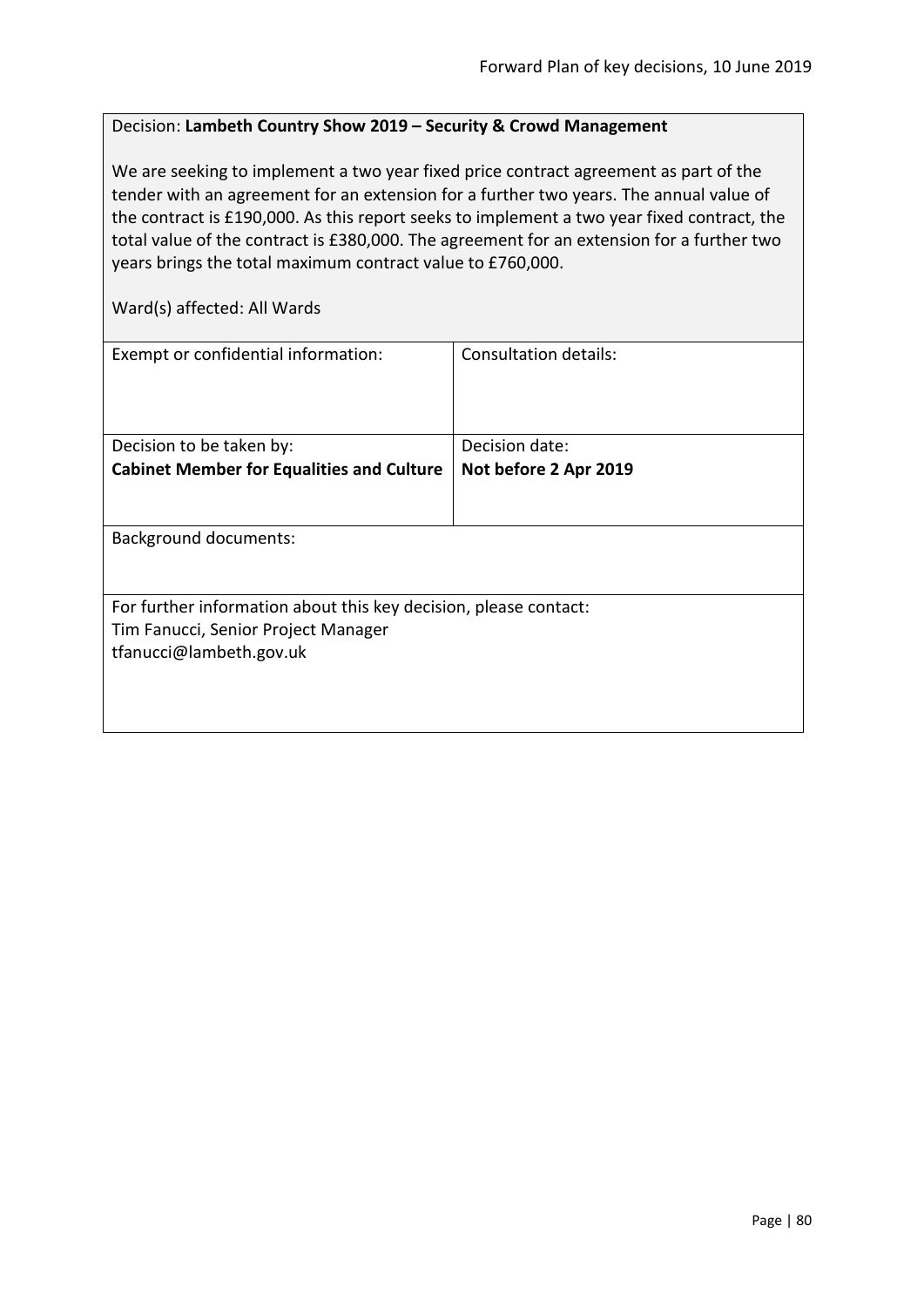# Decision: **Establishing an integrated gateway for homeless 16-21 year-olds**

This decision will enable the Council to implement an integrated gateway and assessment process for all young people aged 16-21 that are homeless or at risk of homelessness, run jointly by Housing and Children's Services.

| Ward(s) affected: All Wards                                                                                                                                                                                                      |                                          |
|----------------------------------------------------------------------------------------------------------------------------------------------------------------------------------------------------------------------------------|------------------------------------------|
| Exempt or confidential information:                                                                                                                                                                                              | Consultation details:                    |
| Decision to be taken by:<br><b>Cabinet Member for Housing</b>                                                                                                                                                                    | Decision date:<br>Not before 10 Jul 2016 |
| Background documents:                                                                                                                                                                                                            |                                          |
| For further information about this key decision, please contact:<br>Emily Newell, Commissioning Officer, Strategy & Commissioning: Housing & Communities<br>ENewell@lambeth.gov.uk<br><b>Phoenix House</b><br>Tel: 0207 926 0973 |                                          |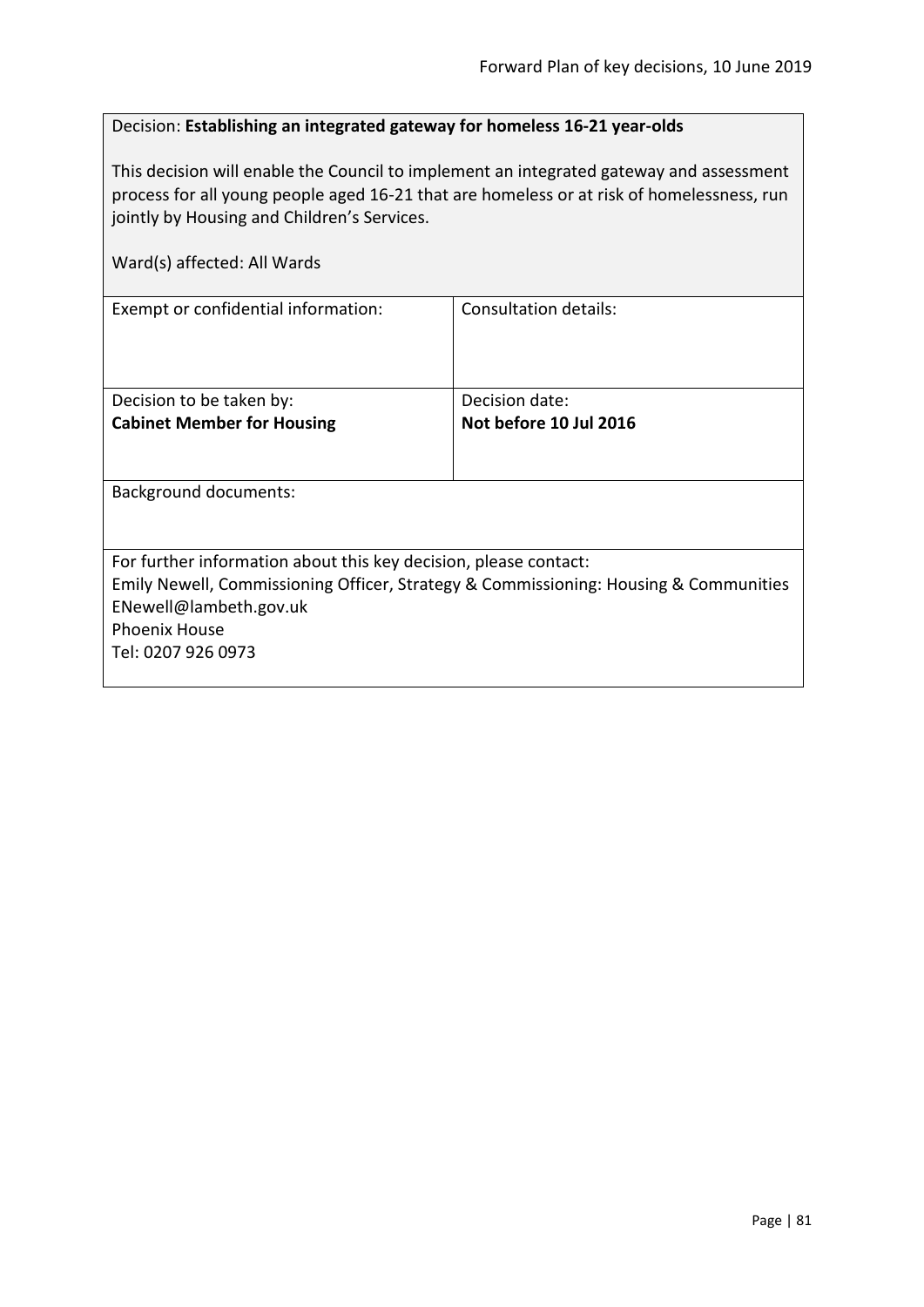# Decision: **Consultancy Services for Lambeth Housing Standard**

To appoint consultants including structural engineers, project management, principal designer and CDM-services to support the delivery of Lambeth Housing Standard.

| Ward(s) affected: All Wards                                      |                        |  |
|------------------------------------------------------------------|------------------------|--|
| Exempt or confidential information:                              | Consultation details:  |  |
| Decision to be taken by:                                         | Decision date:         |  |
| <b>Cabinet Member for Housing</b>                                | Not before 18 Dec 2017 |  |
| Background documents:                                            |                        |  |
| For further information about this key decision, please contact: |                        |  |
| Sumitra Gomer, Interim AD Strategy and Regeneration              |                        |  |
| SGomer@lambeth.gov.uk                                            |                        |  |
| 3rd floor, Hambrook House<br>Tel: 02079263687                    |                        |  |
|                                                                  |                        |  |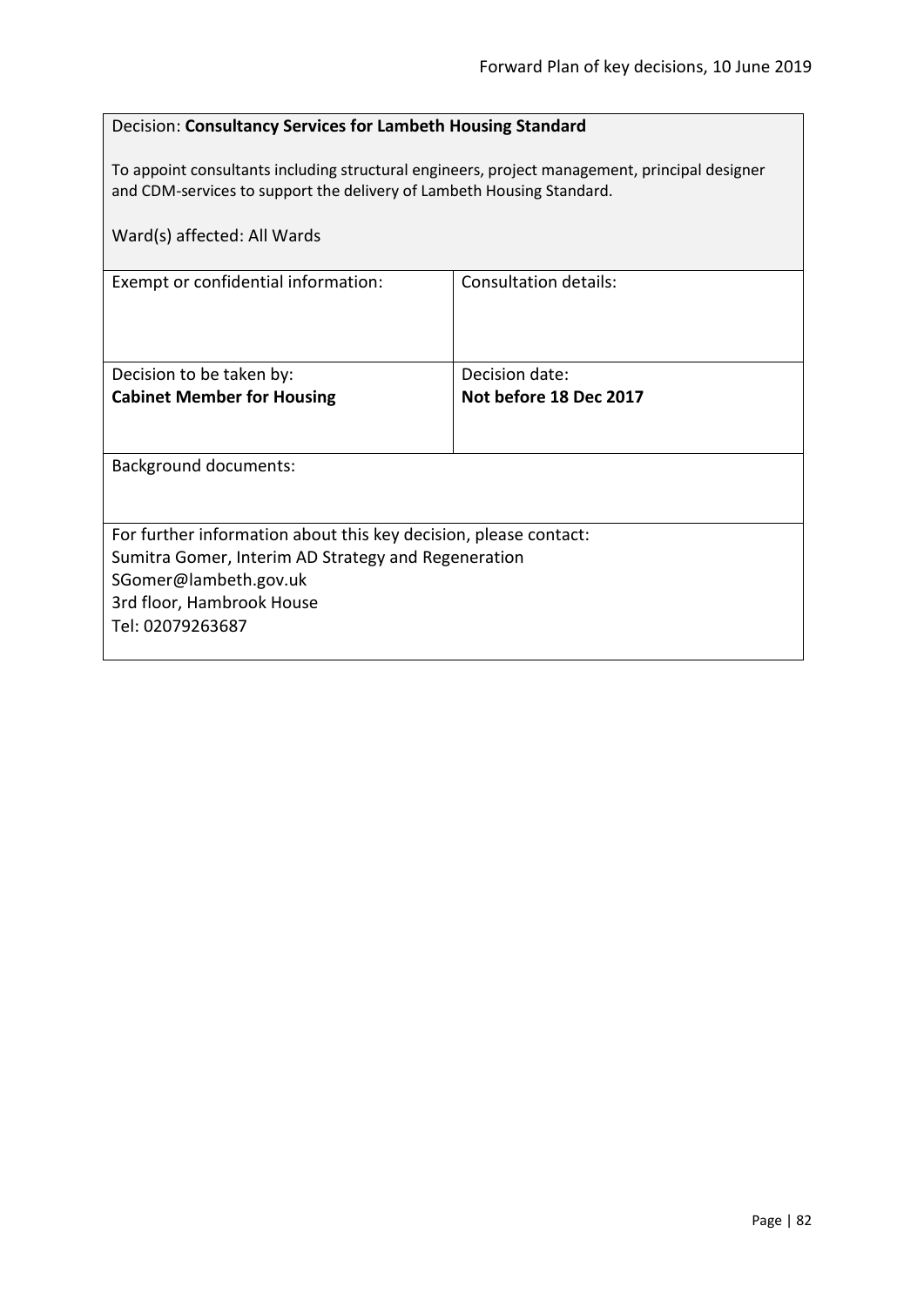| Decision: Tenancy Support Service - Single Homeless Project                                                                                          |                              |  |
|------------------------------------------------------------------------------------------------------------------------------------------------------|------------------------------|--|
| Ward(s) affected: All Wards                                                                                                                          |                              |  |
| Exempt or confidential information:                                                                                                                  | <b>Consultation details:</b> |  |
| Decision to be taken by:                                                                                                                             | Decision date:               |  |
| <b>Cabinet Member for Housing</b>                                                                                                                    | Not before 13 Nov 2017       |  |
| <b>Background documents:</b>                                                                                                                         |                              |  |
| For further information about this key decision, please contact:<br>Mandy Green, Assistant Director, Homes and Communities<br>mgreen3@lambeth.gov.uk |                              |  |
| Tel: 02079267020                                                                                                                                     |                              |  |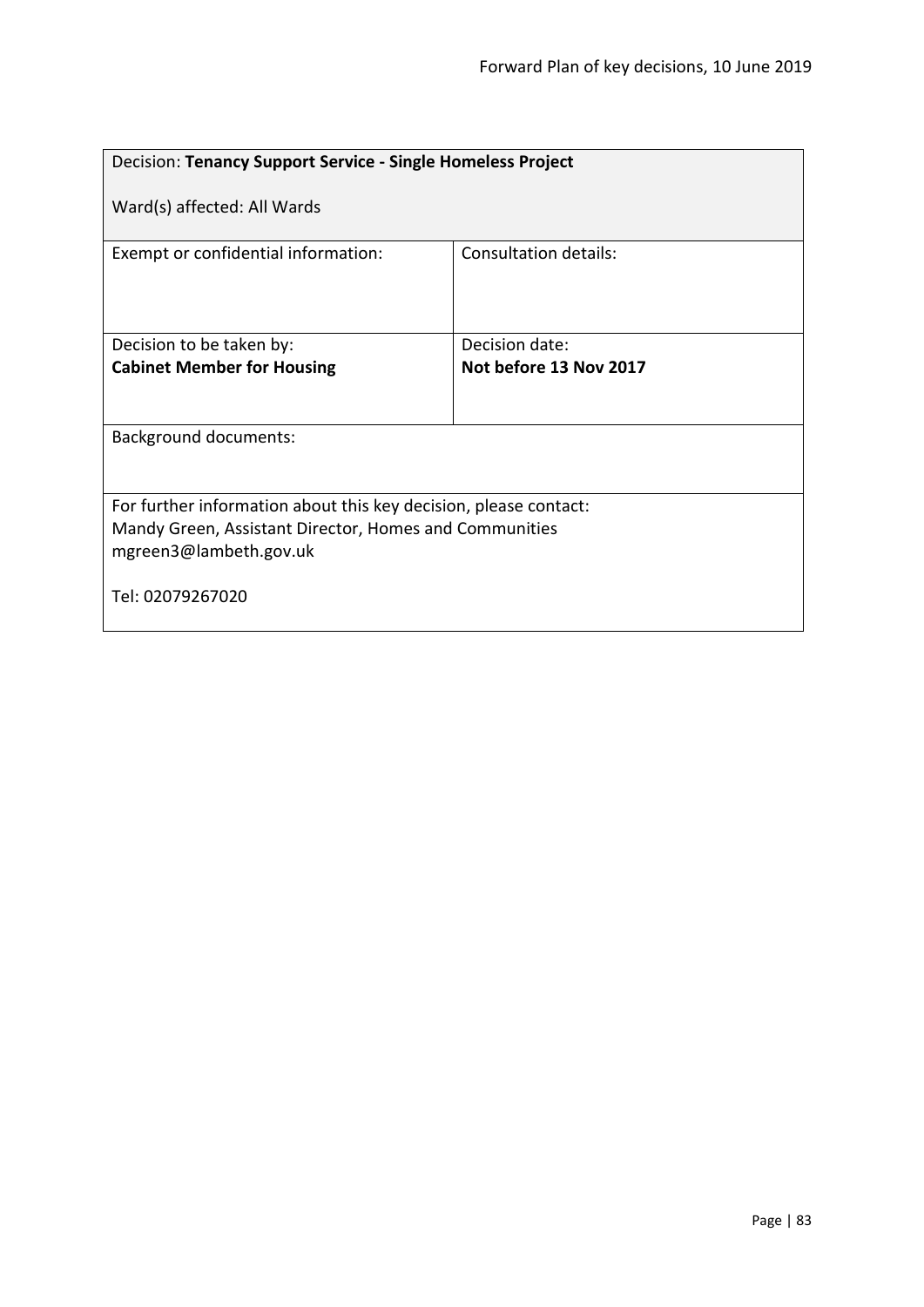| <b>Decision: Tenancy Support Service</b>                                                                                                                                                      |                        |  |
|-----------------------------------------------------------------------------------------------------------------------------------------------------------------------------------------------|------------------------|--|
| The decision to extend the current contract will enable the Council to continue to provide tenancy<br>support to residents while Housing colleagues plan the future structure of the service. |                        |  |
| Ward(s) affected: All Wards                                                                                                                                                                   |                        |  |
| Exempt or confidential information:                                                                                                                                                           | Consultation details:  |  |
|                                                                                                                                                                                               |                        |  |
| Decision to be taken by:                                                                                                                                                                      | Decision date:         |  |
| <b>Cabinet Member for Housing</b>                                                                                                                                                             | Not before 19 Feb 2018 |  |
| <b>Background documents:</b>                                                                                                                                                                  |                        |  |
|                                                                                                                                                                                               |                        |  |
| For further information about this key decision, please contact:                                                                                                                              |                        |  |
| Mandy Green, Assistant Director, Homes and Communities<br>mgreen3@lambeth.gov.uk                                                                                                              |                        |  |
| Tel: 02079267020                                                                                                                                                                              |                        |  |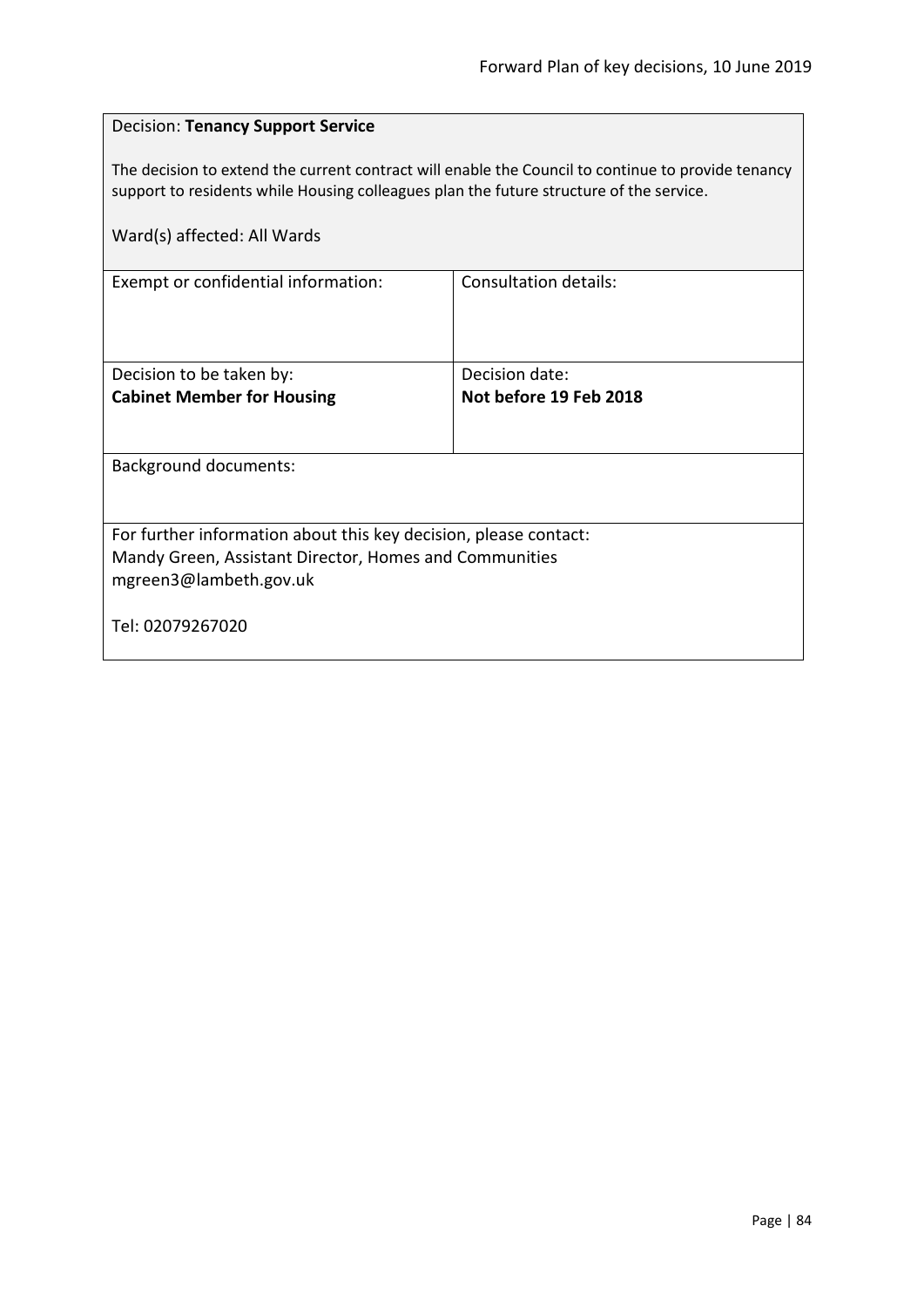| Decision: Vulnerable Adults' Pathway                                                                                           |                              |  |
|--------------------------------------------------------------------------------------------------------------------------------|------------------------------|--|
| Ward(s) affected: All Wards                                                                                                    |                              |  |
| Exempt or confidential information:                                                                                            | <b>Consultation details:</b> |  |
| Decision to be taken by:                                                                                                       | Decision date:               |  |
| <b>Cabinet Member for Housing</b>                                                                                              | 29 May 2019                  |  |
|                                                                                                                                |                              |  |
| <b>Background documents:</b>                                                                                                   |                              |  |
| For further information about this key decision, please contact:<br>Emma Casey, Commissioning Officer<br>ecasey@lambeth.gov.uk |                              |  |
| Tel: 0207 9267539                                                                                                              |                              |  |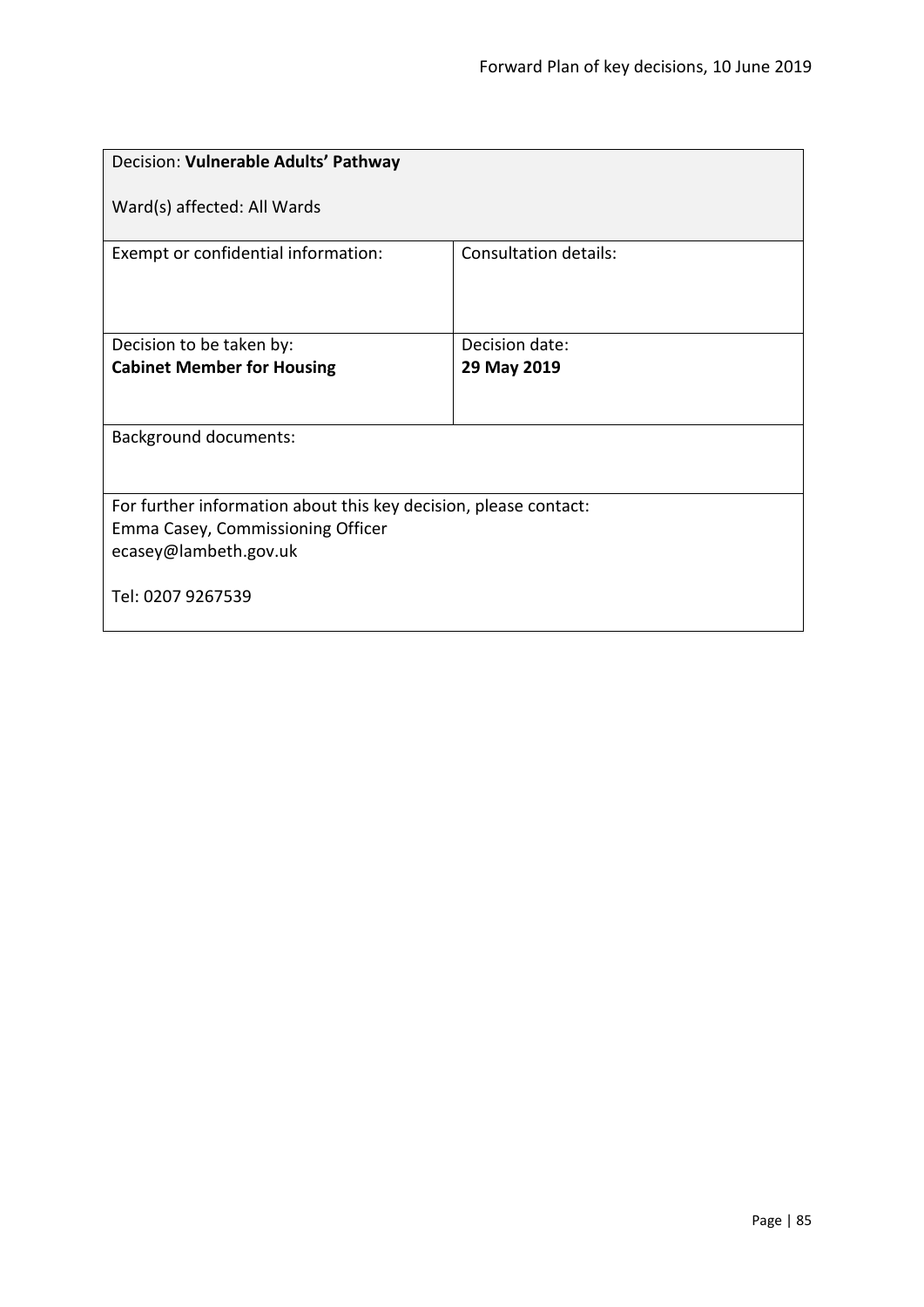| Decision: Rough Sleeping Outreach Team                                                                                                                                                                             |                              |  |
|--------------------------------------------------------------------------------------------------------------------------------------------------------------------------------------------------------------------|------------------------------|--|
| This decision will enable the Council to undertake a competitive tendering process to<br>award the contract to provide the rough sleeping outreach team from April 2020<br>onwards.<br>Ward(s) affected: All Wards |                              |  |
| Exempt or confidential information:                                                                                                                                                                                | <b>Consultation details:</b> |  |
|                                                                                                                                                                                                                    |                              |  |
| Decision to be taken by:                                                                                                                                                                                           | Decision date:               |  |
| <b>Cabinet Member for Housing</b>                                                                                                                                                                                  | Not before 19 Mar 2019       |  |
|                                                                                                                                                                                                                    |                              |  |
| Background documents:                                                                                                                                                                                              |                              |  |
|                                                                                                                                                                                                                    |                              |  |
| For further information about this key decision, please contact:                                                                                                                                                   |                              |  |
| Emma Casey, Commissioning Officer                                                                                                                                                                                  |                              |  |
| ecasey@lambeth.gov.uk                                                                                                                                                                                              |                              |  |
| Tel: 0207 9267539                                                                                                                                                                                                  |                              |  |